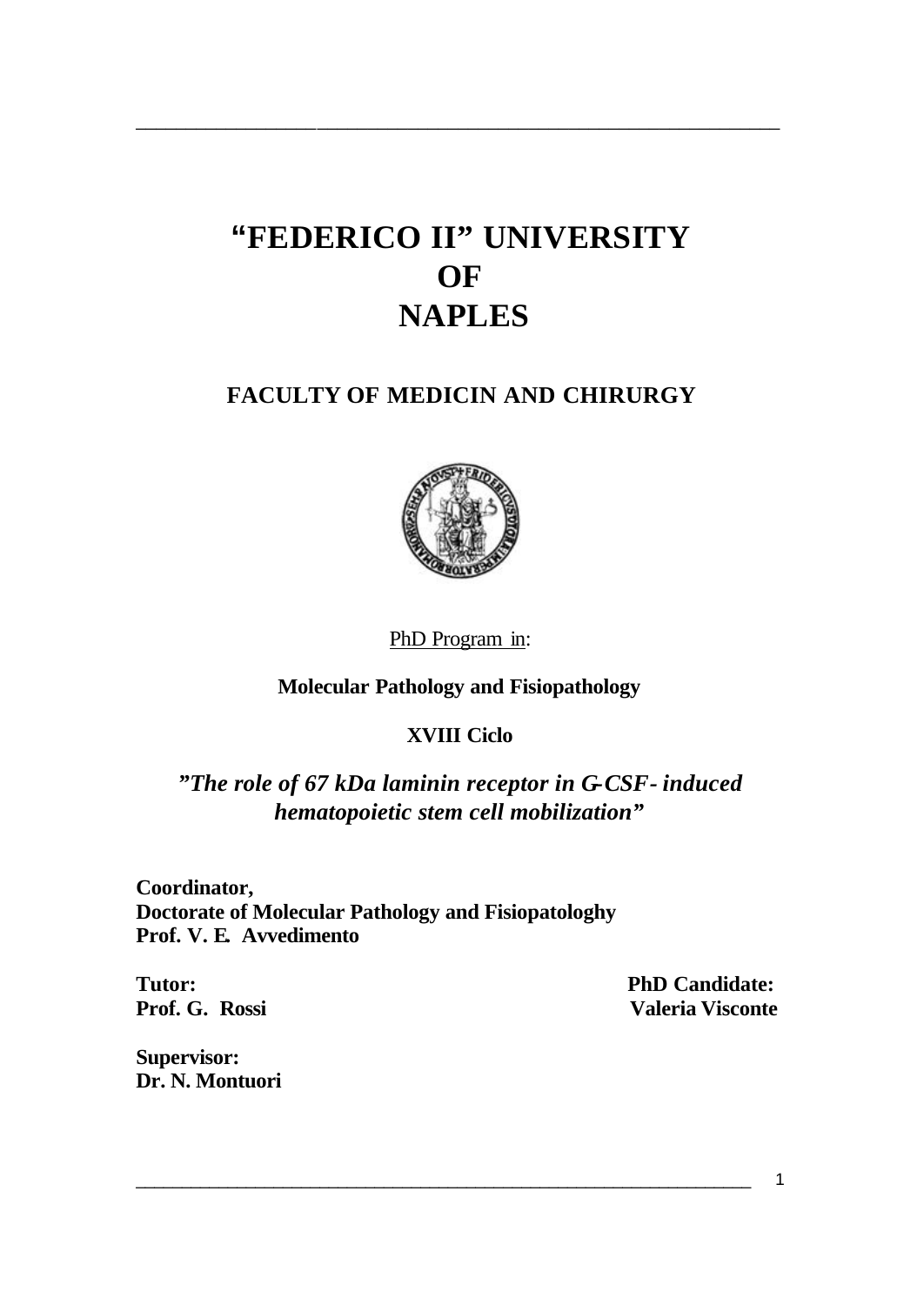| <b>Index:</b>                                              | pag. 2  |
|------------------------------------------------------------|---------|
| <b>Chapter I: Introduction</b>                             |         |
| <b>I.1 67LR: isolation and structure</b>                   | pag. 4  |
| I.2 67LR: gene cloning                                     | pag. 5  |
| I.3 Relationship between the 67LR, integrins and laminin   | pag. 6  |
| <b>I.4 Regulation of 67LR expression</b>                   | pag. 7  |
| <b>I.5 67LR in tumor progression</b>                       | pag. 8  |
| I.6 The hematopoietic stem cell                            | pag. 10 |
| <b>I.7 Stem cell mobilization</b>                          | pag. 12 |
| <b>I.8</b> Factor influencing stem cells mobilization      | pag. 15 |
| - The role of proteases                                    | pag. 16 |
| - The role of chemokines                                   | pag. 17 |
| - The role of adhesion molecules                           | pag. 19 |
| <b>Chapter II: Objective</b>                               | pag. 22 |
| <b>Chapter III: Materials and Methods</b>                  |         |
| <b>III.1 Reagents</b>                                      | pag. 24 |
| <b>III.2 Sample collection</b>                             | pag. 26 |
| III.3 CD34 <sup>+</sup> hematopoietic stem cell separation | pag. 26 |
| <b>III.4 Flow cytometry analysis</b>                       | pag. 27 |
| <b>III.5</b> Cell cultures                                 | pag. 28 |
| III.6 Mobilization of mouse CD34 <sup>+</sup> cells        | pag. 29 |
| <b>III.7 Western Blot</b>                                  | pag. 30 |
| <b>III.8 Adhesion assay</b>                                | pag. 31 |
| III.9 Cell migration assay                                 | pag. 31 |
| <b>III.10 Transendothelial migration assay</b>             | pag. 32 |
| <b>III.11 Statistical analysis</b>                         | pag. 33 |
|                                                            |         |

\_\_\_\_\_\_\_\_\_\_\_\_\_\_\_\_\_\_\_\_\_\_\_\_\_\_\_\_\_\_\_\_\_\_\_\_\_\_\_\_\_\_\_\_\_\_\_\_\_\_\_\_\_\_\_\_\_\_\_\_\_\_\_\_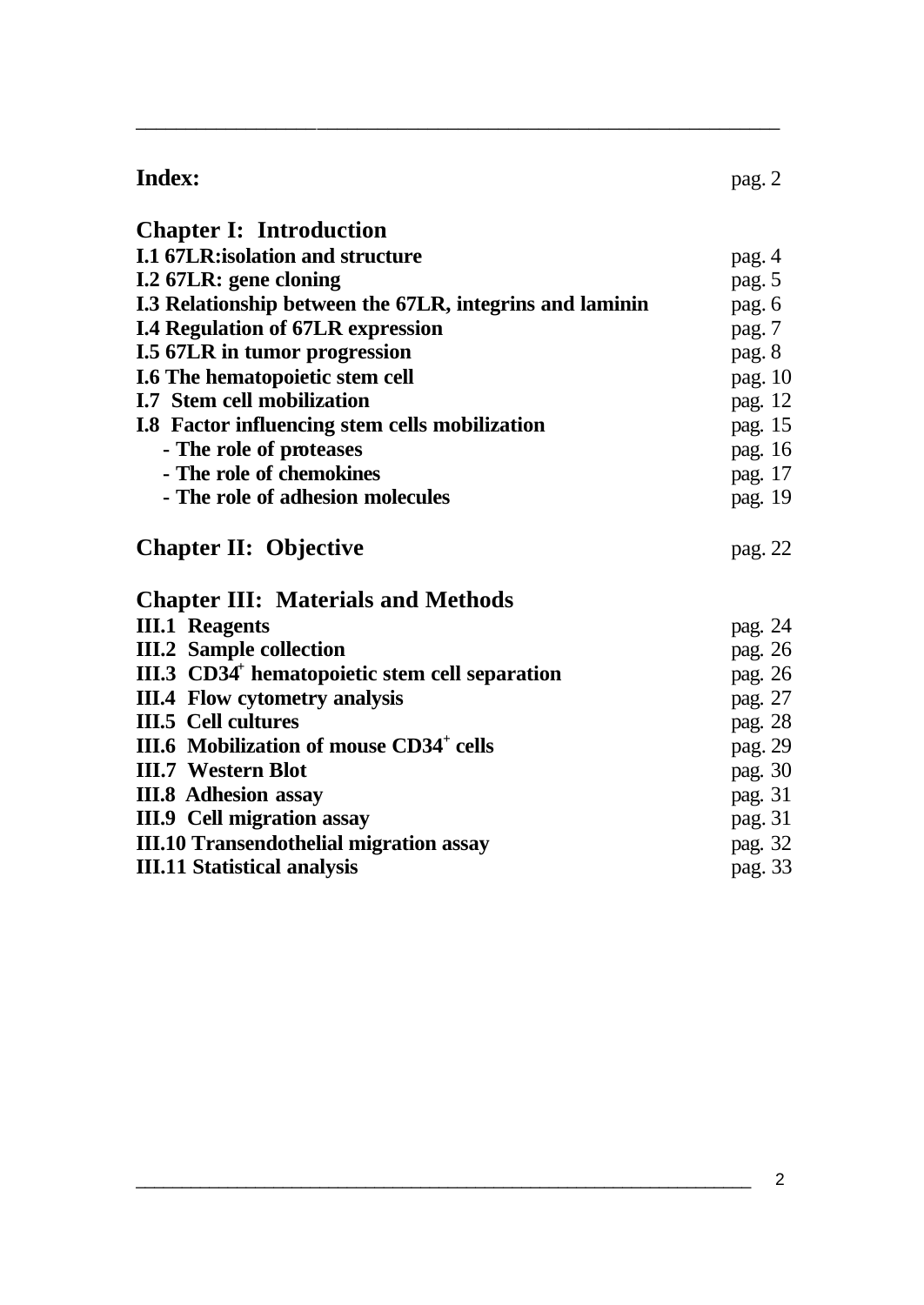## **Chapter IV: Results**

| IV.1 67LR expression in human G-CSF mobilized CD34 <sup>+</sup>         |         |  |
|-------------------------------------------------------------------------|---------|--|
| peripheral blood stem cells                                             | pag. 34 |  |
| IV.2 G-CSF modulation of CD34 <sup>+</sup> cell adhesion to laminin     | pag. 36 |  |
| IV.3 67LR dependent migration of KG1 and G-CSF mobilized                |         |  |
| $CD34^+$ cells                                                          | pag. 38 |  |
| IV.4 Laminin concentrations in human sera during G-CSF                  |         |  |
| induced mobilization                                                    | pag. 39 |  |
| IV.5 67LR expression in BM CD34 <sup>+</sup> cells after in vitro G-CSF |         |  |
| treatment and its involvement in trans-endothelial migration pag. 40    |         |  |
| IV.6 67LR expression in mouse BM CD34 <sup>+</sup> cells after          |         |  |
| <b>G-CSF-induced HSC mobilization</b>                                   | pag. 41 |  |
| IV.7 Effects of 67LR inhibition on G-CSF-induced HSC                    |         |  |
| mobilization                                                            | pag. 42 |  |

\_\_\_\_\_\_\_\_\_\_\_\_\_\_\_\_\_\_\_\_\_\_\_\_\_\_\_\_\_\_\_\_\_\_\_\_\_\_\_\_\_\_\_\_\_\_\_\_\_\_\_\_\_\_\_\_\_\_\_\_\_\_\_\_

| <b>Figures and Legends</b>   | pag. 45 |
|------------------------------|---------|
| <b>Chapter V: Discussion</b> | pag. 52 |
| <b>Bibliography</b>          | pag. 58 |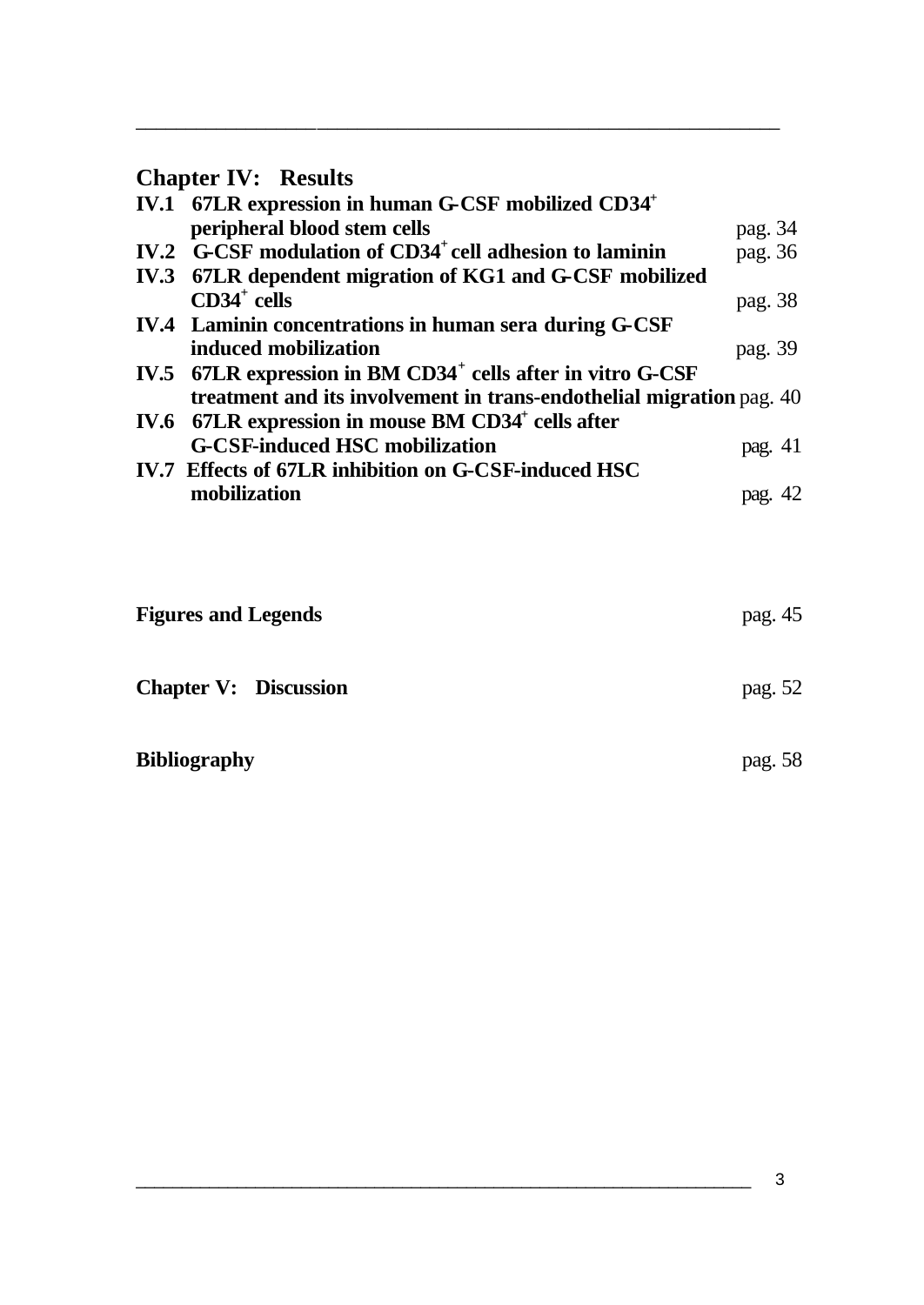## **§ I CHAPTER**

\_\_\_\_\_\_\_\_\_\_\_\_\_\_\_\_\_\_\_\_\_\_\_\_\_\_\_\_\_\_\_\_\_\_\_\_\_\_\_\_\_\_\_\_\_\_\_\_\_\_\_\_\_\_\_\_\_\_\_\_\_\_\_\_

#### **INTRODUCTION**

#### **I.1** *67LR: isolation and structure*

In 1983, three independent laboratories isolated a non-integrin 67kDa protein, designated the 67kDa laminin receptor (67LR), by affinity chromatography on laminin-Sepharose (1-3). To date, the structure of this molecule has not yet been fully elucidated, and only the cDNA encoding a cytoplasmic 37kDa precursor (37LRP) has been identified (4). Pulse-chase experiments performed on melanoma cells demonstrated that this 37kDa polypeptide is the precursor of the 67kDa form (5), and the post-traslational mechanism by which the 67LR is synthesized from the precursor has been shown to consist in the acylation of the precursor and formation of homo-or heterodimers (6, 7). Based on the amino acid sequence of the 37LRP, a transmembrane domain (residues 86-101) and several laminin binding sites have been identified, consisting of a palindromic sequence, LMWWML, known as peptide G (8), a predicted helical domain corresponding to residues 205-229, and TEDWS-containing C-terminal repeats (9).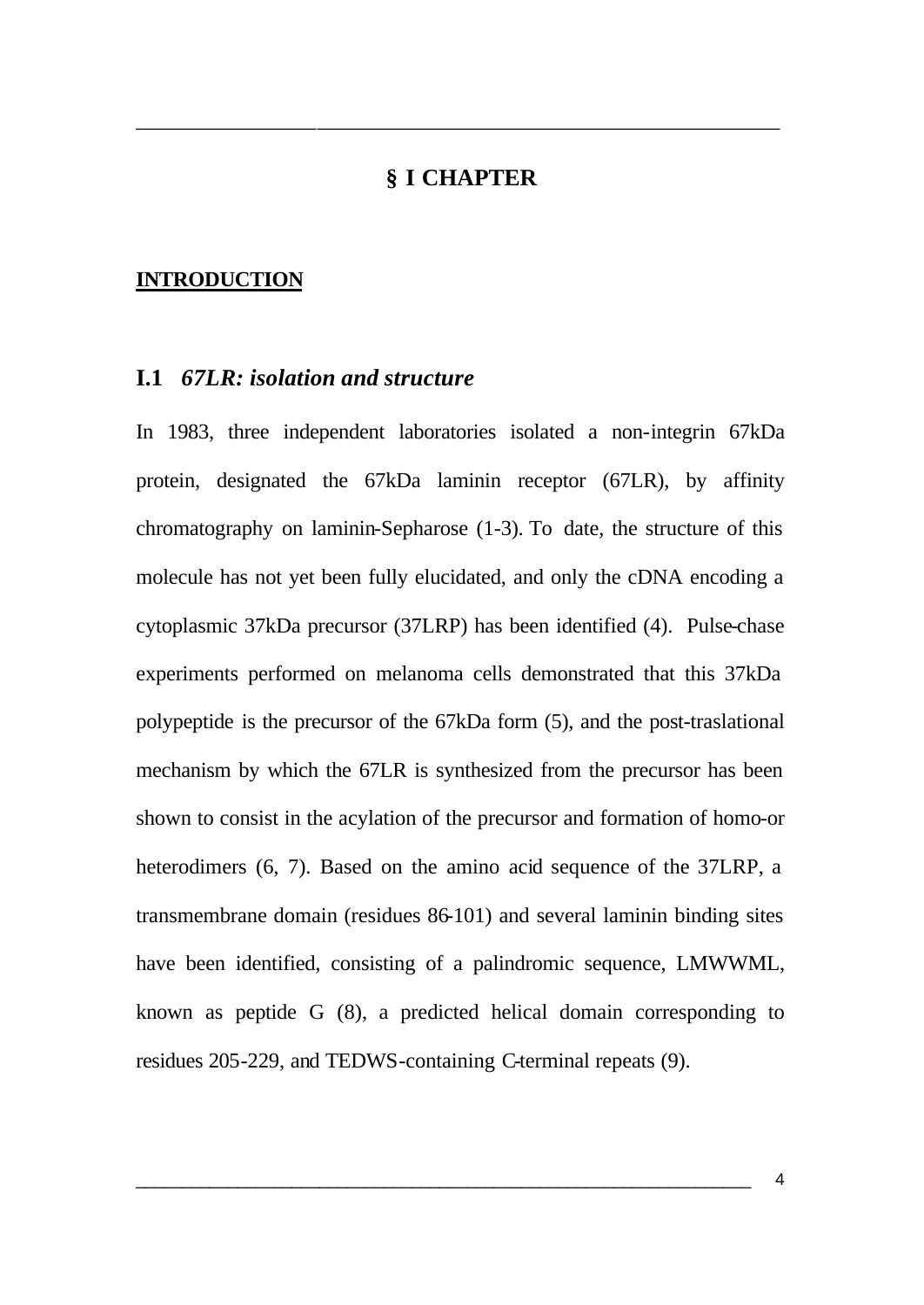The specific site of 67LR interaction with laminin has been also identified; it resides in the sequence YIGSR, located on the short arm of laminin (10).

\_\_\_\_\_\_\_\_\_\_\_\_\_\_\_\_\_\_\_\_\_\_\_\_\_\_\_\_\_\_\_\_\_\_\_\_\_\_\_\_\_\_\_\_\_\_\_\_\_\_\_\_\_\_\_\_\_\_\_\_\_\_\_\_

#### **I.2** *67LR: gene cloning*

The human 37LRP gene has been mapped by fluorescence in situ hybridization to 3p21.3, a chromosomal locus frequently involved in karyotipic rearrangements associated with cancers (11). 37LRP gene contains seven exons and six introns with multiple transcription start sites. The promoter area does not bear a TATA box but contains four Sp1 sites. The first intron is also GC rich, containing five Sp1 sites. Intron 4 contains the full sequence of the small nuclear RNA E2, and two Alu sequences are found in intron 3. 37LRP gene shows a close correspondence with genes encoding the ribosomal protein p40 (12), which is a component of the translational machinery associated with the 40S ribosomal subunit. The amino acid sequence corresponding to the 37LRP cDNA is extremely conserved during evolution (13). 37LRP homologs among mammalian species (e.g., bovine, rat, mouse, human and hamster) all have an intact laminin binding domain, located in the carboxy-terminal part of the molecule, and share 99% homology (14). It is an intriguing feature that the homology of all the non mammalian 37LRP/p40 homologs with the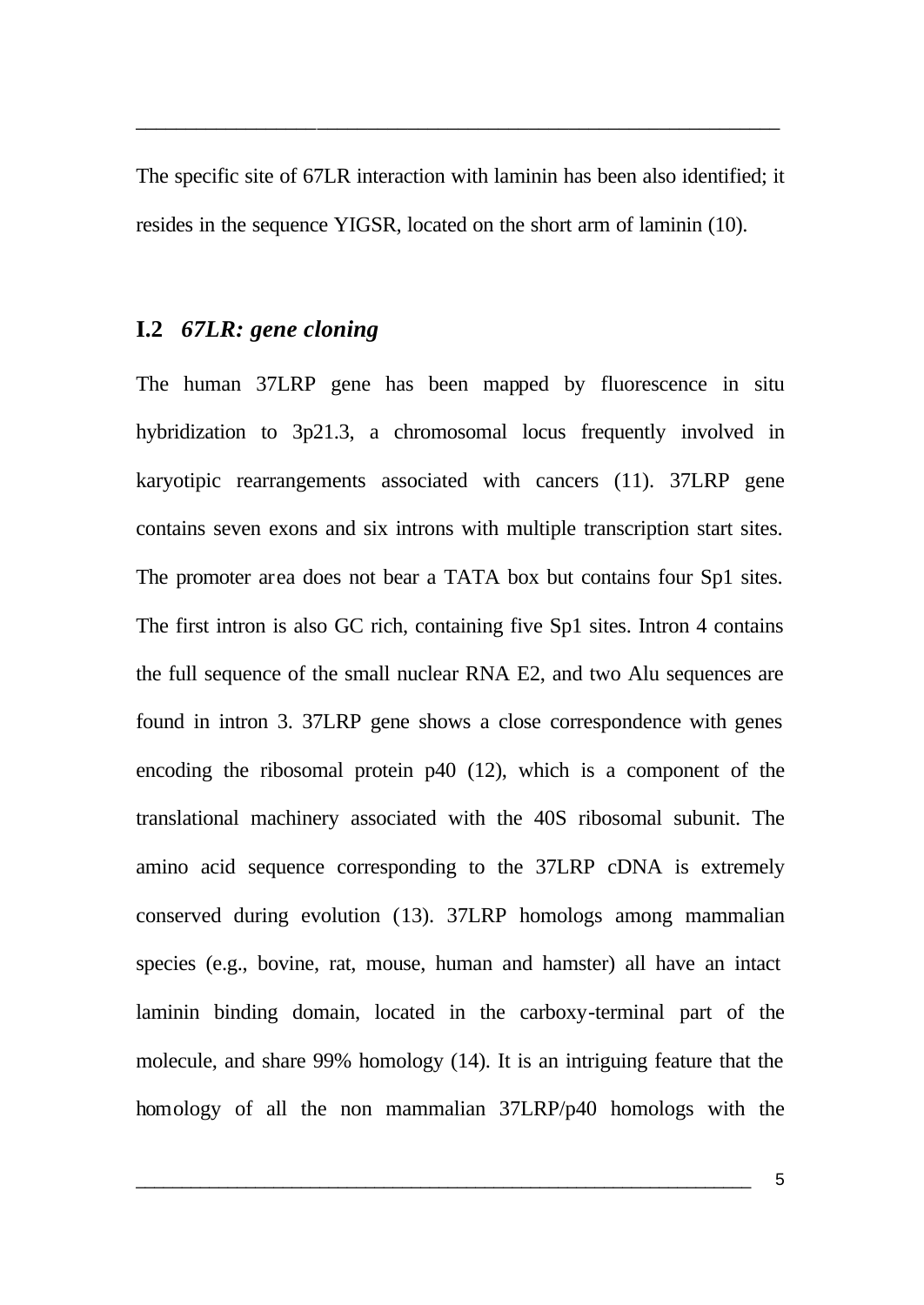mammalian polypeptides is limited to the aminoterminal part of the molecule, due to a lack of the carboxy-terminal laminin-binding domain. Therefore, it has been proposed that, during evolution, the 37LRP/p40 gene gained in vertebrates a sequence encoding a laminin binding domain that is responsible for the appearance of a new function such as cell-matrix interaction (15).

\_\_\_\_\_\_\_\_\_\_\_\_\_\_\_\_\_\_\_\_\_\_\_\_\_\_\_\_\_\_\_\_\_\_\_\_\_\_\_\_\_\_\_\_\_\_\_\_\_\_\_\_\_\_\_\_\_\_\_\_\_\_\_\_

#### **I.3** *Relationship between the 67LR, integrins, and laminin*

A few years after the initial description of the 67LR as a laminin receptor, integrins were identified as primary mediators of cell adhesion and signal transduction to the nucleus. Actually, many studies have addressed the issue of the respective roles of these two types of receptors in mediating cell-cell or cell-matrix interactions. It has been shown that 67LR and VLA6 are coexpressed, co-regulated, and physically associated on the cell surface, suggesting their mutual involvement in laminin binding (16, 17). In fact, in A431 epidermoid carcinoma cells  $\alpha$ 6 antisense oligonucleotides, which downmodulate integrin expression on the membrane, also proportionally reduced 67LR membrane expression. This regulation occurred at the level of protein translocation from the cytoplasm to the membrane. Moreover, treatment with laminin, which increases 67LR expression, also increased the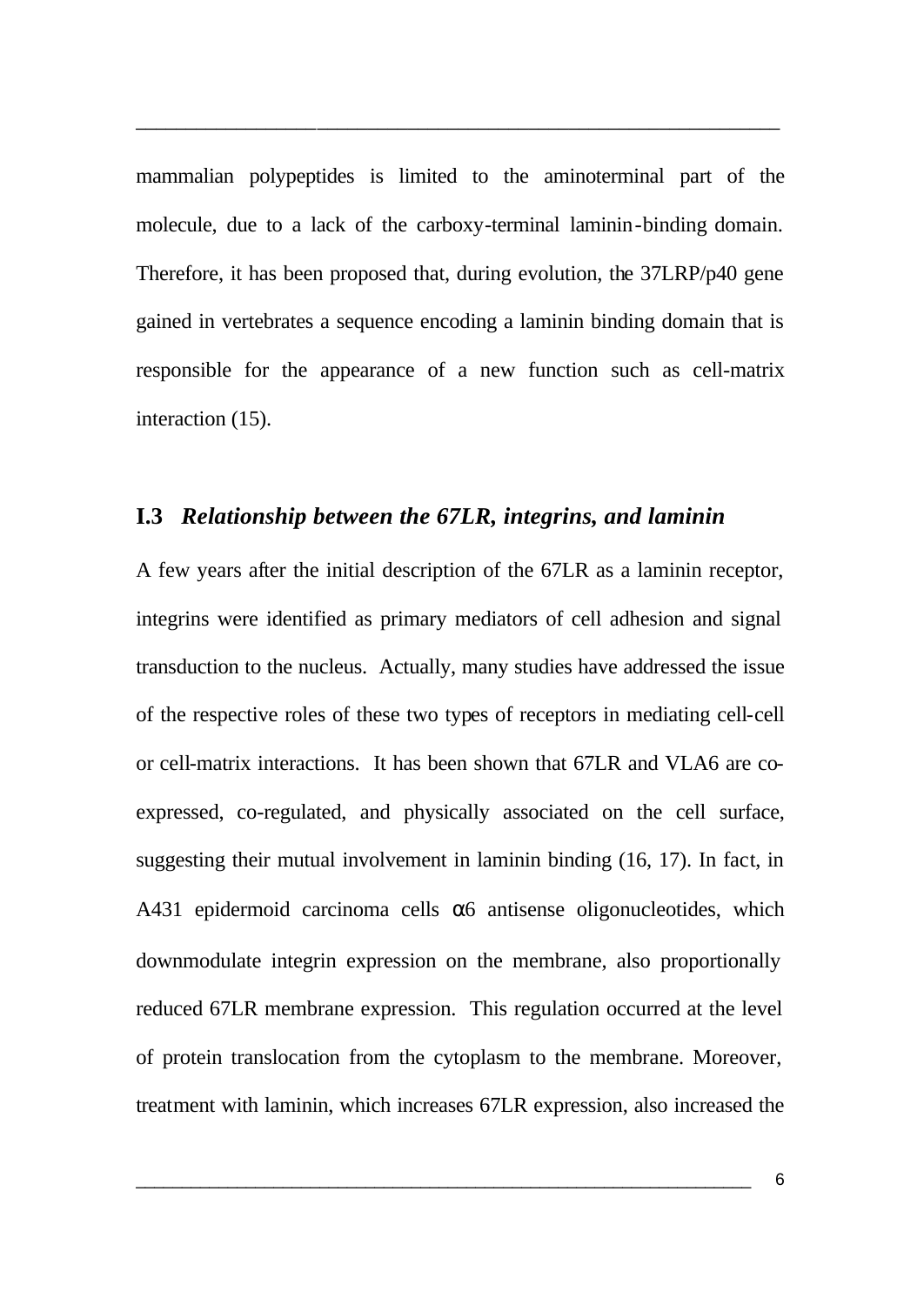membrane expression of laminin-specific integrins. On the cell membrane, the 67LR and the  $\alpha_6\beta_4$  receptor are physically associated, as demonstrated by coprecipitation experiments (17), thus suggesting a possible synergistic role of the two receptors in laminin recognition. In fact, peptide G, which contains the laminin-binding sequence of 67LR (8), increases and stabilizes laminin binding to tumor cells, possibly by changing laminin conformation to favor integrin binding (18).

\_\_\_\_\_\_\_\_\_\_\_\_\_\_\_\_\_\_\_\_\_\_\_\_\_\_\_\_\_\_\_\_\_\_\_\_\_\_\_\_\_\_\_\_\_\_\_\_\_\_\_\_\_\_\_\_\_\_\_\_\_\_\_\_

#### **I.4** *Regulation of 67LR expression*

Laminin receptor expression was found to be down-regulated during differentiation (19, 20) and up-regulated by cytokines and inflammatory agents (21). Up-regulation of the 67LR was also detected after interaction of cells with extracellular matrix proteins; human cell lines derived from breast cancer have increased levels of 37LRP mRNA after exposure to extracellular matrix proteins such as laminin and fibronectin (22). Moreover, a positive feed-back loop links the presence of laminin with increased 67LR expression (23). Steroid hormones have also been found to up-modulate 67LR expression in hormone-receptor positive cell lines, whereas hormone-receptor negative lines constitutively express high levels of 67LR (24).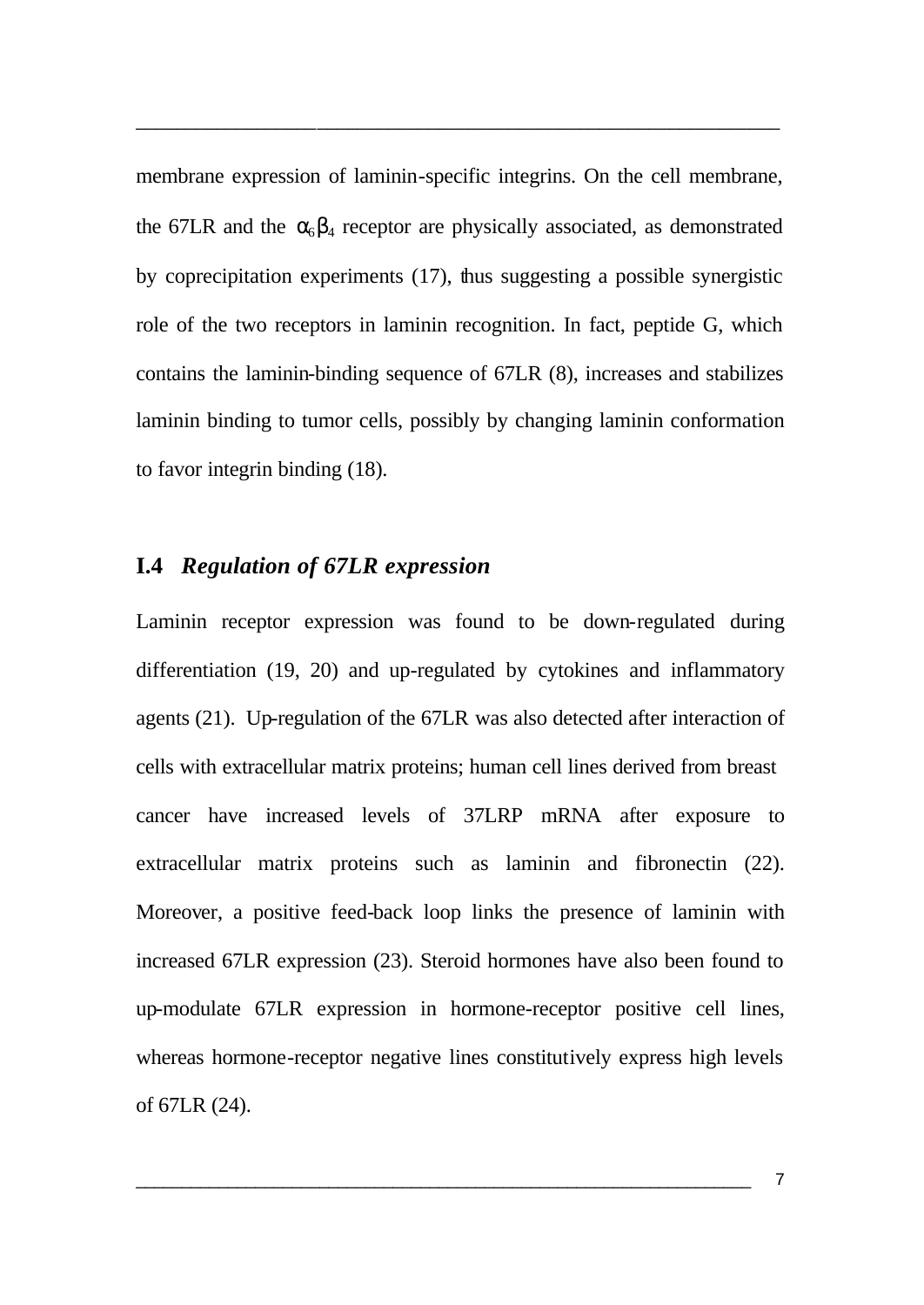It has been recently reported that the 67LR gene is overexpressed during transformation induced by anti-benzo[a]pyrene-7,8-diol-9,10-epoxide (25).

\_\_\_\_\_\_\_\_\_\_\_\_\_\_\_\_\_\_\_\_\_\_\_\_\_\_\_\_\_\_\_\_\_\_\_\_\_\_\_\_\_\_\_\_\_\_\_\_\_\_\_\_\_\_\_\_\_\_\_\_\_\_\_\_

#### **I.5** *67LR in tumor progression*

The strong correlation observed between increased 67LR expression and the metastatic potential of tumor cells suggests that this receptor plays a key role in development of the metastatic phenotype (26, 27). 67LR is expressed in a variety of human carcinomas (for example, breast, colon, lung, thyroid) and its over-expression is widely recognized as a molecular marker of metastatic aggressiveness (28). As its expression level correlates with the risk of invasion and metastasis and with malignant dissemination to the BM, 67LR is now considered to be an indipendent prognostic marker in breast carcinomas (29).

Given its prominent role in tumor metastasis, new therapies that utilize antagonists of 67LR have been tested in mouse (30) and anti-67LR immunotherapies have been experienced in metastatic human renal carcinoma (31) and proposed for hematological malignancies (32).

Concerning hematopoietic malignancies, laminin acts as a chemoattractant for multiple myeloma (MM) cells by interaction with the 67LR and this interaction is important for the extravasation and homing to BM of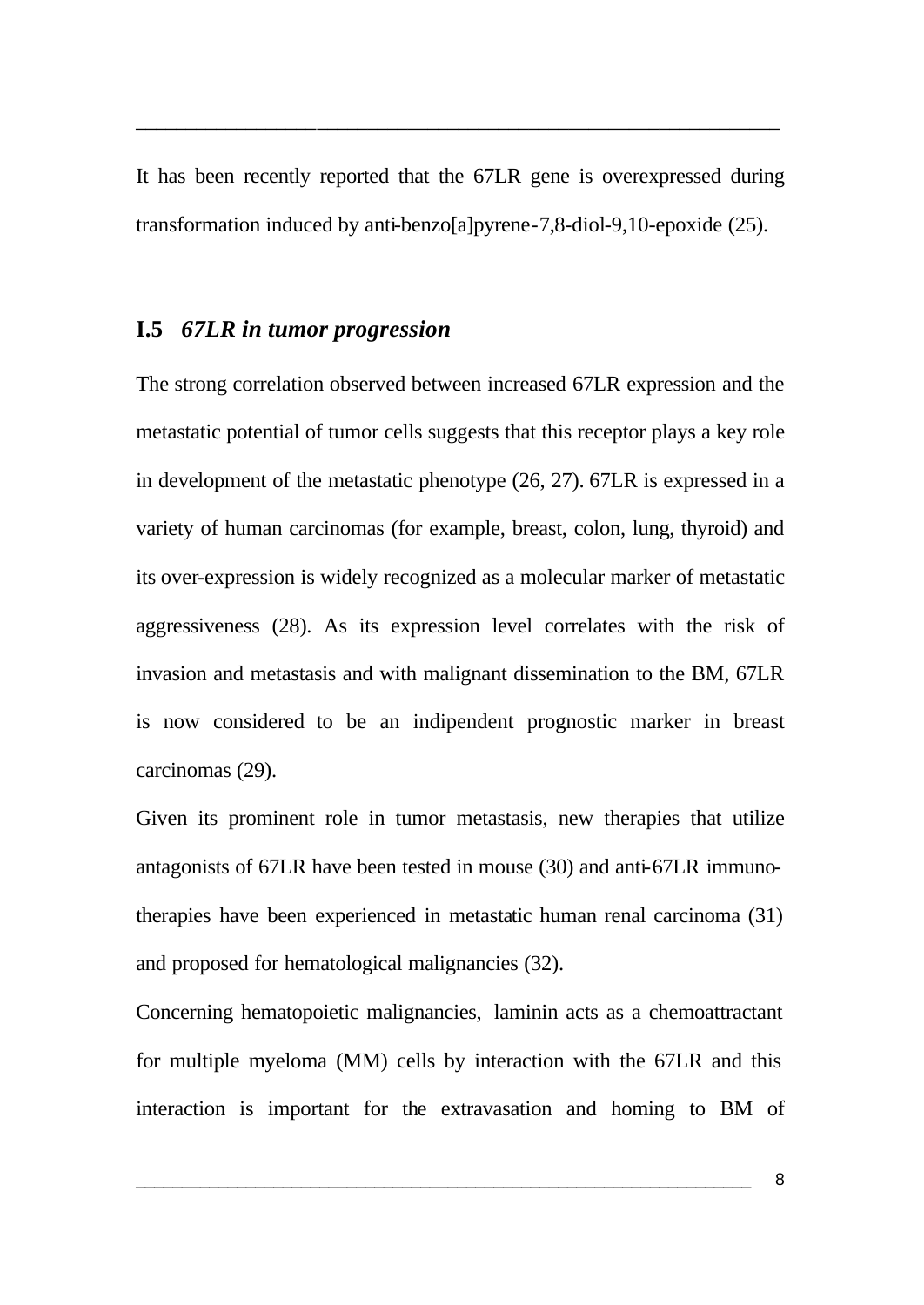circulating MM cells (33). The 67LR is also expressed in monocytic acute myeloid leukemias (34) and in T cell lymphomas (35).

\_\_\_\_\_\_\_\_\_\_\_\_\_\_\_\_\_\_\_\_\_\_\_\_\_\_\_\_\_\_\_\_\_\_\_\_\_\_\_\_\_\_\_\_\_\_\_\_\_\_\_\_\_\_\_\_\_\_\_\_\_\_\_\_

The role of 67LR in tumor progression is based on the adhesion properties mediated by this receptor. The recent view of tumors as a functional tissue interconnected with the microenvironment suggests that the remodelling of the extracellular matrix (ECM) around the tumors is important in tumor invasion and dissemination to distant sites (36). In fact, a key step in the metastatic process is the attachment of tumor cells to laminin, the major component basement membranes. Interactions between tumor cells and basement membranes are mediated by specific membrane receptors, including the 67LR. During intra-vasation and extra-vasation, cancer cells need to come into contact with and to degrade host basement membranes, before passing through. Proteolytic degradation of basement membrane components such as proteoglycans, collagen type IV, laminin-1, and laminin-5 occurs through the action of specific proteases secreted by tumor and stromal cells. This proteolytic cleavage removes physical barriers to cell migration and converts ECM components in substrates suitable for migration (37). The invasive behaviour of metastatic tumor cells correlates with the expression of many enzymes with hydrolytic activity, such as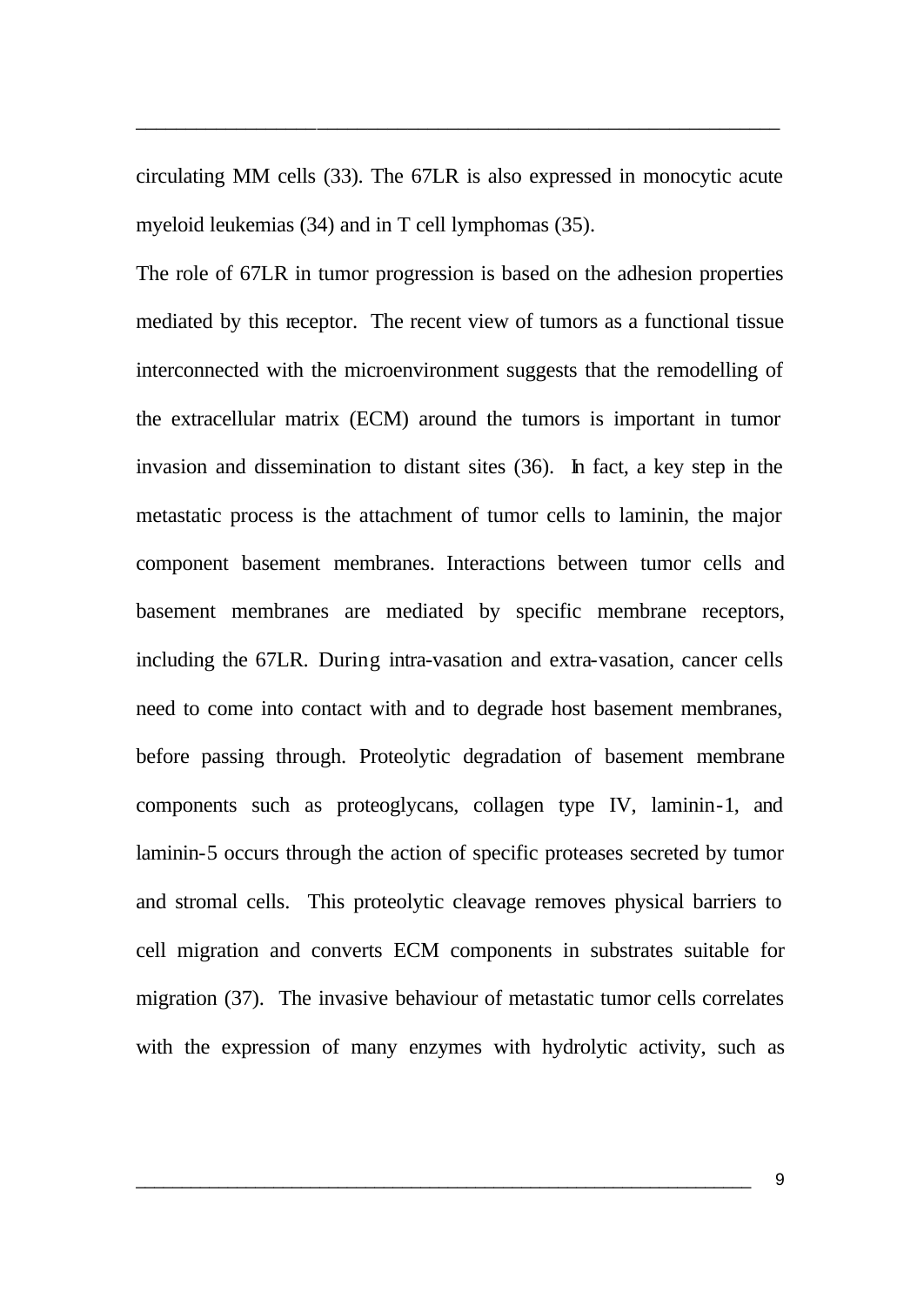cysteine proteinases, cathepsin B, aspartic proteinases, cathepsin D, serine proteinases, and elastase (38, 39).

\_\_\_\_\_\_\_\_\_\_\_\_\_\_\_\_\_\_\_\_\_\_\_\_\_\_\_\_\_\_\_\_\_\_\_\_\_\_\_\_\_\_\_\_\_\_\_\_\_\_\_\_\_\_\_\_\_\_\_\_\_\_\_\_

67LR binding to laminin enhances tumor-cell motility (40, 41) by determining a conformational modification of laminin, which increases its degradation rate and the release of chemotactic fragments (42). In addition, 67LR increases cancer cells invasion by up-regulating the expression and the activity of proteolytic enzymes able to degrade the extracellular matrix, such as membrane type 1 matrix metalloproteinase (MT1-MMP), stromelysin 3, cathepsin L, and the matrix metalloproteinase MMP-2 (43).

#### **I.6** *The hematopoietic stem cell*

Stem cells are generally defined as cells capable of both self-renewal and mega- and multilineage differentiation. Self-renewal is the unique ability to produce daughter cells that retain stem-cell properties (44). The science of embryology has distinguished two type of stem cell: embryonic stem cell and adult stem cell (45). The term embryonic stem cell (ES) indicates a population obtained from embryos and *pluripotent* in that they can produce an embryo. Adult stem cell, instead, has been thought to give ris e to cells committed to specific tissues (46). They have a limited ability to selfrenewal with the exception of hematopoietic stem cells. Recently, studies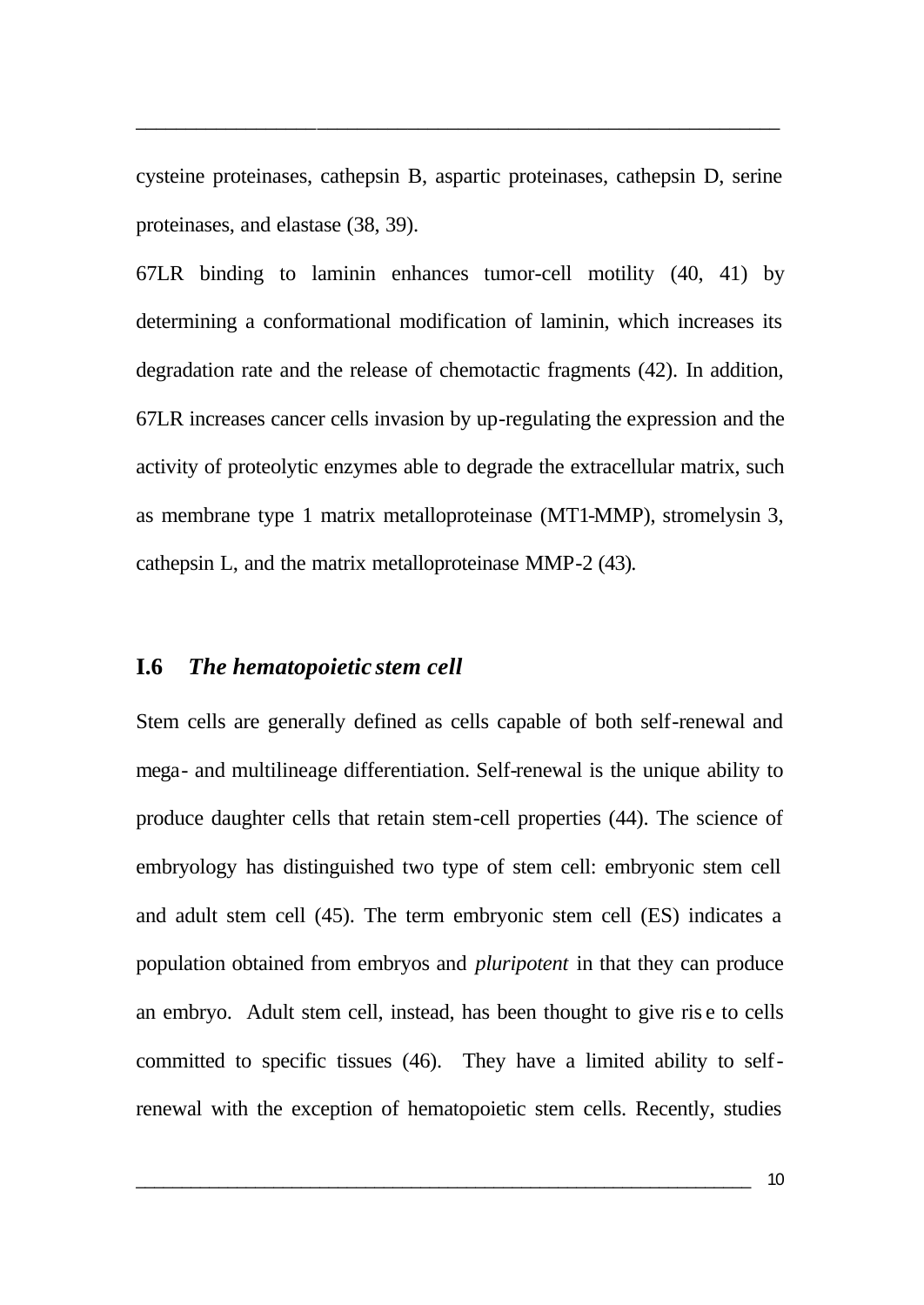have suggested the existence of stem cells in many adult tissues such as the central nervous system (47, 48), lung (49, 50), liver (51), pancreas (52), and vascular system (53), in which the self-renewing is necessary after trauma, disease or aging (54). Adult stem cells also present the *plasticity,* as the ability of a cell to cross over its identity from one organ to another (55).

\_\_\_\_\_\_\_\_\_\_\_\_\_\_\_\_\_\_\_\_\_\_\_\_\_\_\_\_\_\_\_\_\_\_\_\_\_\_\_\_\_\_\_\_\_\_\_\_\_\_\_\_\_\_\_\_\_\_\_\_\_\_\_\_

Mature blood cells are produced continuously by less-differentiated precursors that, in turn, descend from more primitive progenitors and, originally, from hematopoietic stem cells. Hematopoietic stem cells can be divided into a long-term subset, capable of indefinite self-renewal, as well as a short-term subset that self-renews for a defined interval. During late embryonic development, hematopoietic stem cells migrate towards blood circulation from the fetal liver to the bone marrow, where they are maintained throughout life.

The current stem cell model identifies two main stem cell populations with distinct progenies housed within the bone marrow, named hematopoietic stem cells (HSCs) and mesenchymal stem cells (MSCs). The HSCs include all lymphoid and myeloid lineages that produce blood circulating cells and organ-resident cells of the immune response, and are regulated by the BM microenvironment. This microenvironment is composed of osteoblasts, adipocytes, endothelial and vascular cells (56, 57).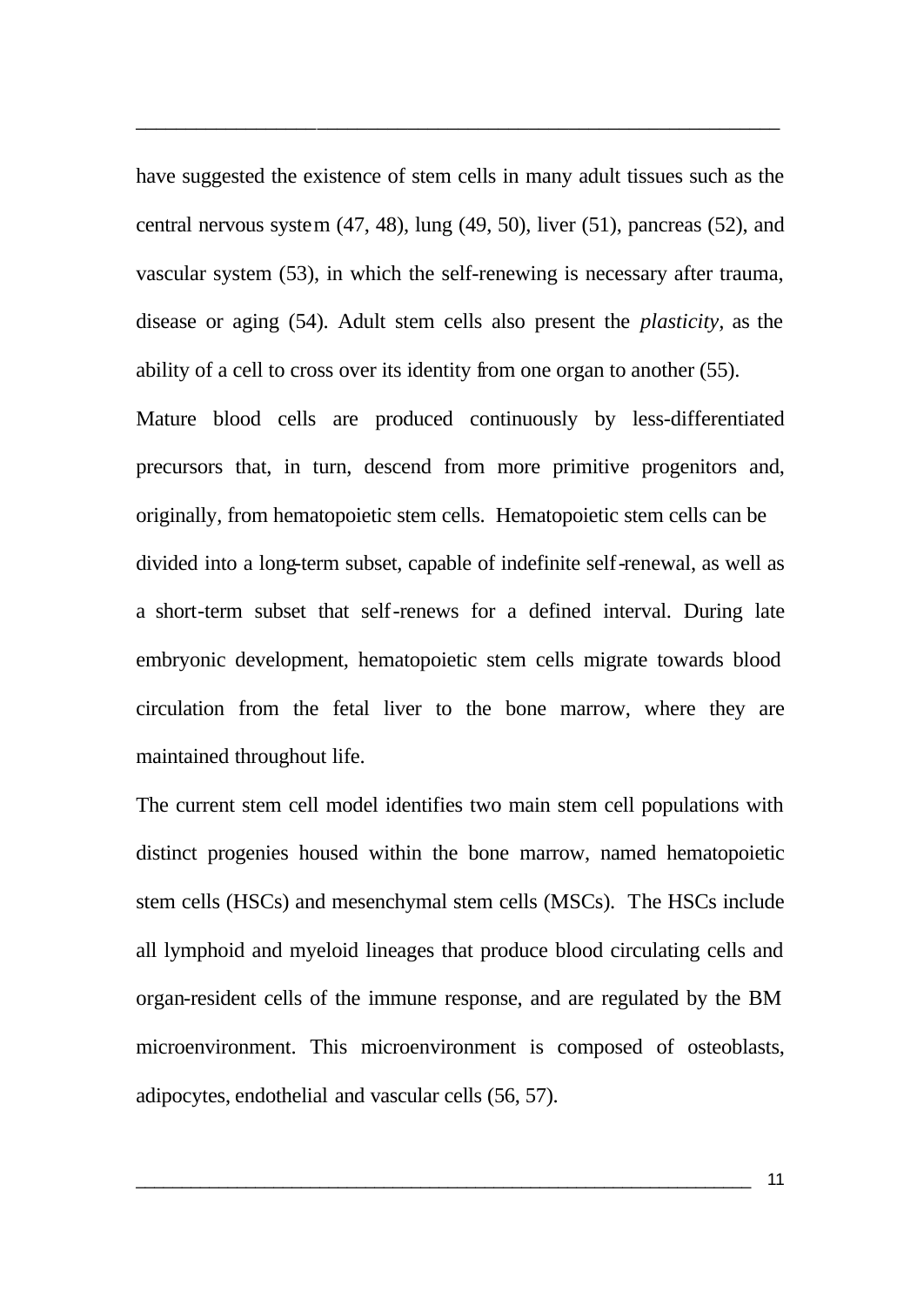HSCs are largely absent from peripheral blood (PB), except for a small pool of circulating HSCs whose physiological role in steady-state homeostasis is still unknown. One HSC can restore the entire lympho-hematopoietic system. Therefore, transplantation of marrow HSCs has been largely employed in a wide variety of acquired neoplastic and non-malignant disorders to reconstitute the hematopoietic system after chemotherapy and/or radiation.

\_\_\_\_\_\_\_\_\_\_\_\_\_\_\_\_\_\_\_\_\_\_\_\_\_\_\_\_\_\_\_\_\_\_\_\_\_\_\_\_\_\_\_\_\_\_\_\_\_\_\_\_\_\_\_\_\_\_\_\_\_\_\_\_

#### **I.7** *Stem cell mobilization*

The first source of HSCs for transplantation purposes was the bone marrow, obtained by repeated aspiration of the posterior iliac crests while the donor is under general or local anesthesia. This procedure has not serious side effects and the discomforts are rare.

HSCs can also be collected from the peripheral blood. Under steady-state conditions the number of HSCs is much lower in peripheral blood than in bone marrow. Chemotherapy and/or cytokine administration may lead to a concentration of HSCs in the peripheral blood that equals or exceeds the concentration in bone marrow. This process mimics the enhancement of the physiological release of stem and progenitor cells from the bone marrow reservoir in response to stress signals during inflammation (58) and is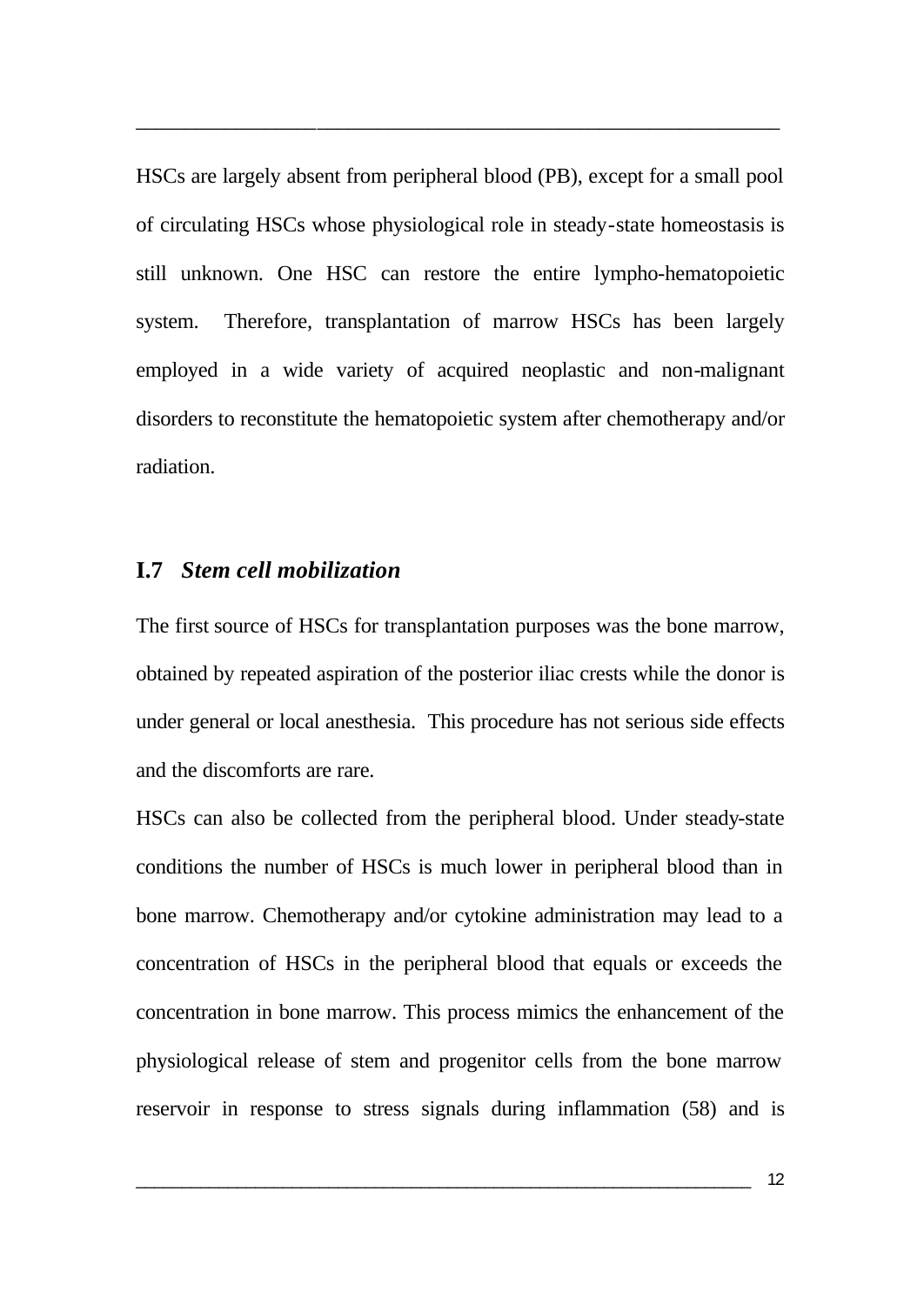termed "mobilization". Currently, mobilized HSCs are the preferable and major source of stem cells harvested for autologous and allogenic transplantations, because of faster engraftment and decreased procedural risks.

\_\_\_\_\_\_\_\_\_\_\_\_\_\_\_\_\_\_\_\_\_\_\_\_\_\_\_\_\_\_\_\_\_\_\_\_\_\_\_\_\_\_\_\_\_\_\_\_\_\_\_\_\_\_\_\_\_\_\_\_\_\_\_\_

Generally, peripheral blood stem cells are obtained by apheresis via a peripheral venous access. These HSCs, or better progenitor cells, are mostly expressed as the percentage of cells than react with CD34 antibodies or that form colonies in a semi-solid medium. A single apheresis procedure can bear to 3.7 times more  $CD34^+$  cells than the standard bone marrow harvest. Clinical studies have shown that infusion of at least  $2x10^6$  CD34<sup>+</sup> cells/kg recipient body weight results in reliable engraftment after 14 days from transplant (59). Normally, mobilized HSCs represent a subpopulation of all  $CD34<sup>+</sup>$  cells found in the circulation; these very primitive cells do not express CD38 and lineage-specific markers, but a small subset can express the Thy-1 antigen. This /CD38- /Lin- /Thy<sup>+</sup> 1 population is characterized by high repopulating activity in NOD/SCID mice and is enriched in cells initiating long-term cultures (LTC-IC) *in vitro* (60), representing the best surrogate of BM hematopoiesis *in vivo*.

The road to stem cell mobilization began in the1960s, with publication of a few reports documenting the presence of HSCs in the peripheral blood of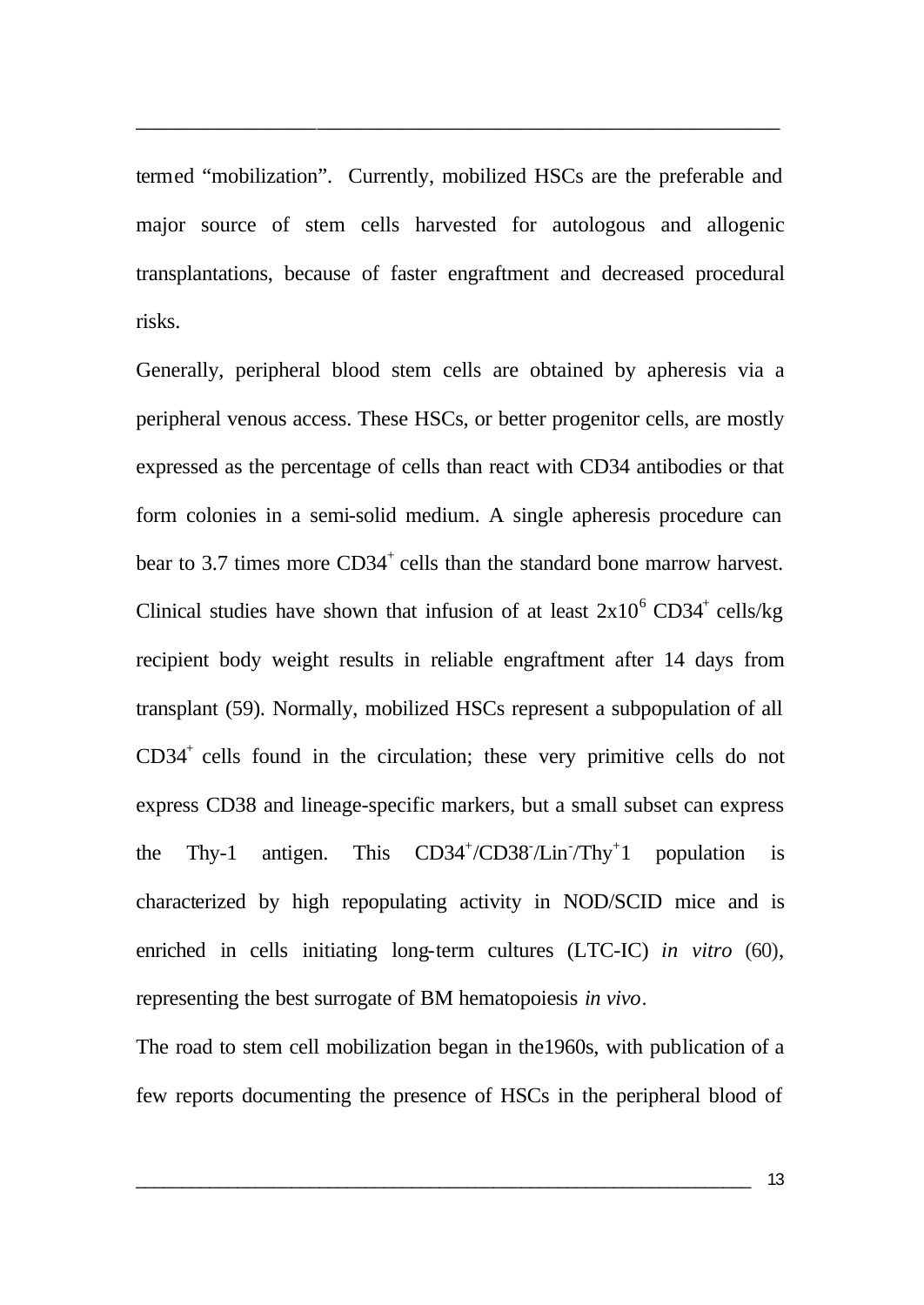mice, dogs, and monkeys, followed by reports revealing low levels of progenitors in the human circulation during steady-state homeostasis. A transient increase in circulating progenitors was documented in dogs treated with dextran sulfate and humans treated with endotoxin or other stressinducing agents. These results were followed by preliminary reports in the late 1970s documenting increased levels of progenitors in the circulation of patients after chemotherapy treatment with cyclophosphamide and other drugs. Technical improvements, including in vitro colony assays and the availability of large-scale harvesting of human progenitors by continuousflow leukapheresis, enabled closer examination of chemotherapy/drug induced mobilization in treated patients. Clinical studies of To and his group were the first to document the beneficial faster repopulation in patients transplanted with autologous mobilized peripheral blood HSCs (61). Initially, the mobilization protocols were based on chemotherapy alone. After the discovery of human granulocyte colony stimulating factor (G-CSF) by Welte et al, mobilization protocols began to include G-CSF, which today is the standard mobilizing agent (62). This is because it has been shown to both mobilize more CD34<sup>+</sup> cells and have less toxicity in comparison with other single agents. G-CSF is commonly administered daily at a dose of 5- 10 μg/kg for 5-10 days, alone or after chemotherapy. Sometimes the kinetics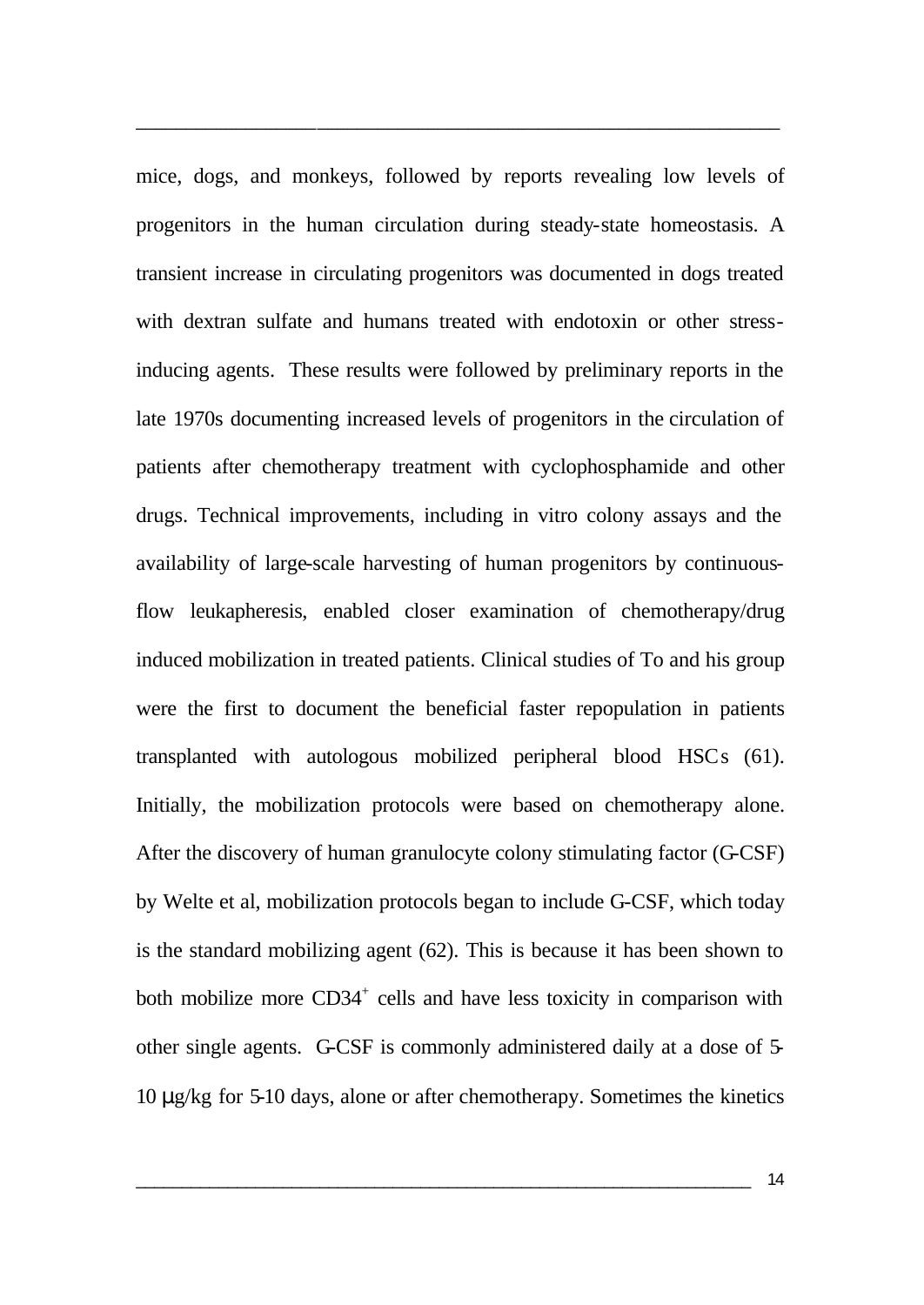of mobilization identify the peak of  $CD34<sup>+</sup>$  cell in circulation in 3-6 hours after each dose (46). Alternative agent used instead of G-CSF is sometimes granulocyte-monocyte colony stimulating factor (GM-CSF), but it is used less than GCSF, because it mobilizes less well and because of a higher incidence of mild and severe effects (63). Stem cell factor (SCF) is another excellent mobilizing agent, expecially used in combination with G-CSF (64). A new mobilizing agent is AMD3100, a small reversible inhibitor of the binding of stromal derived factor (SDF-1 $\alpha$ ) to its receptor, CXCR4 (65, 66).

\_\_\_\_\_\_\_\_\_\_\_\_\_\_\_\_\_\_\_\_\_\_\_\_\_\_\_\_\_\_\_\_\_\_\_\_\_\_\_\_\_\_\_\_\_\_\_\_\_\_\_\_\_\_\_\_\_\_\_\_\_\_\_\_

## **I.8** *Factors influencing stem cells mobilization*

The localization, as well as survival and proliferation/differentiation, of adult hematopoietic cells within bone marrow are vested on their relationships with microenvironmental cells and extracellular matrix. At steady state, proliferating hematopoietic cells in various stages of differentiation are confined within specialized BM "niches," whereas terminally differentiated, mature cells leave the BM and migrate into blood. In addition, a small proportion of morphologically unrecognizable primitive stem cells regularly escapes the BM and circulates throughout life. More importantly, the circulating pool of stem cells can increase in significant numbers by their enforced migration from BM using several interventions. Enforced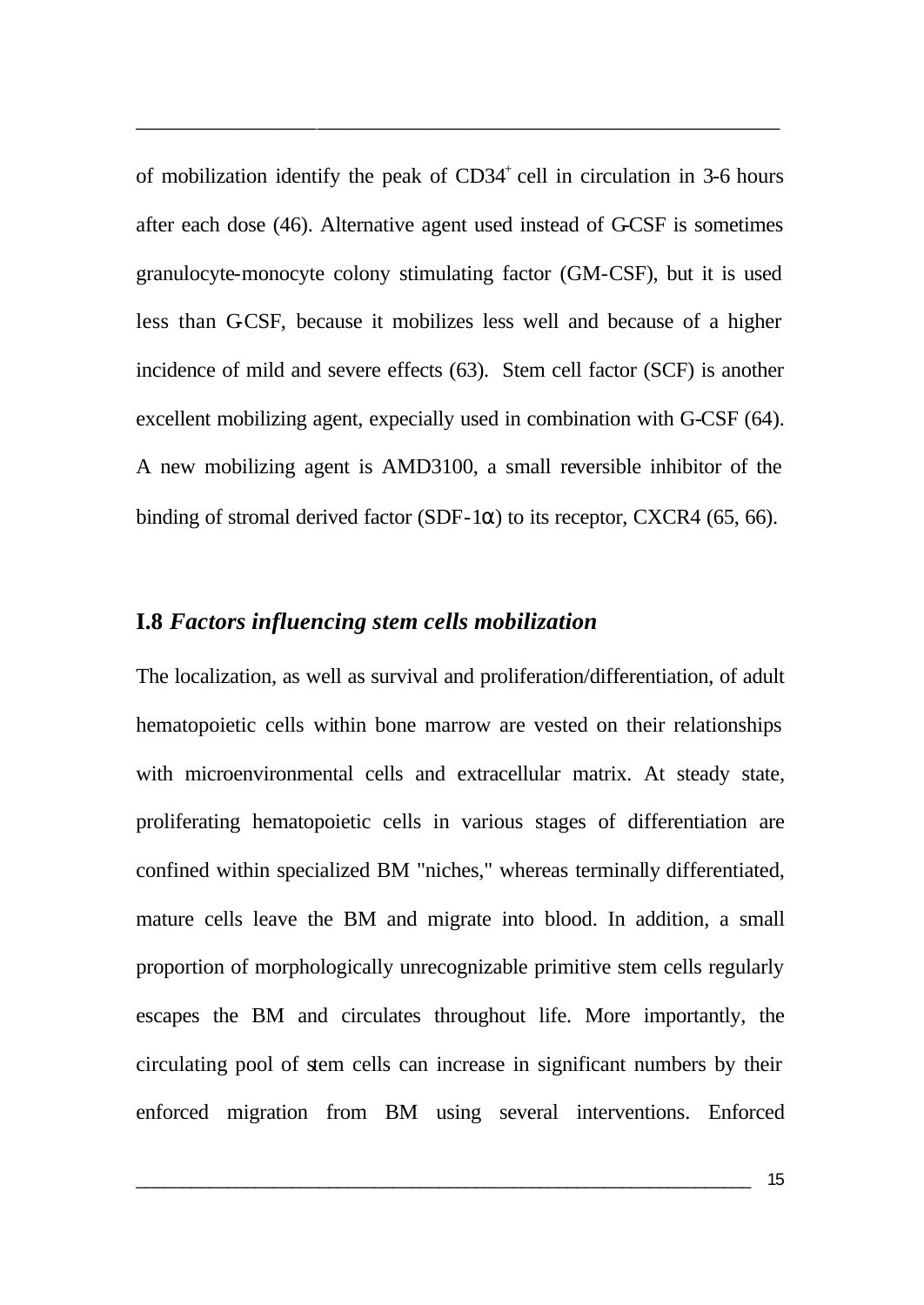emigration of hematopoietic cells or "mobilization" has been observed in all species examined up to now, suggesting preservation of similar mechanisms of stem cell trafficking across species. Despite its significance and great clinical impact, the mechanisms of mobilization have not been fully elucidated yet.

\_\_\_\_\_\_\_\_\_\_\_\_\_\_\_\_\_\_\_\_\_\_\_\_\_\_\_\_\_\_\_\_\_\_\_\_\_\_\_\_\_\_\_\_\_\_\_\_\_\_\_\_\_\_\_\_\_\_\_\_\_\_\_\_

It appears that during mobilization the bone marrow becomes the playground of a complex interplay between cytokines/chemokines and their receptors, potent proteases, and adhesion molecules (67).

**-The role of proteases.** Direct in vivo studies have shown that, after G-CSF treatment, neutrophils release the contents of either specific (ie, matrix metalloproteinase 9 [MMP-9] or lactoferrin) or azurophilic (elastase, cathepsin G, or proteinase 3) granules (68). Lévesque et al showed that following G-CSF mobilization, serine proteases, especially neutrophil elastase, accumulate within the bone marrow environment, and their substrates included molecules implicated in mobilization, such as vascular cell adhesion molecule 1 (VCAM-1), c-kit, CXCR4 and its ligand SDF-1, as well as many components of ECM (69, 70, 71). In addition to serine proteases, metalloproteases or dipeptyl peptidase IV (DPPIV/CD26) are also known to cleave some of the same target molecules, including SDF-1 (72). Several subsequent studies were performed with mouse models deficient in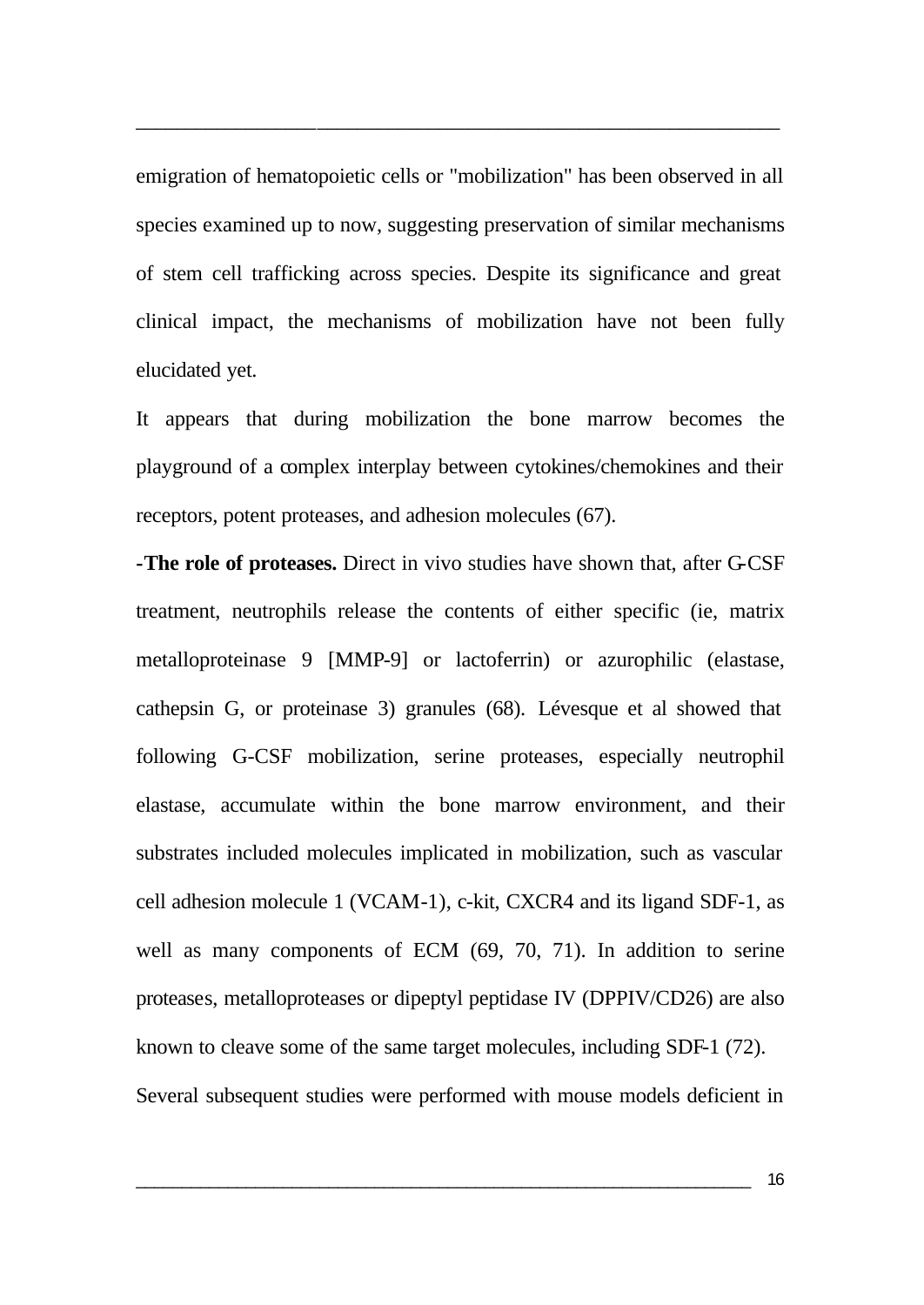serine proteases, such as MMP-9, or DPP1, with mice bearing combined elastase and cathepsin-G deficiency, or with mice deficient in DPP1 and lacking functional activation of many neutrophil proteases. Each of these mice responded to G-CSF–induced mobilization to the same extent as control mice (73). To test whether other overlapping protease activities contributed to the response, MMP-9–deficient mice, or DPP1–deficient mice were treated with a broad spectrum of MMP inhibitors and G-CSF. Despite the expectation that combinations of deficiencies would greatly attenuate the response, G-CSF–induced mobilization was not impaired (73). Compensation by other proteases in these deficient animals was offered as an explanation.

\_\_\_\_\_\_\_\_\_\_\_\_\_\_\_\_\_\_\_\_\_\_\_\_\_\_\_\_\_\_\_\_\_\_\_\_\_\_\_\_\_\_\_\_\_\_\_\_\_\_\_\_\_\_\_\_\_\_\_\_\_\_\_\_

A common characteristic of all the protease-deficient mice responding to G-CSF was a reduction of SDF-1 protein levels within the bone marrow, suggesting that reduction in SDF-1 may be the common denominator in G-CSF–mediated response. The emerging picture from the studies with protease-deficient mice is that the contribution of a single protease may not be critical; a coalition of proteases within bone marrow seems to be required (68).

**- The role of chemokines.** Mobilization has been achieved thus far with the use of several chemokines, such as IL-8, monocyte chemoattractant protein-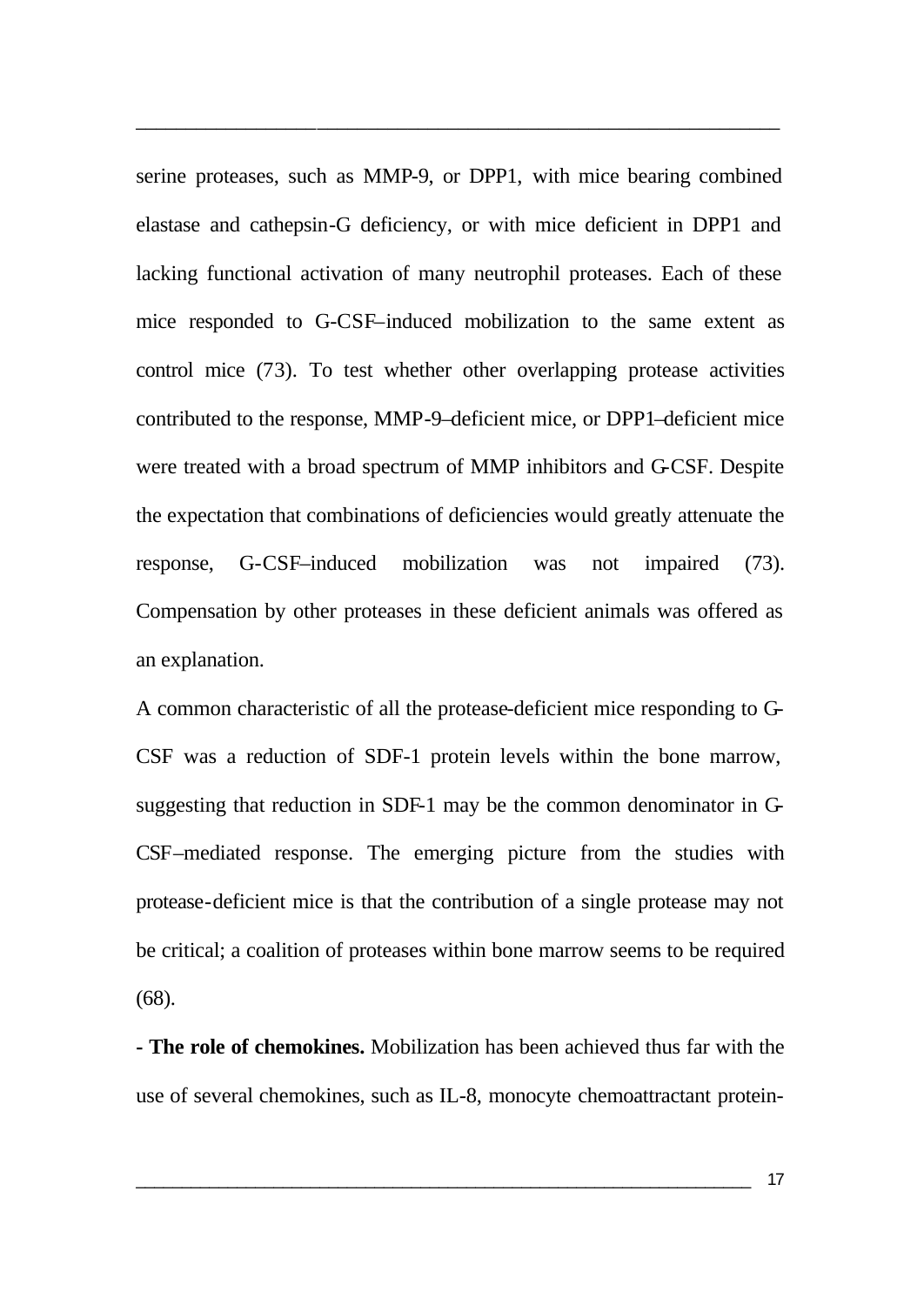1 macrophage inflammatory protein 1α or 1β, Groβ, SDF-1, or others (74). Mechanisms of chemokine mobilization have been explored only with the use of IL-8, Groβ or SDF-1. The IL-8 and Gro responses appear to be dependent on adequate numbers and normal function of circulating neutrophils, and they are associated with increase of MMP-9, presumably released by mature neutrophils (75). In fact, the use of antineutrophil antibodies or of MMP-9 inhibitors greatly attenuated the response (76).

\_\_\_\_\_\_\_\_\_\_\_\_\_\_\_\_\_\_\_\_\_\_\_\_\_\_\_\_\_\_\_\_\_\_\_\_\_\_\_\_\_\_\_\_\_\_\_\_\_\_\_\_\_\_\_\_\_\_\_\_\_\_\_\_

Biologic responses to SDF-1 have been also extensively studied (77). Studies with SDF-1 or CXCR4 knock-out animals revealed important roles of the CXCR4/SDF-1 pathway in the active retention of hematopoietic cells within bone marrow. Furthermore, a number of subsequent studies suggested important roles in homing and stem cell mobilization, and SDF-1 has emerged as the most potent chemoattractant of hematopoietic stem/progenitor cells (78). Mobilization was seen using Met SDF-1 (an SDF-1 analog), which is refractory to cleavage/degradation and results in prolonged desensitization of CXCR4 (79). On the other hand, adenovirusdriven SDF-1 with release of high circulating levels of SDF-1 or administration of a peptide-agonist of SDF-1 (80) resulted in mobilization, presumably because of a change in SDF-1 gradient between bone marrow and peripheral blood (81). Further observations showed that AMD3100, a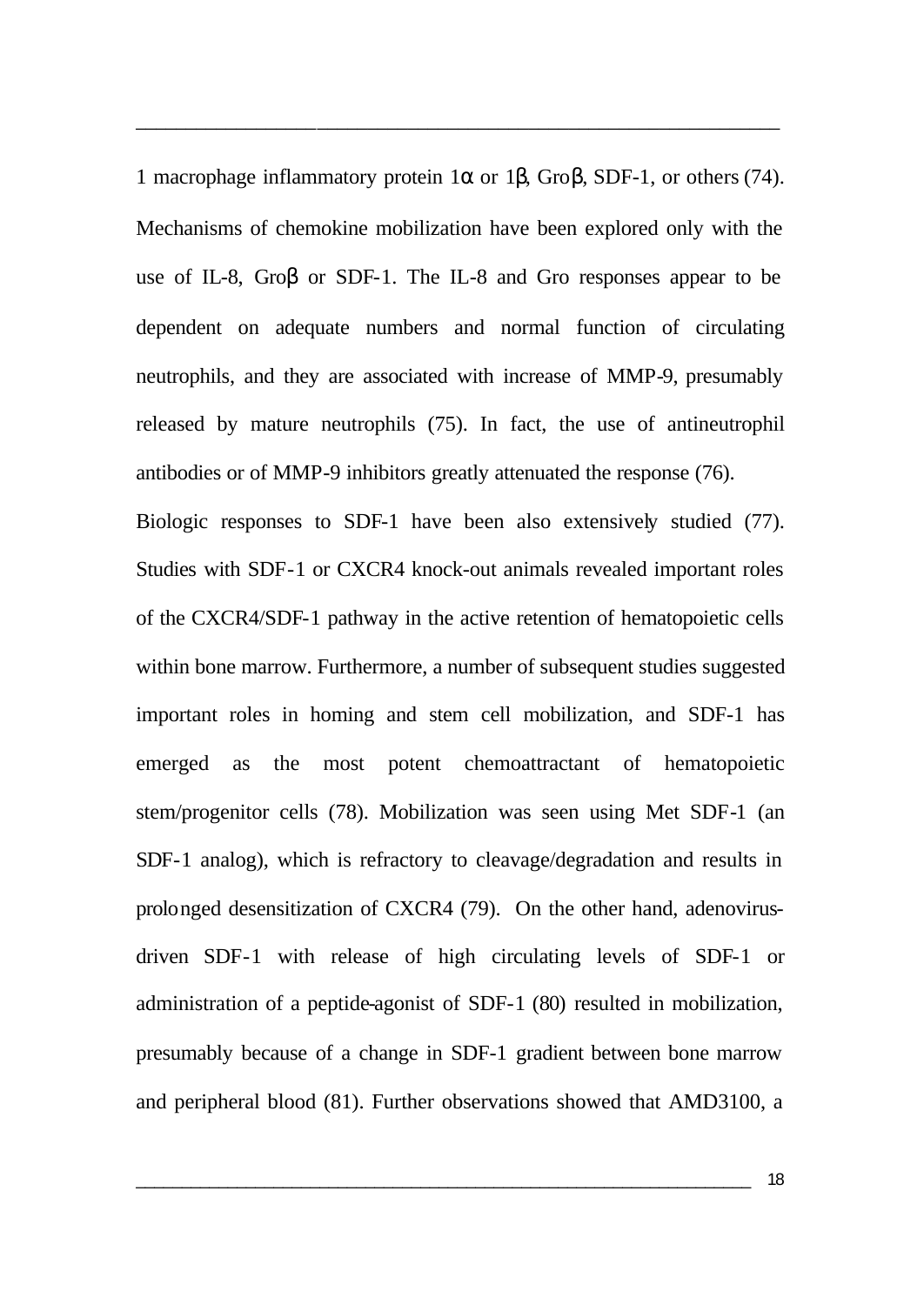small molecule inhibitor of CXCR4 which inhibits its binding to SDF-1 and disrupts the SDF-1–dependent signaling, induced significant mobilization both in mice and humans (82).

\_\_\_\_\_\_\_\_\_\_\_\_\_\_\_\_\_\_\_\_\_\_\_\_\_\_\_\_\_\_\_\_\_\_\_\_\_\_\_\_\_\_\_\_\_\_\_\_\_\_\_\_\_\_\_\_\_\_\_\_\_\_\_\_

Mobilization through the use of Met SDF-1 (83), or CXCR4 antagonists, or following Pertussis toxin (Ptx) treatment (84), is likely mediated through down-regulation of the CXCR4 receptor and/or disruption of its signaling on hematopoietic cells. Further, truncation of SDF-1 by serine proteases or MMP-9, as demonstrated during G-CSF-induced mobilization, also inhibits SDF-1–dependent signaling in hematopoietic cells, rather than change the bone marrow to peripheral blood SDF-1 gradient.

The preponderance of evidence thus suggests that inhibition of the CXCR4/SDF-1 signaling is a dominant pathway in G-CSF–induced mobilization.

**-The role of adhesion molecules.** The most consistent difference between mobilized progenitor cells and steady-state BM cells is the absence of cycling cells and a decreased expression of very late activation antigen 4 (VLA-4) and kit in mobilized cells (61). More important than the expression level, however, is the reduced functional state of VLA-4 receptors on mobilized HSCs (85). As the same functional change was also observed in bone marrow HSCs after G-CSF treatment, it invited the speculation that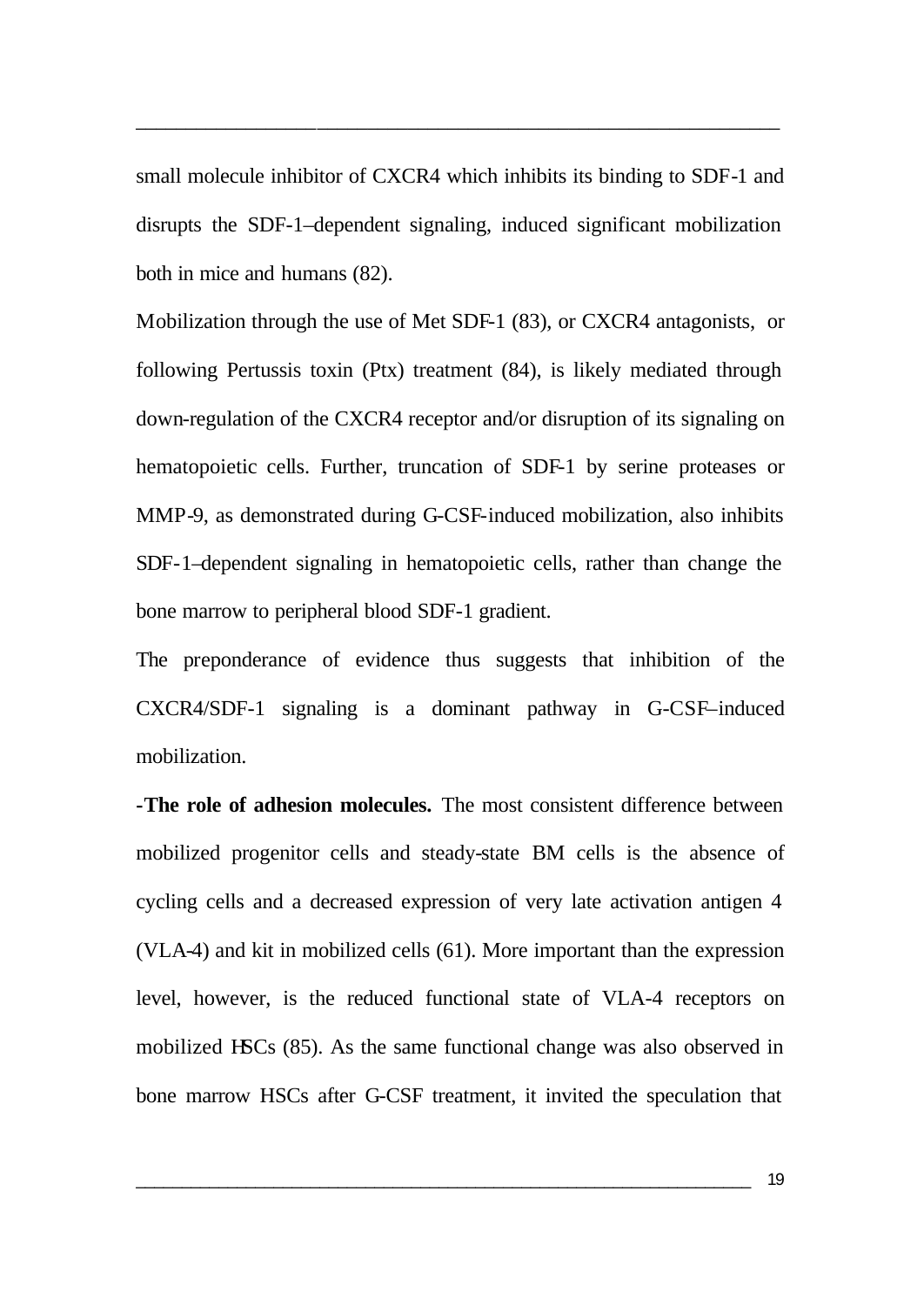this phenotype promotes transmigration. Whatever the predominant mechanism is, it is well accepted that migratory responses are mediated through integrin participation. Thus, one could envision that integrin (functional) down-regulation is a common step at the final stages of transmigration through the endothelial sinuses. Such a proposition is in line with VLA-4 involvement in firm retention of normal (86) or leukemic cells within the bone marrow. The fact that inducible ablation of alpha4 integrins in adults leads to hematopoietic progenitor egress in mice (87) further reinforces this concept. Like the down-regulation of alpha4 integrin, additional hallmarks of transmigrated cells are the down-regulation of CXCR4 receptor (88) and hyporesponsiveness to SDF-1. This could suggest that transmigration can be efficiently achieved only in cells that have downregulated either their alpha4 integrin or CXCR4/SDF-1 function. It is important to emphasize that down-regulation of VLA-4 or CXCR4 receptor responses by themselves may not be sufficient to induce mobilization in all cells and additional complex interactions and cooperative signaling with other pathways involved in transendothelial migration (ie, small GTPases) may be necessary for the cells to exit the BM.

\_\_\_\_\_\_\_\_\_\_\_\_\_\_\_\_\_\_\_\_\_\_\_\_\_\_\_\_\_\_\_\_\_\_\_\_\_\_\_\_\_\_\_\_\_\_\_\_\_\_\_\_\_\_\_\_\_\_\_\_\_\_\_\_

In conclusion, mobilization sets in motion an intramarrow proteolytic machinery with participation of diverse cell-bound or free proteases, largely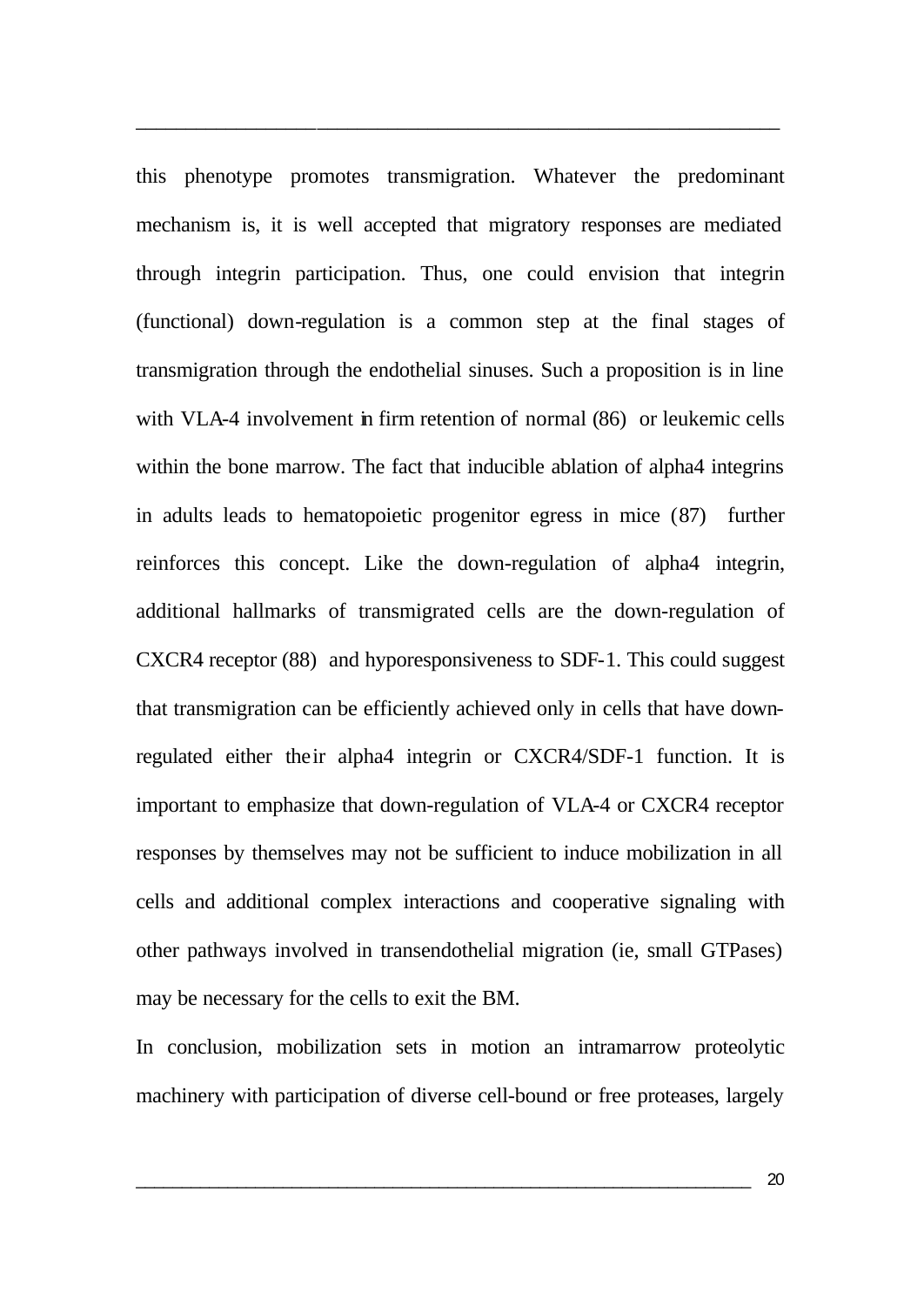liberated by mature cells, and acting on multiple target molecules located on hematopoietic or stromal cells and on their matrix (adhesion receptors, chemokines and their receptors, or signaling molecules, etc). Depending on the stimulus applied, several distinct pathways can initiate mobilization. However, there is a broad interdependency between the pathways initiating and/or amplifying mobilization. For example, proteases may affect each other's function (elastase affecting MMP-9 or MMP-9 affecting SDF-1, and vice versa), may target cytokine/chemokines receptors (CXCR4, kit) as well as their ligands (SDF-1, kit-ligand), or may additionally modulate integrins and endothelial structural components. It is evident, therefore, that there are large avenues open for future exploration. Unveiling the regulatory pathways in mobilization will not only reap clinical benefits, but greatly enhance our basic understanding of the concept of stem cell "niche", pivotal in the retention and development of hematopoietic cells within bone marrow.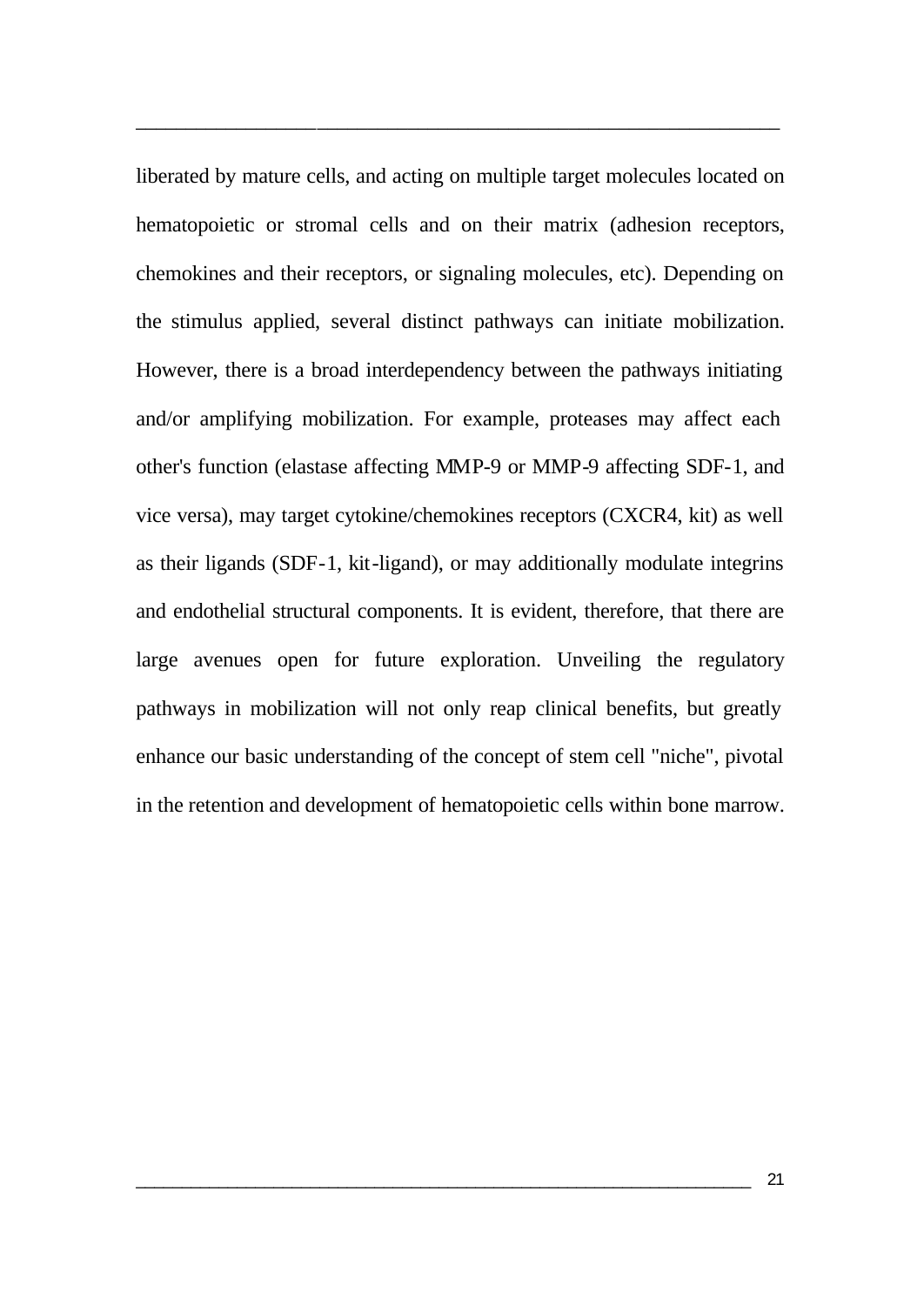#### **§ II CHAPTER**

\_\_\_\_\_\_\_\_\_\_\_\_\_\_\_\_\_\_\_\_\_\_\_\_\_\_\_\_\_\_\_\_\_\_\_\_\_\_\_\_\_\_\_\_\_\_\_\_\_\_\_\_\_\_\_\_\_\_\_\_\_\_\_\_

#### **OBJECTIVE**

Mobilized hematopoietic stem cells (HSCs) are rapidly replacing traditional bone marrow (BM) harvesting as a source of stem cells for transplantation purposes. Mobilization of HSCs from BM into the circulation is obtained by stimulation with growth factors and chemokines, administered either alone or in combination with chemotherapy. Over the past 5-10 years, granulocyte colony-stimulating factor (G-CSF) has emerged as the most widely used mobilizing agent because of its potency and safety.

HSC mobilization is a multistep process that depend on a complex interplay between chemokines, growth factors, proteolytic enzymes and adhesion molecules. HSC express several adhesion molecules that are responsible for cell-cell and cell-matrix interactions. The 67 kDa laminin receptor (67LR) is a non-integrin cell-surface receptor with high affinity for laminin, which plays a key role in tumor invasion and metastasis.

The aim of this project is to investigate the involvement of 67LR in G-CSFinduced HSC mobilization. To this end, we analyzed 67LR expression and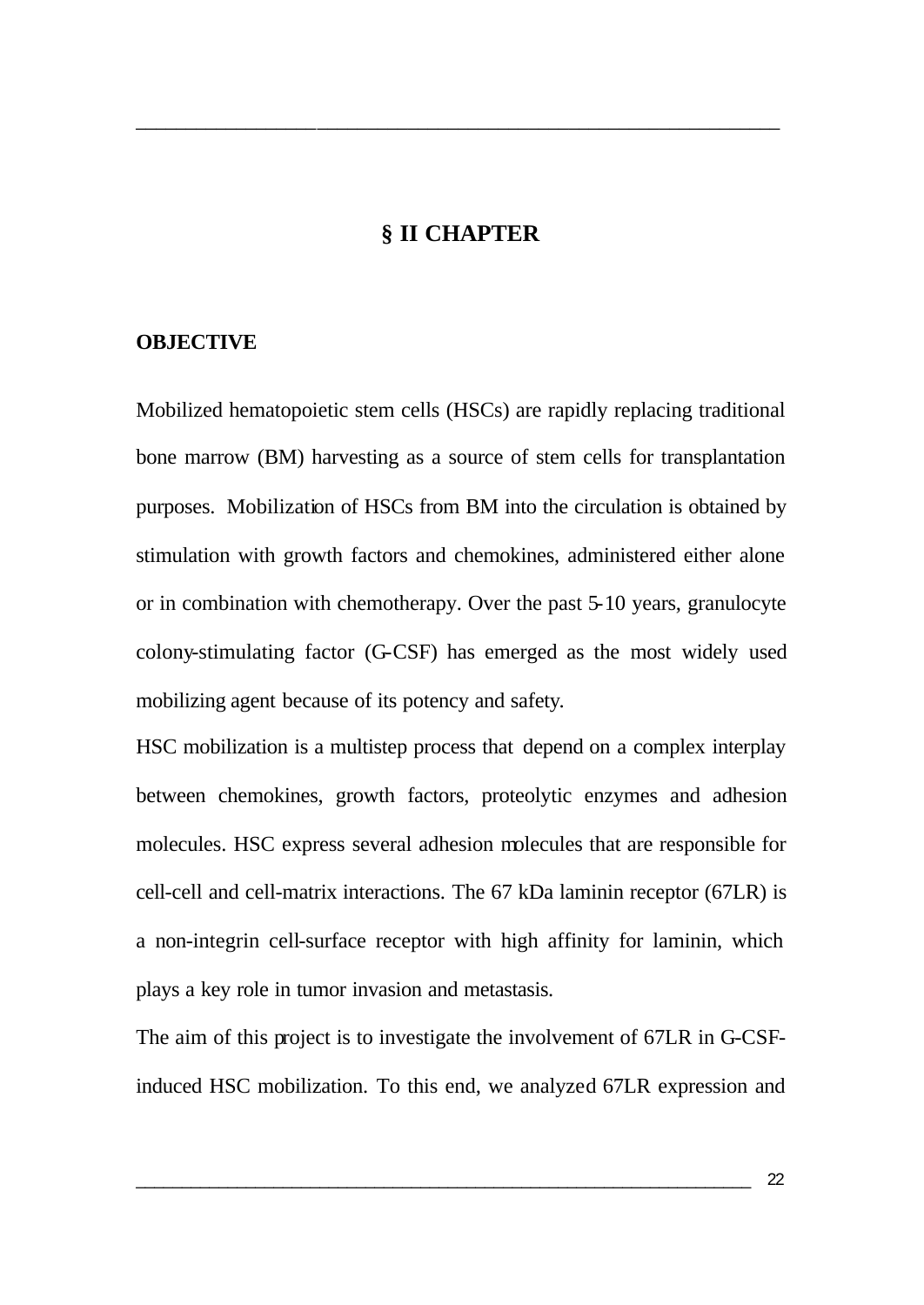function in G-CSF-mobilized HSCs from healthy donors, as compared to untreated BM HSCs. We also investigated the ability of neutralizing anti-67LR antibodies to affect G-CSF-induced HSC mobilization in mice.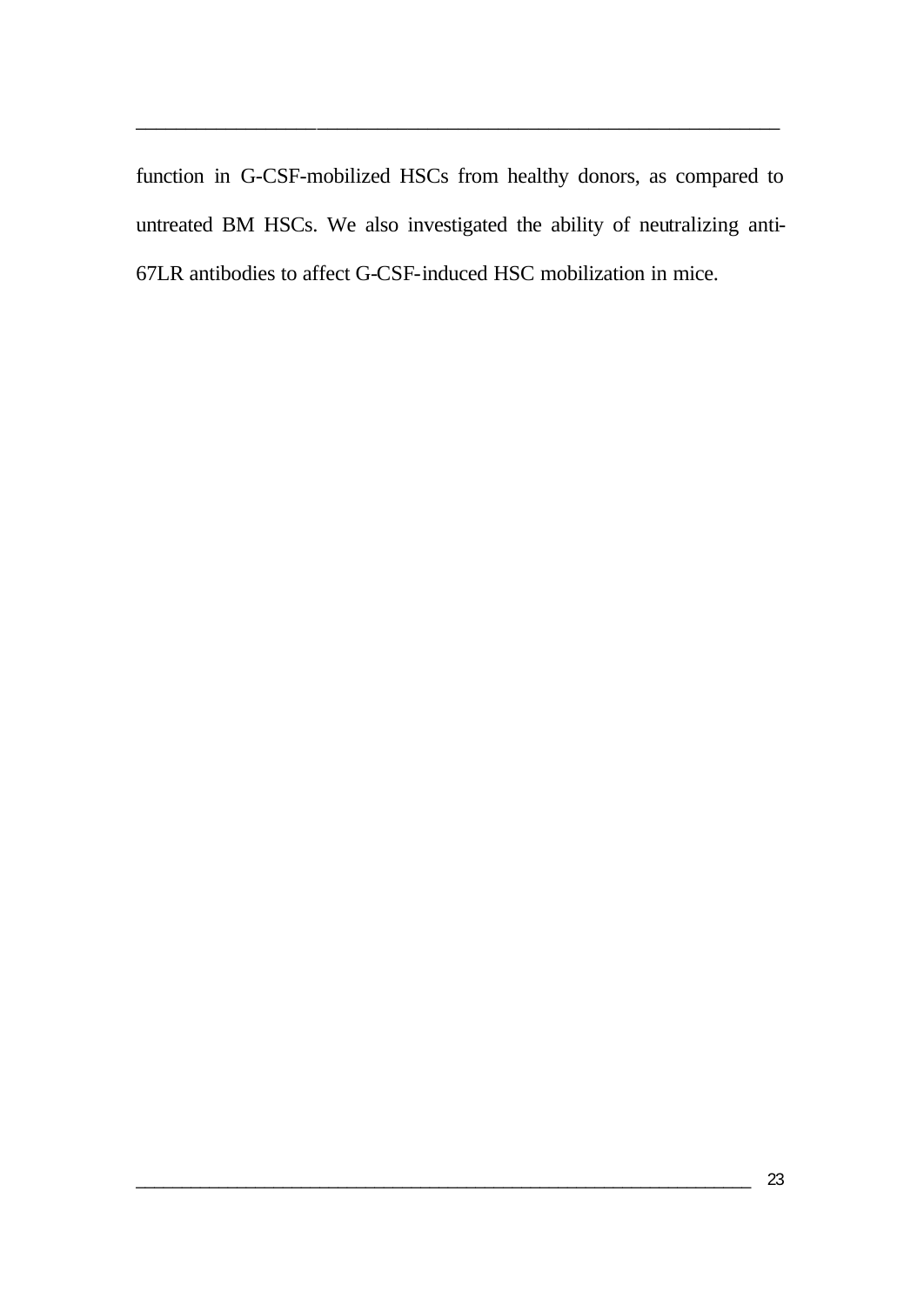#### **§ III CHAPTER**

\_\_\_\_\_\_\_\_\_\_\_\_\_\_\_\_\_\_\_\_\_\_\_\_\_\_\_\_\_\_\_\_\_\_\_\_\_\_\_\_\_\_\_\_\_\_\_\_\_\_\_\_\_\_\_\_\_\_\_\_\_\_\_\_

#### **MATERIALS AND METHODS**

#### **III.1 Reagents**

Horseradish peroxidase-conjugated anti-rabbit IgG were from BIORAD (Richmond, CO, USA); FITC-labelled goat anti-rabbit IgG were from Jackson Lab (West Grove, PA, USA). Protease inhibitors, Ficoll-Hypaque (specific gravity 1077), bovine serum albumin (BSA) and hydrocortisone sodium hemisuccinate were from Sigma Chemical Co (St. Louis, MO, USA). Human placental laminin (LM) was from Chemicon (Temecula, CA, USA). The enhanced chemioluminescence (ECL) detection kit was from Amersham International (Amersham, England), polyvinylidene fluoride (PVDF) filters from Millipore (Windsor, MA, USA). RPMI 1640 medium, Medium 199, FN-coated culture flasks, heat-inactivated Fetal Calf Serum (FCS), LipofectAMINE, and Geneticin were from Life Technologies (Gaithersburg, MD, USA). 96-well microtiter plates and Transwell plates were from Costar (Cambridge, MA, USA). Chemotaxis PVPF filters were purchased from Corning (NY, USA). The stromal derived factor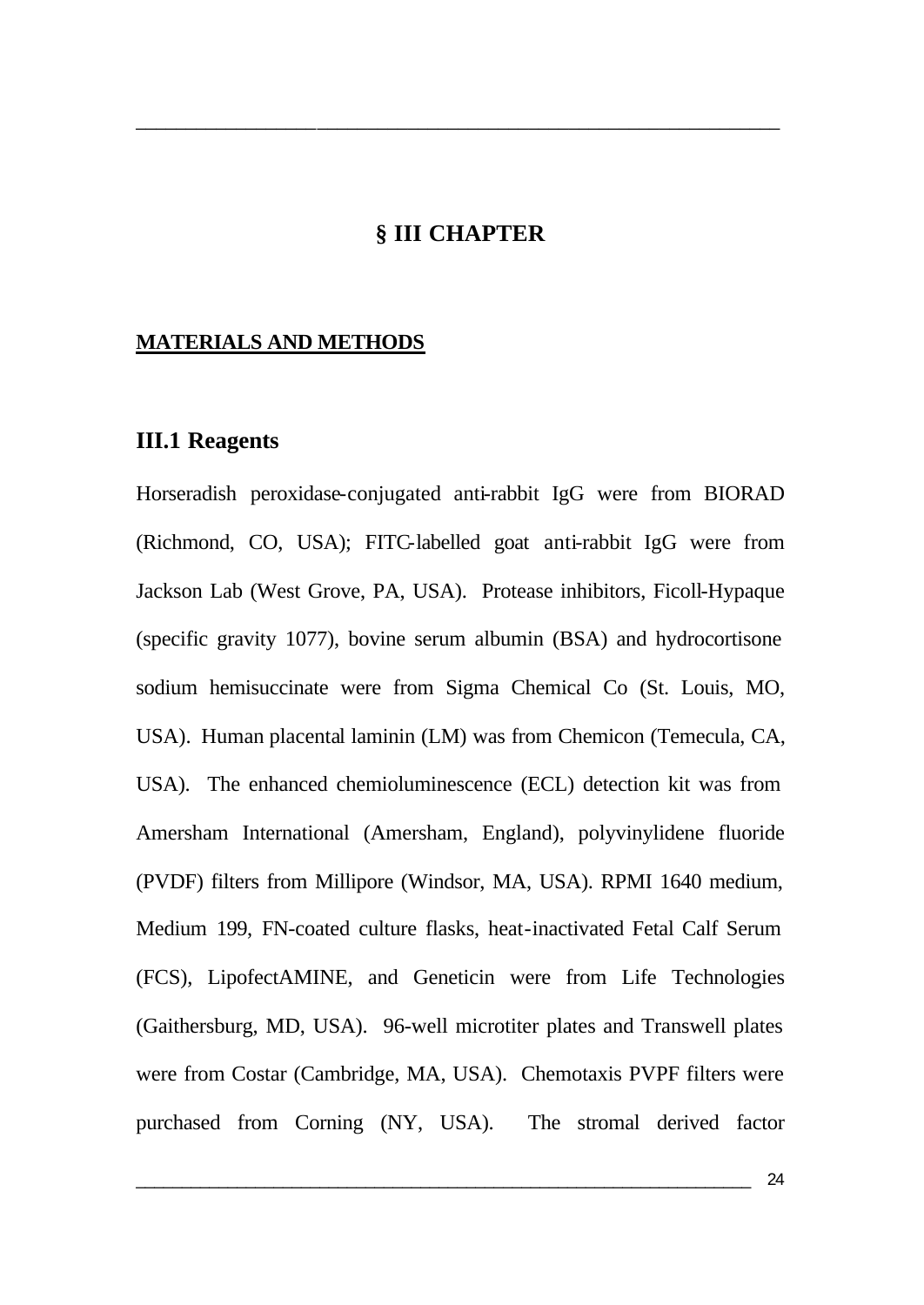1α (SDF1) was purchased from PEPROTECH (London, England). Human specific fluorescein isothiocyanate (FITC)-, peridinin chlorophyll (PerCP) and phycoerythrin (PE)-labeled monoclonal antibodies (mAb) were purchased from Becton Dickinson (Mountain View, CA, USA). Methylcellulose supplemented with a specific mouse cytokine cocktail was from Stem Cell Technologies (Vancouver, British Columbia, Canada). Interleukin-3 (IL-3), granulocyte colony-stimulating factor (G-CSF), granulocyte-macrophage colony-stimulating factor (GM-CSF), stem cell factor (SCF) and erythropoietin (EPO) were from Amgen (Thousand Oaks, CA, USA). Recombinant human G-CSF (rhG-CSF, lenograstim) was purchased from Italfarmaco (Milan, Italy). 67LR cDNA was cloned into the pcDNA3 vector and the resulting plasmid was named 67LR-pcDNA3. The rabbit anti-67LR polyclonal antibody ab711, recognizing both human and rodent 67LR was from Abcam (Cambridge, UK); the monoclonal anti-67LR antibody MLuC5 were kindly provided by Dr. S. Menard and Dr E. Tagliabue (National Cancer Institute, Milan, Italy). Goat polyclonal anti-α6 integrin subunit antibody, anti phospo-ERKs and anti-ERK2 polyclonal antibodies were from Santa Cruz Biotechnology (Santa Cruz, CA, USA). The ELISA kit for quantitative determination of laminin in human sera was from TAKARA (Otsu, Shiga, Japan).

\_\_\_\_\_\_\_\_\_\_\_\_\_\_\_\_\_\_\_\_\_\_\_\_\_\_\_\_\_\_\_\_\_\_\_\_\_\_\_\_\_\_\_\_\_\_\_\_\_\_\_\_\_\_\_\_\_\_\_\_\_\_\_\_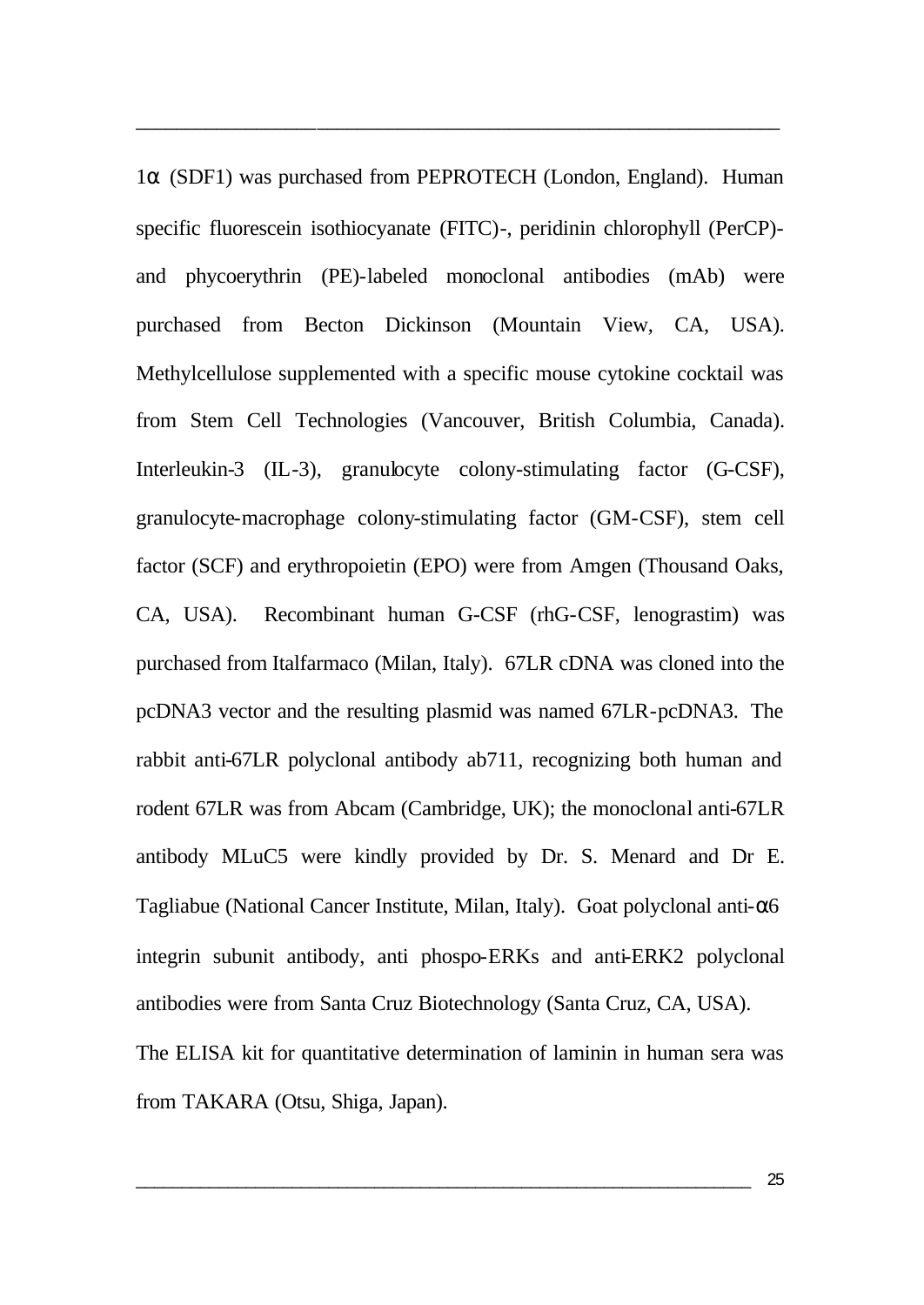#### **III.2** *Sample collection*

Heparinized blood samples were obtained after informed consent (according to the procedures outlined by the ethical committee of our institution) before, during and after the mobilizing procedure, from 35 healthy adults (19 males and 16 females, range 20-55). The donors received glycosylated rhG-CSF administered subcutaneously, at 10 µg/kg/day, in two divided doses, for 5 days, to mobilize and collect CD34+ cells. Heparinized bone marrow specimens were obtained by aspiration from the posterior iliac crest from healthy young donors (8 males and 7 females, range 25-45).

\_\_\_\_\_\_\_\_\_\_\_\_\_\_\_\_\_\_\_\_\_\_\_\_\_\_\_\_\_\_\_\_\_\_\_\_\_\_\_\_\_\_\_\_\_\_\_\_\_\_\_\_\_\_\_\_\_\_\_\_\_\_\_\_

## **III.3** *CD34<sup>+</sup>hematopoietic stem cell separation*

Peripheral blood (PB) and bone marrow (BM) mononuclear cells (MNC) were isolated by Ficoll- Hypaque centrifugation. CD34<sup>+</sup> cells were highly purified by MiniMacs high-gradient magnetic separation columns (Miltenyi Biotec, Auburn, CA, USA).  $CD34^+$  cells reached 90% purity by 2 sequential selections through the magnetic cell separator. Purity of the positively selected CD34<sup>+</sup> cells was checked by flow cytometry. For *in vitro* cultures purified CD34<sup>+</sup> cells were resuspended in RPMI medium supplemented with 5% FCS. For CD34<sup>+</sup>/CD38 enrichment,  $5x10^7$  PBMNC/mL were incubated for 30 minutes in ice with a mixture of antiglycophorin A, -CD3, -CD2, -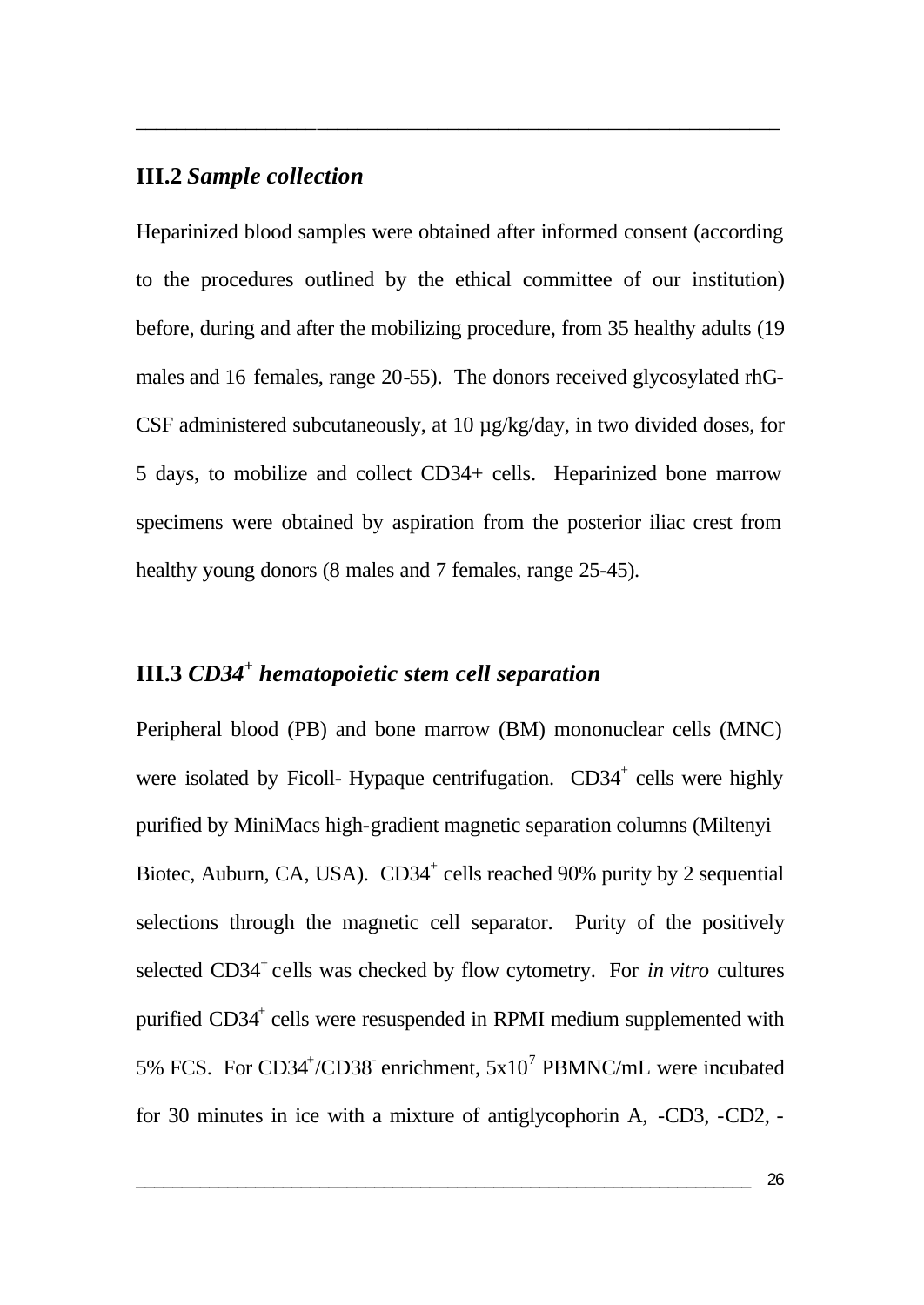CD14, -CD16,-CD19, -CD24, - CD56 and -CD66b tetrameric antibody complexes (StemCell Technologies). After three washings, cells were incubated for 30 minutes with 60 μl/mL magnetic colloidal iron/dextran particles, and finally processed through the StemSepTM device for depletion of targeted cells (StemCell Technologies). At the end of the procedure, the amount of  $CD34^+$  cell was 60% to 80% and purity in the range 70-95%.

\_\_\_\_\_\_\_\_\_\_\_\_\_\_\_\_\_\_\_\_\_\_\_\_\_\_\_\_\_\_\_\_\_\_\_\_\_\_\_\_\_\_\_\_\_\_\_\_\_\_\_\_\_\_\_\_\_\_\_\_\_\_\_\_

### **III.4** *Flow cytometry analysis*

Enumeration and immunophenotyping of  $CD34^+$  cells were performed by 2and 3-color flow cytometry, respectively, in which  $CD34<sup>+</sup>$  were gated by a CD45-gating method. Briefly, whole blood containing approximately  $1x10^6$ cells was incubated for 20 minutes at 4°C with the following directly conjugated monoclonal antibodies: 20µL of both PerCP-labeled anti-CD45 antibody and PE-conjugated anti-CD34 antibody. The sample was treated with red blood cell lysis buffer (Becton-Dickinson) and the cells were washed with PBS containing 1% human serum albumin and 0.1% sodium azide. After treatment with 2% formaldehyde cell fixation buffer (Becton-Dickinson) for 10 minutes at 37°C, the cells were washed and stained first with 1uL of anti-67LR polyclonal antibody ab711 for 30 minutes at 4<sup>o</sup>C and then with a FITC-conjugated anti-rabbit antibody for 30 minutes at 4°C.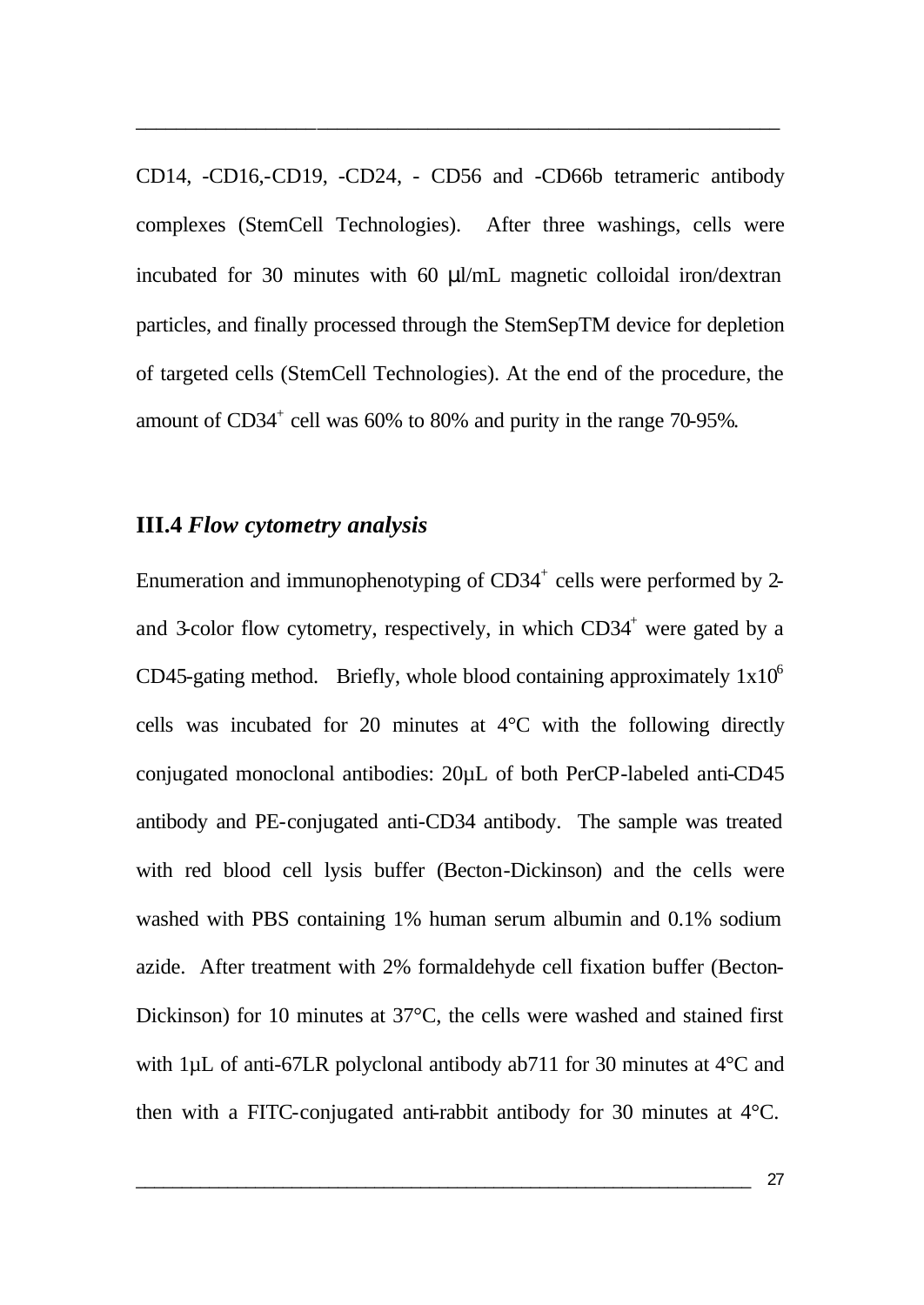The cells were analyzed immediately on a FACScan flow cytometer (Becton- Dickinson). At least  $510x10<sup>5</sup>$  total events were acquired in each sample using the Cellquest software (Becton-Dickinson). A mononuclear gate was created, based on CD45 expression and side light scatter; the total number of CD34<sup>+</sup> cells was calculated on the basis of the relative percentage of CD34**+** cells in the total number of nucleated cells. The expression of 67LR on enriched CD34<sup>+</sup>/CD38 cells was assessed by triple staining using an anti-CD34-PerCP, an anti-CD38-PE and the polyclonal anti-67LR antibody ab711 detected by a FITC-conjugated anti-rabbit antibody. Equivalent gating on isotype-matched negative controls was used for background subtraction in all assays.

\_\_\_\_\_\_\_\_\_\_\_\_\_\_\_\_\_\_\_\_\_\_\_\_\_\_\_\_\_\_\_\_\_\_\_\_\_\_\_\_\_\_\_\_\_\_\_\_\_\_\_\_\_\_\_\_\_\_\_\_\_\_\_\_

## **III.5** *Cell cultures*

CD34<sup>+</sup> KG1 cell were grown in RPMI supplemented with 5% heatinactivated FCS, 300 μg/ml glutamine, 100 U/mL penicillin, and 100 μg/mL streptomycin.  $5x10^6$  cells were transfected with 10 µg of 67LR-pcDNA3 or control vector pcDNA3 and 60 μL of Lipofectamine for 5h at 37°C (5% CO2). Transfected cells were selected by geneticin at 0.4 mg/mL; the resulting clones were pooled and cultured in the presence of 0.2 mg/mL Geneticin. Clonogenic human progenitors were measured in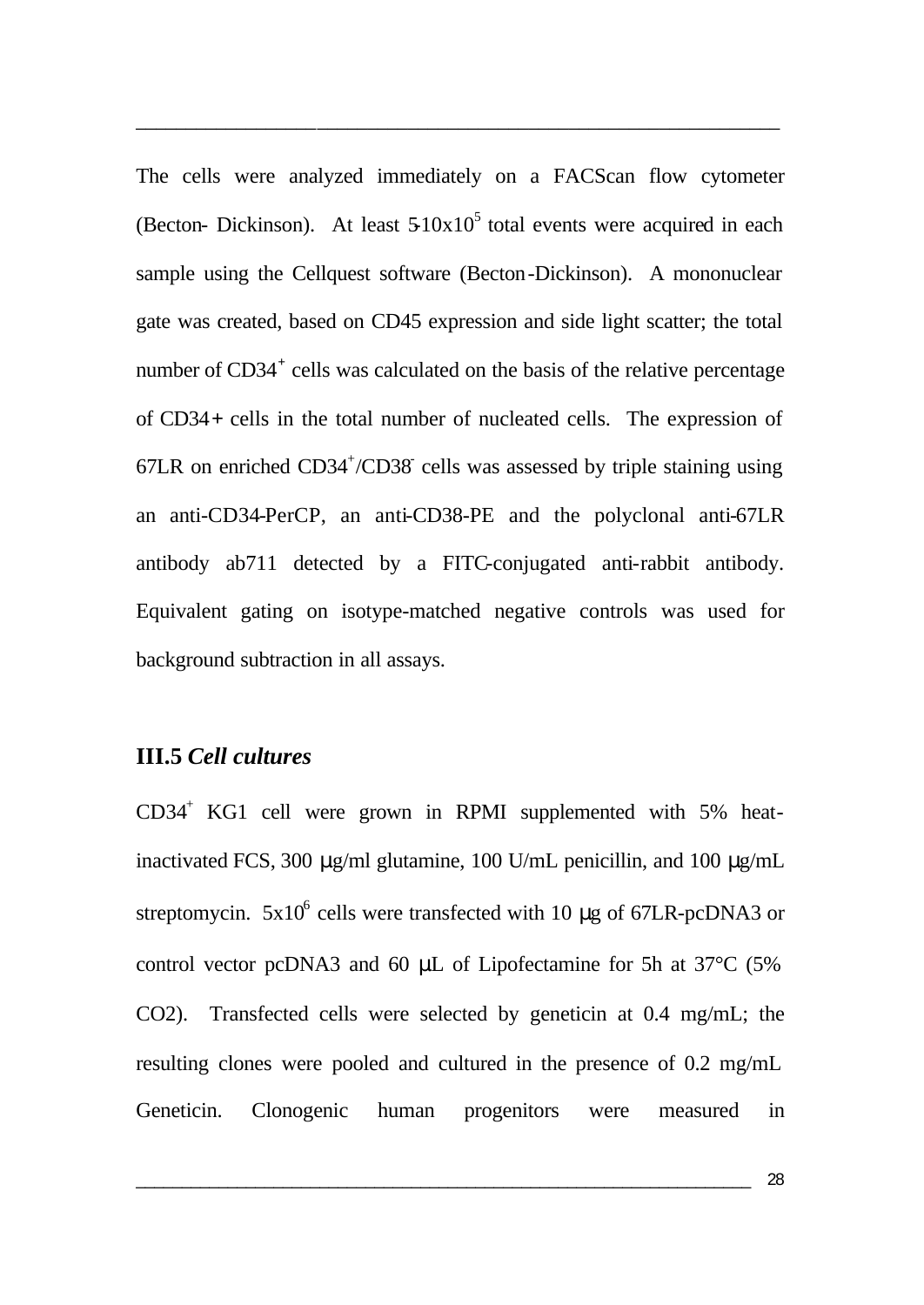methylcellulose, as previously described. Clonogenic mouse progenitors were also grown in methylcellulose in the presence of a recombinant mouse growth factor cocktail. The human bone marrow-derived endothelial cell line HBMEC was a gift of Dr C. Ellen van der Schoot (Amsterdam, Netherlands). Cells were cultured in FN-coated culture flasks in Medium 199 supplemented with 10% pooled, heat-inactivated human serum, 10% FCS, 1 ng/mL basic fibroblast factor (Boehringer-Mannheim, Mannheim, Germany), 5 U/mL heparin, 300 μg/mL glutamine, 100 U/mL penicillin, and 100 μg/mL streptomycin. In all experiments, HBMEC monolayers were pretreated with IL-1 $\beta$  for 4 h (Peprotech, Rock y Hill, NJ, USA).

\_\_\_\_\_\_\_\_\_\_\_\_\_\_\_\_\_\_\_\_\_\_\_\_\_\_\_\_\_\_\_\_\_\_\_\_\_\_\_\_\_\_\_\_\_\_\_\_\_\_\_\_\_\_\_\_\_\_\_\_\_\_\_\_

## **III.6** *Mobilization of mouse CD34<sup>+</sup> cells*

Male Balb/c mice with age of 8-9 weeks were purchased from Charles River Laboratory (Lecco, Italy). All the experiments were approved by the animal care committee of our institute. Mice received intraperitoneally a daily dose of 300  $\mu$ g/Kg GCSF, for 4 days. Some mice also received intraperitoneal injections of the neutralizing anti-67LR antibody MLuC5 (100 μg in 200 μL saline) on day 3 and 4, immediately after G-CSF treatment. Four hours after the last injection of G-CSF, mice were sacrified, BM and PB were harvested and analyzed by 2-color flow cytometric analysis, using a mouse-specific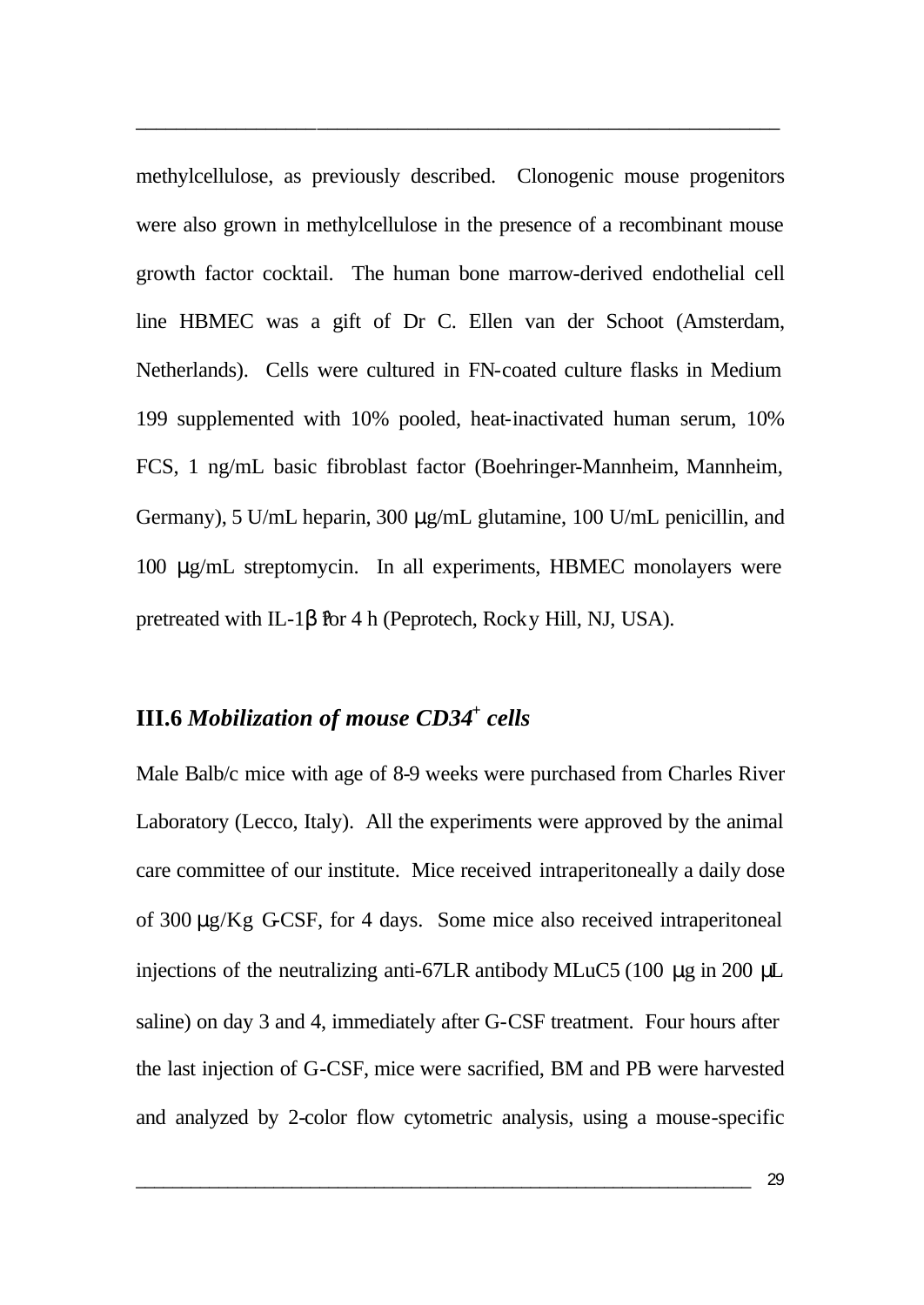PE-conjugated anti-CD34 antibody (Becton-Dickinson) and the anti-67LR polyclonal antibody ab711, revealed by a FITC-conjugated anti-rabbit secondary antibody, as described above.

\_\_\_\_\_\_\_\_\_\_\_\_\_\_\_\_\_\_\_\_\_\_\_\_\_\_\_\_\_\_\_\_\_\_\_\_\_\_\_\_\_\_\_\_\_\_\_\_\_\_\_\_\_\_\_\_\_\_\_\_\_\_\_\_

#### **III.7** *Western Blot*

CD34<sup>+</sup> KG1 cells, PBMNC, purified PB or BM CD34<sup>+</sup> cells were lysed in 1% Triton X-100/PBS with proteases inhibitors. 100 µg of protein was electrophoresed on a 12% SDS-PAGE, under reducing conditions, and transferred onto a PVDF membrane. The membrane was blocked and probed with 1 µg/mL of theanti-67LR polyclonal antibody ab711. Finally, washed filters were incubated with horseradish peroxidase-conjugated antirabbit antibodies and detected by ECL. For MAPK activation, KG1 cells, highly purified BM CD34<sup>+</sup> cells and highly purified G-CSF-mobilized PB  $CD34<sup>+</sup>$  cells were plated in 35 mm wells previously coated overnight at  $4<sup>°</sup>C$ with LM (100 μg/well) or heat-denatured BSA, as a negative control. Cells were allowed to adhere for 16 h at 37°C, lysed and subjected to Western blot with anti-phospho-ERKs and anti-ERK 2 polyclonal antibodies, as described above.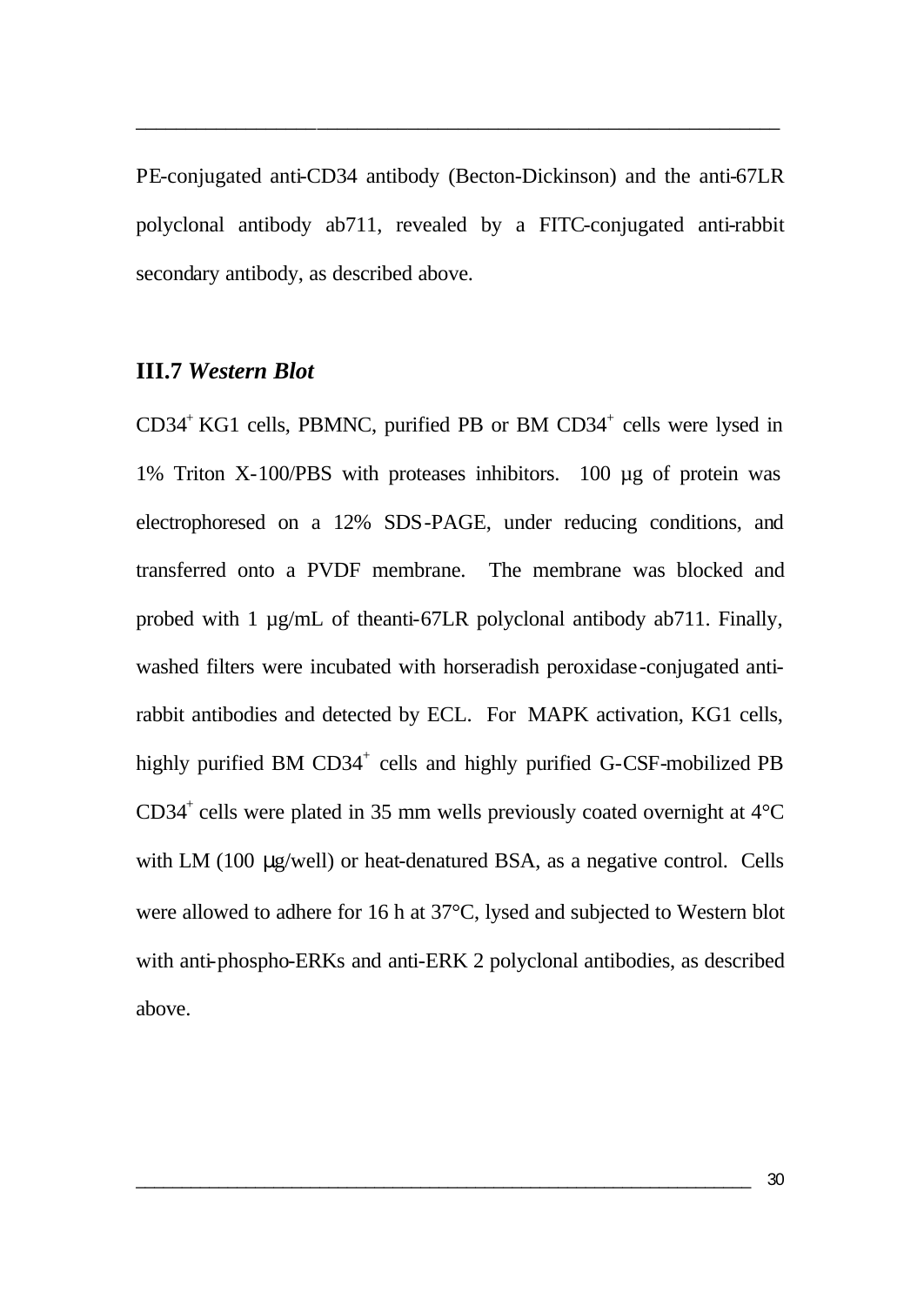#### **III.8** *Adhesion assay*

96-well microtiter plates were coated overnight at  $4^{\circ}$ C with LM (5 µg/well) or heat-denatured BSA, as a negative control. Plates were incubated for 16 h at 37 $^{\circ}$ C with  $1x10^5$ CD34<sup>+</sup> KG1 cells, BM CD34<sup>+</sup> cells or G-CSF-mobilized PB CD34<sup>+</sup> cells in 100 µL RPMI medium supplemented with 5% FCS. Attached cells were fixed with 3% paraformaldehyde, permeabilized by 2% methanol and stained with 0.5% crystal violet in 20% methanol. The staining was eluted with a solution of 0.1 M sodium citrate, pH 4.2, in 50% ethanol, and the absorbance measured at 540 nm. In some experiments, cells were pre-incubated with 1µg of anti-67LR polyclonal antibody ab711 or with non-immune rabbit Igs, as a negative control, and then plated on LM. All the experiments were performed in triplicate. Results are reported as a percentage of control; 100% values represent cell adhesion to heatinactivated BSA.

\_\_\_\_\_\_\_\_\_\_\_\_\_\_\_\_\_\_\_\_\_\_\_\_\_\_\_\_\_\_\_\_\_\_\_\_\_\_\_\_\_\_\_\_\_\_\_\_\_\_\_\_\_\_\_\_\_\_\_\_\_\_\_\_

## **III.9** *Cell migration assay*

Cell migration assays were performed in Boyden chambers, using uncoated 5 µm pore size PVPF polycarbonate filters.  $2x10^5$  CD34<sup>+</sup> KG1 cells or G CSF mobilized PB CD34<sup>+</sup> cells were plated in the upper chamber in serum-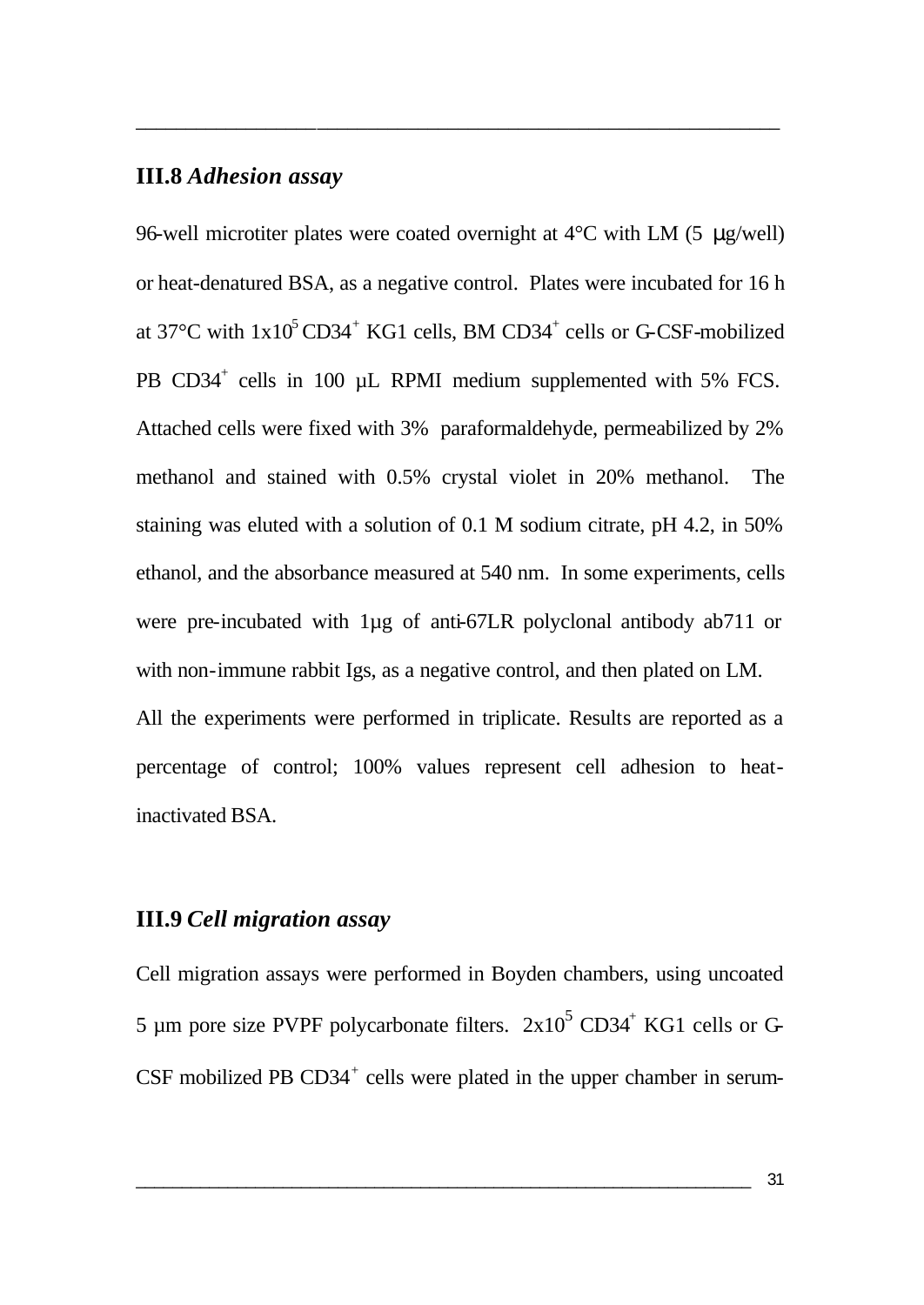free medium; 25 μg/mL LM or serum-free medium was added in the lower chamber. Cells were allowed to migrate for 90 min at 37°C, 5% CO2. Cells on the lower surface of the filter were then fixed in ethanol, stained with hematoxylin and counted at 200x magnification (10 random fields/filter). In some experiments, cells were pre-incubated for 1 h at  $37^{\circ}$ C with 1  $\mu$ g/mL anti-67LR polyclonal antibody ab711 or with non-immune rabbit Igs and then plated. All the experiments were performed in triplicate.

\_\_\_\_\_\_\_\_\_\_\_\_\_\_\_\_\_\_\_\_\_\_\_\_\_\_\_\_\_\_\_\_\_\_\_\_\_\_\_\_\_\_\_\_\_\_\_\_\_\_\_\_\_\_\_\_\_\_\_\_\_\_\_\_

## **III.10** *Transendothelial migration assay*

Migration assays were performed on FN-coated filters in Transwell plates of 6.5 mm diameter with 5 μm pore filters. Endothelial cells were plated at 2-  $3x10<sup>4</sup>$  cells/Transwell to obtain confluent endothelial monolayers. Monolayers of endothelial cells were pre-treated for 4 h with IL-1β? and washed with assay medium (DMEM with  $0.25\%$  BSA).  $1x10^4$  G-CSFstimulated BM  $CD34^+$  cells were added to the upper compartment in 0.1 mL assay medium; 0.6 mL assay medium, with or without SDF-1 (100 ng/mL), was added to the lower compartment. After 4 h incubation at  $37^{\circ}$ C, 5% CO2, cells migrating into the lower compartment as well as non-migrating cells into the upper compartment were collected and analyzed for their CFC content. In blocking experiments, GCSFstimulated BM  $CD34^+$  cells were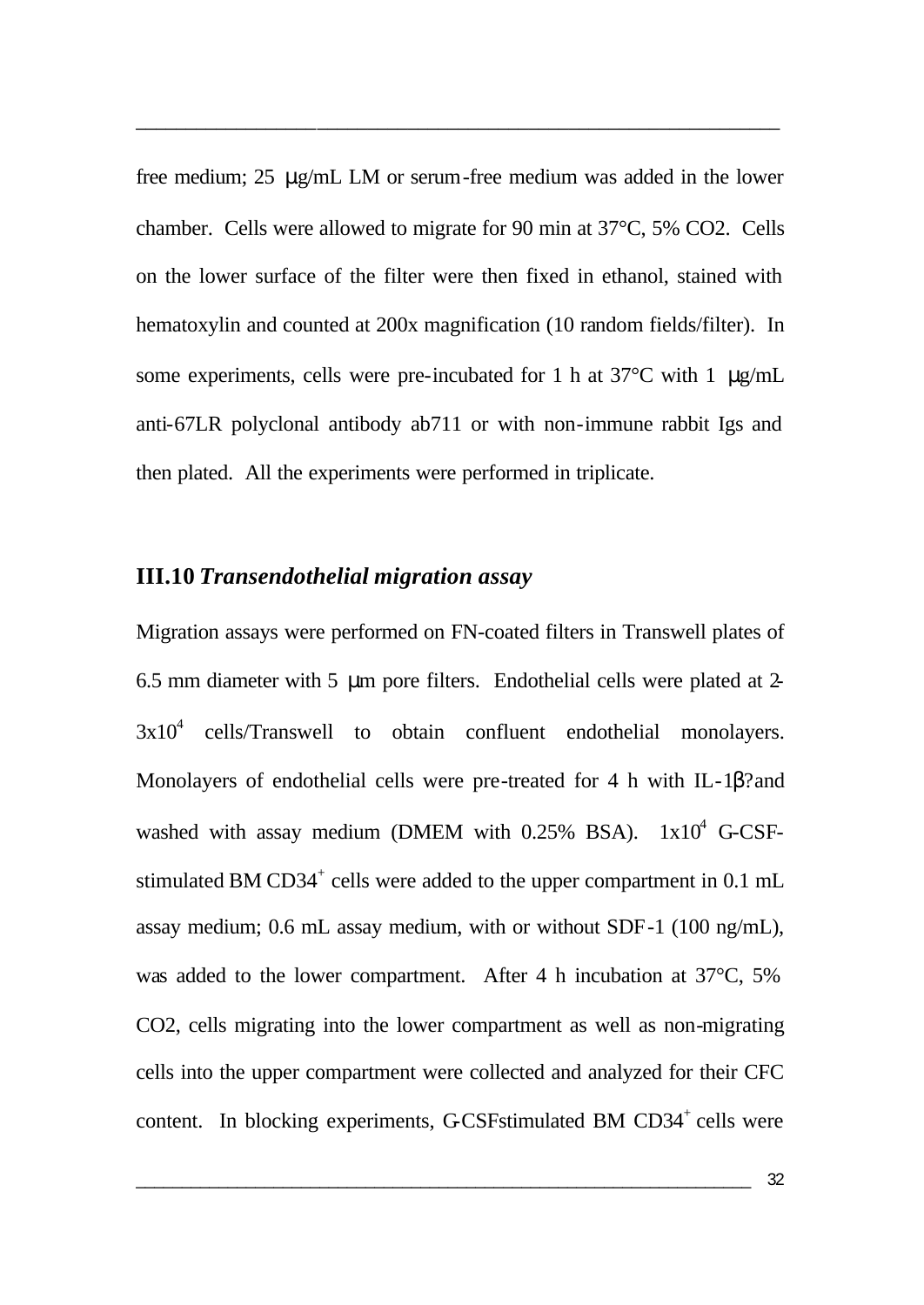pre-incubated for 30 min at 37°C with with 1 μg/mL anti-67LR polyclonal antibody ab711 or with non-immune rabbit Ig.

\_\_\_\_\_\_\_\_\_\_\_\_\_\_\_\_\_\_\_\_\_\_\_\_\_\_\_\_\_\_\_\_\_\_\_\_\_\_\_\_\_\_\_\_\_\_\_\_\_\_\_\_\_\_\_\_\_\_\_\_\_\_\_\_

## **III.11** *Statistical analysis*

Results of *in vivo* and *in vitro* studies were expressed as a mean ± standard error of the mean (SEM) or standard deviation (SD), as required. Differences between groups were evaluated using the Student's t-test. Correlation between variables was assessed using the Pearson' linear regression.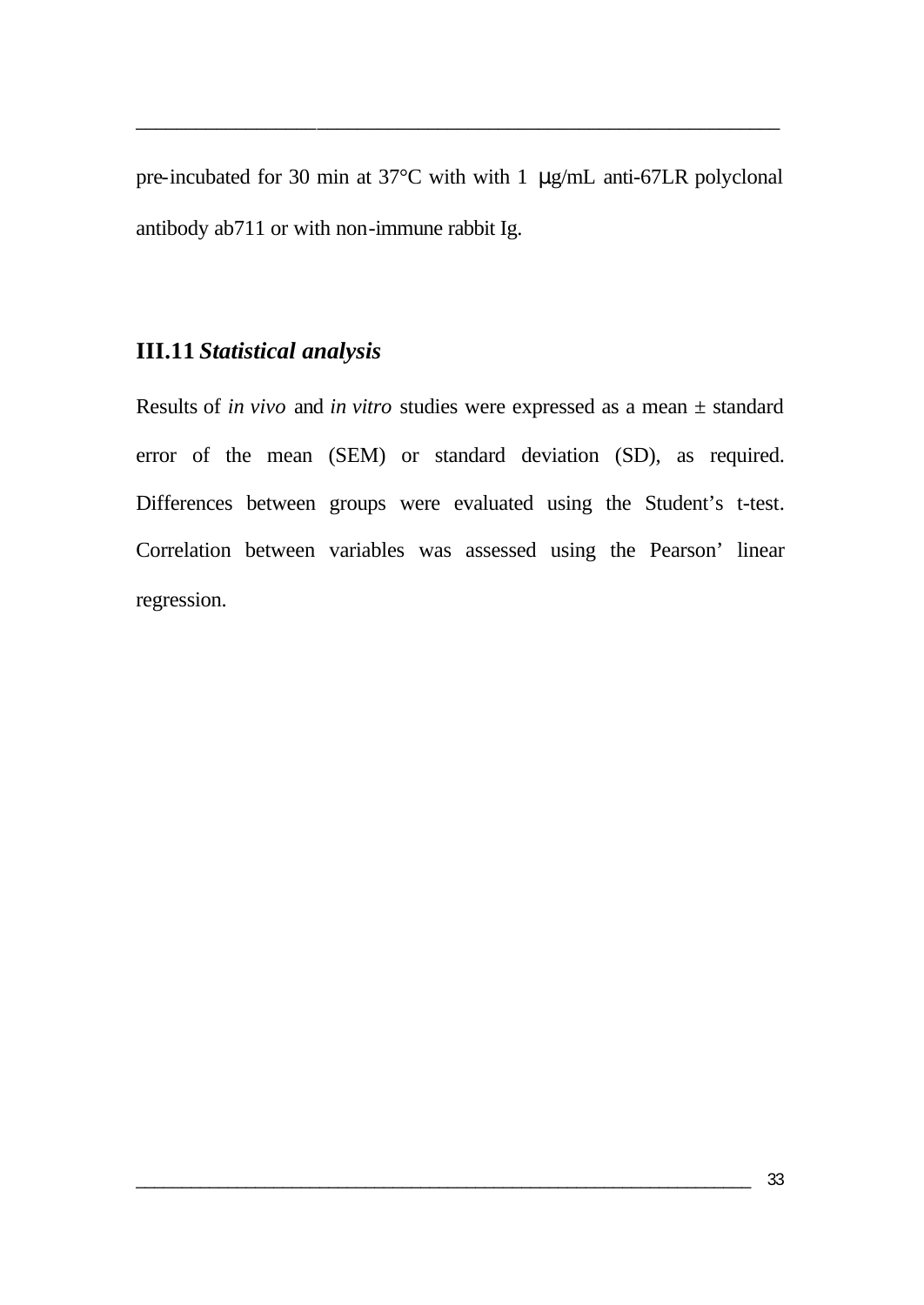#### **§ IV CHAPTER**

\_\_\_\_\_\_\_\_\_\_\_\_\_\_\_\_\_\_\_\_\_\_\_\_\_\_\_\_\_\_\_\_\_\_\_\_\_\_\_\_\_\_\_\_\_\_\_\_\_\_\_\_\_\_\_\_\_\_\_\_\_\_\_\_

#### **RESULTS**

# **IV.1** *67LR expression in human G-CSF mobilized CD34<sup>+</sup> peripheral blood stem cells*

We first analyzed circulating CD34<sup>+</sup> cells of normal donors after G-CSF treatment to investigate whether there was a modulation of 67LR expression. 35 healthy donors were treated with G-CSF to induce mobilization and their PBMNCs were analyzed at steady-state (day=0) and at various time-points (days 3-5). Phenotypic analysis of 67LR expressing CD34<sup>+</sup> cells was determined by 3-color flow cytometry on a mononuclear gate of CD45<sup>+</sup> cells. G-CSF administration increased 67LR expression in circulating  $CD34<sup>+</sup>$  cells; by contrast, unstimulated BM  $CD34<sup>+</sup>$  cells showed very low levels of 67LR (Fig 1A, B). The mean percentage  $\pm$  SEM of 67LR positive unstimulated BM CD34<sup>+</sup> cells from 15 normal subjects was  $5.1 \pm 1.1\%$  (range 1-13%) (Fig.1B).

Using as cut off a percentage of  $67LR$  positive circulating  $CD34<sup>+</sup>$  cells higher than 20%, 67LR expression was increased in 31/35 donors, after G-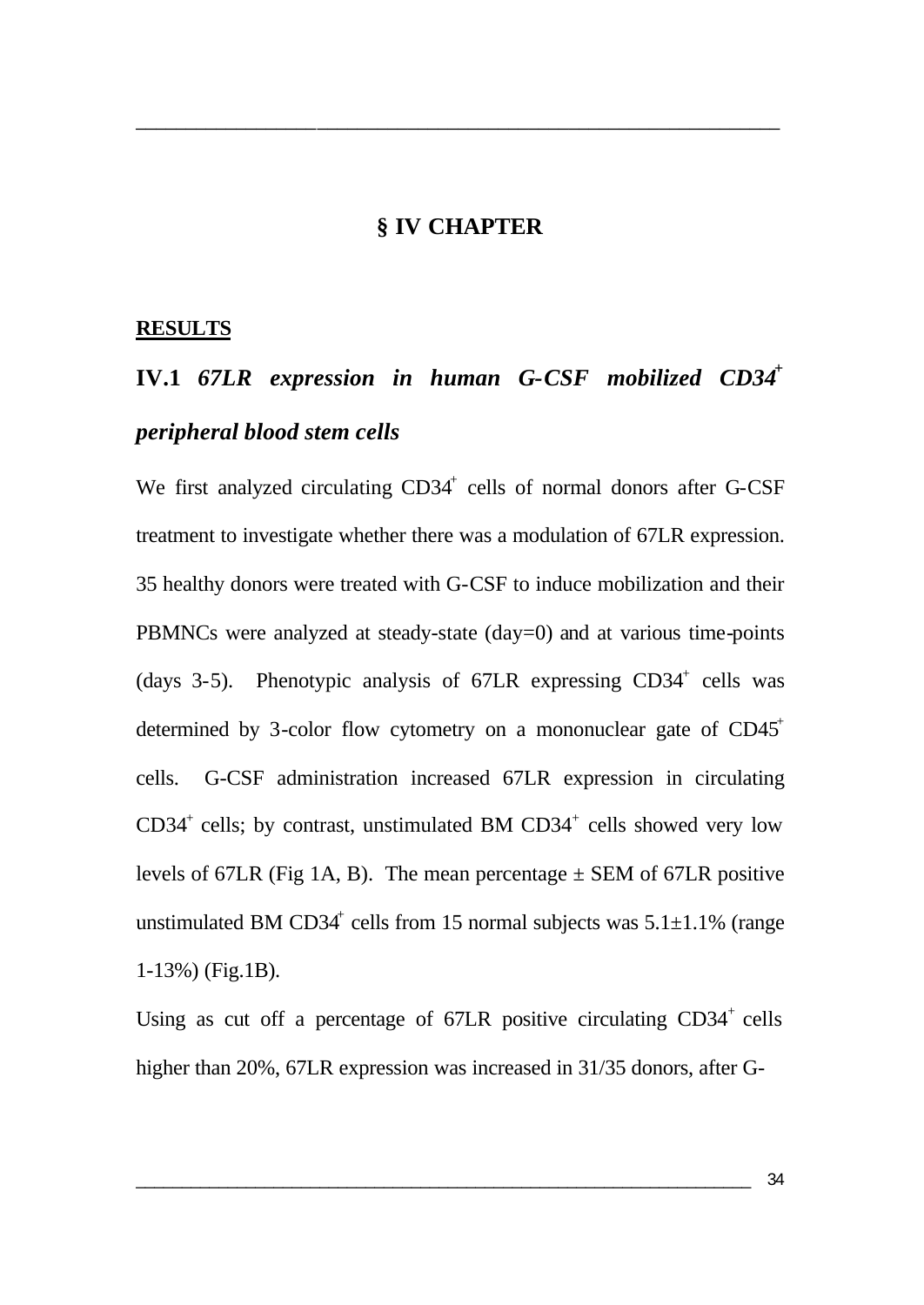CSF administration. The mean percentage  $\pm$  SEM of 67LR positive circulating  $CD34^+$  cells was  $1.86\pm0.2\%$  (range 0.5-7%) before G-CSF administration and 46.3±4.1% (range 23-86%) on the day of cell harvesting (day 4 or 5 of G-CSF administration) (p  $\langle 0.0001 \rangle$  (Fig. 1C). 67LR expression on CD34<sup>+</sup> cells was rapidly reduced in all G-CSF-treated donors (Fig. 1D) after G-CSF withdrawal. Noteworthy, 4 of 5 donors not showing  $67LR$  increase on circulating  $CD34<sup>+</sup>$  cells after G-CSF treatment can be considered poor mobilizers (Fig. 2A and B: donor 5, 11, 19 and 23); indeed, they obtained a peak of less than  $20 \text{ CD}34^+$  cells/ $\mu$ L and did not achieve the target CD34<sup>+</sup> cell yield  $=2x$  10<sup>6</sup> CD34<sup>+</sup> cells/kg in one apheresis procedure after 5 days of G-CSF administration. Accordingly, statistic analysis in basis of linear regression showed that both numbers and percentages of  $67LR$  positive circulating  $CD34<sup>+</sup>$  cells after G-CSF administration directly correlated with  $CD34^+$  cell peak values on the day of collection ( $r=0.7$ ,  $p=0.001$  and  $r=0.5$ ,  $p=0.002$ , respectively) (Fig. 2C).

\_\_\_\_\_\_\_\_\_\_\_\_\_\_\_\_\_\_\_\_\_\_\_\_\_\_\_\_\_\_\_\_\_\_\_\_\_\_\_\_\_\_\_\_\_\_\_\_\_\_\_\_\_\_\_\_\_\_\_\_\_\_\_\_

We also investigated 67LR expression by Western blot with an anti-67LR polyclonal antibody on highly purified G-CSF-mobilized CD34<sup>+</sup> cells and on PBMNC from the corresponding donors, collected before and at various time points during G-CSF stimulation. Western blot analysis showed increased 67LR expression in PBMNC during G-CSF treatment and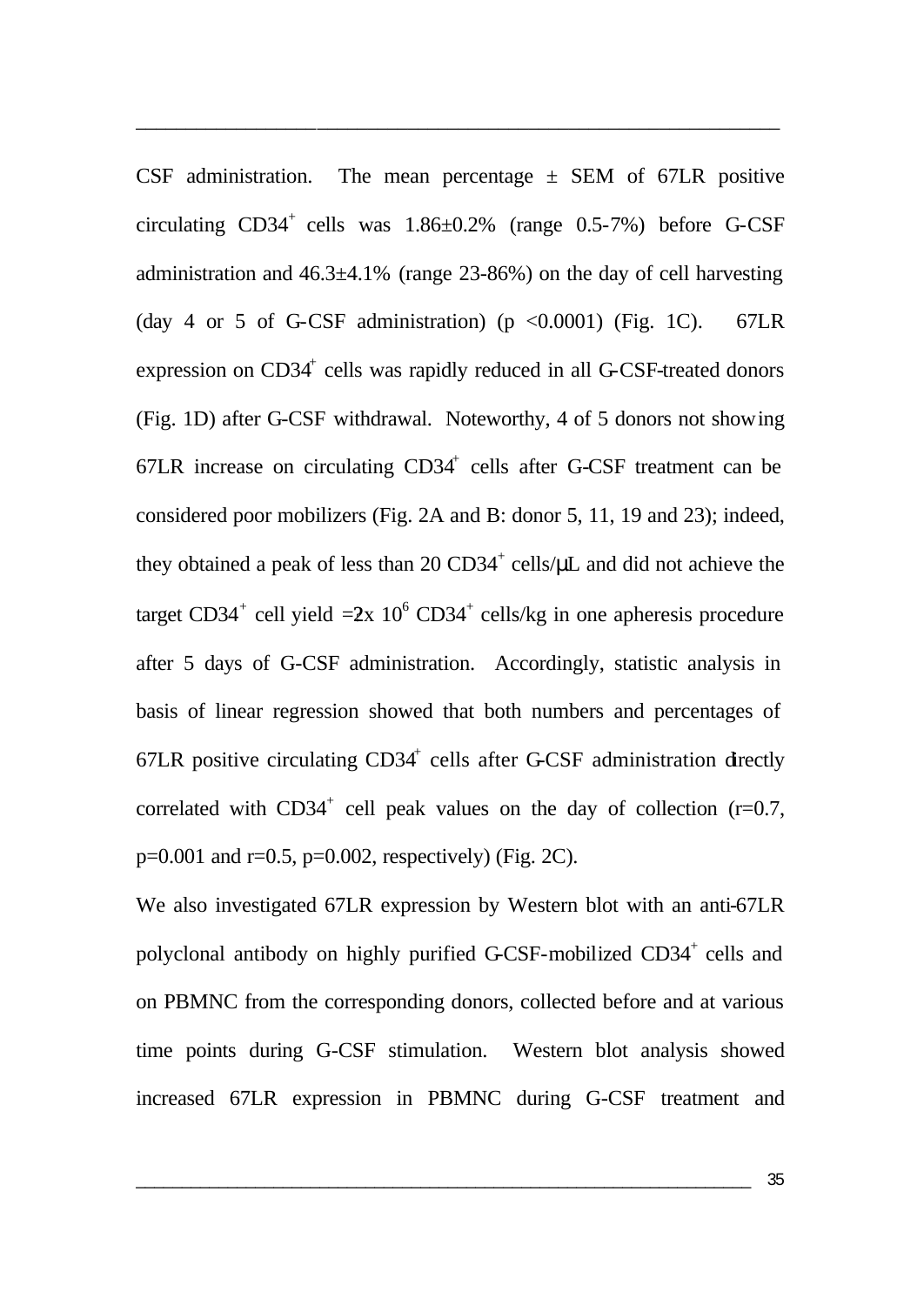confirmed that G-CSF mobilized CD34<sup>+</sup> cells expressed high levels of 67LR at the time of cell harvesting by apheresis, as compared to unstimulated BM HSC (Fig.3A).

\_\_\_\_\_\_\_\_\_\_\_\_\_\_\_\_\_\_\_\_\_\_\_\_\_\_\_\_\_\_\_\_\_\_\_\_\_\_\_\_\_\_\_\_\_\_\_\_\_\_\_\_\_\_\_\_\_\_\_\_\_\_\_\_

We also investigated 67LR expression in GCSF-mobilized CD34+/CD38 cells, a population enriched in stem cells and characterized by high repopulating activity in NOD/SCID mice (60). Phenotypic analysis of 67LR expression in enriched CD34<sup>+</sup>/CD38 cells, as determined by flow cytometry on PBMNC from five G-CSF treated donors, showed that the mean  $\pm$  SEM of 67LR expressing CD34<sup>+</sup>/CD38<sup>-</sup> cells at day 5 of G-CSF stimulation was 43 $\pm$ 3% (range 36-60%), whereas it was 7.5 $\pm$ 2% (range 4-10 %), before G-CSF administration (Fig.3C).

## **III.2** *G-CSF modulation of CD34<sup>+</sup> cell adhesion to laminin*

We also studied 67LR involvement in CD34<sup>+</sup> cell adhesion to laminin by *in vitro* cell adhesion assays. For this purpose we used  $CD34<sup>+</sup>$  KG1 leukemic cells, because of CD34<sup>+</sup> antigen, highly purified unstimulated normal BM CD34<sup>+</sup> cells and highly purified G-CSF mobilized PB CD34<sup>+</sup> cells. All these were able to adhere to laminin (Fig.4A). Different receptors were involved in KG1 cell adhesion to laminin; indeed, pre-incubation with anti-67LR and anti- $\alpha_6$  integrin antibodies caused a 53% and a 56% reduction of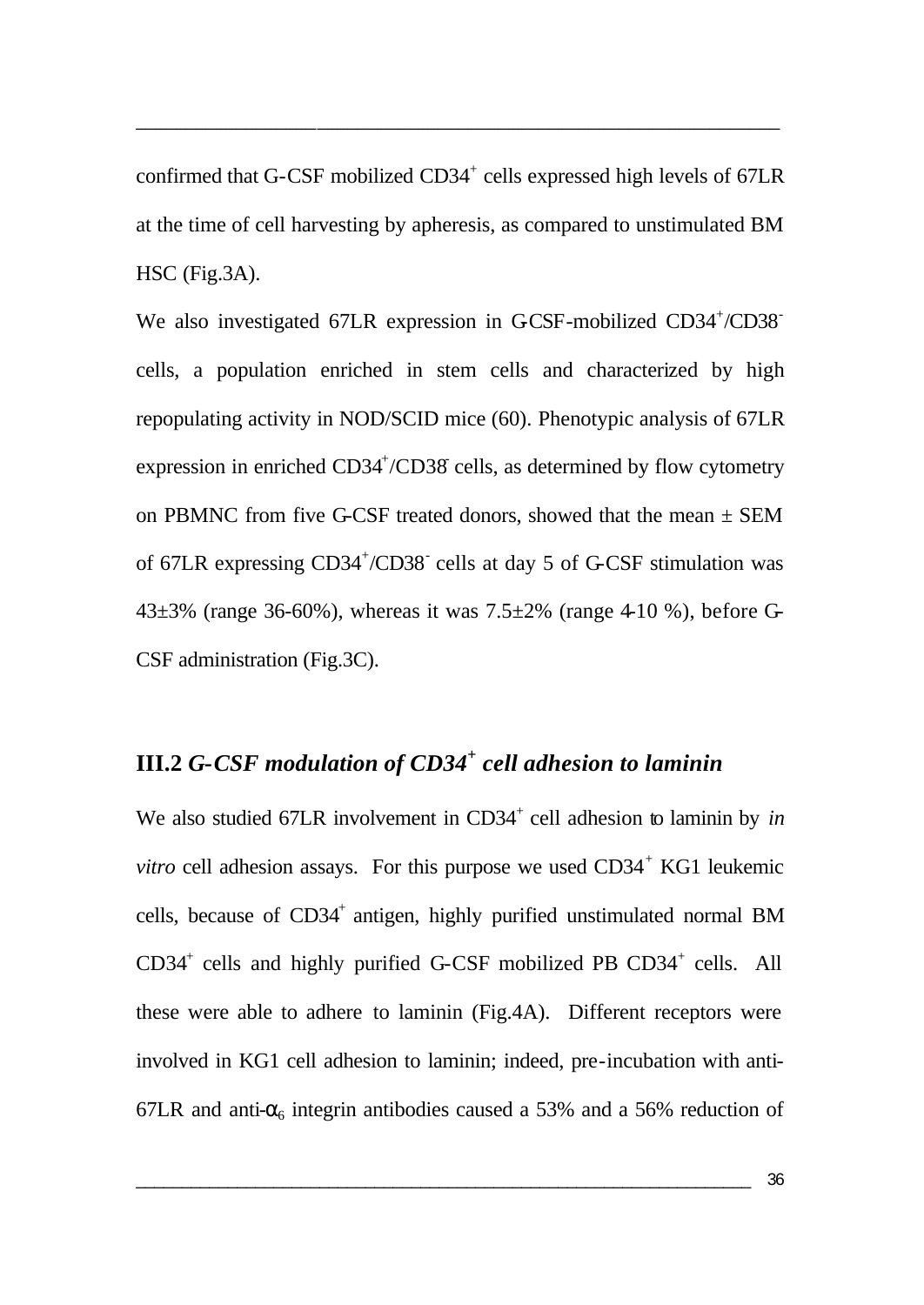cell attachment to laminin, respectively. Preincubation with anti-67LR antibodies did not affect the adhesion to laminin of normal unstimulated BM CD34<sup>+</sup> cells, expressing low levels of 67LR, whereas anti- $\alpha$ 6 integrin antibodies caused a 67% reduction of their laminin-dependent cell adhesion. Interestingly, GCSF-mobilized PB  $CD34^+$  cells adhered to laminin to the same extent as BM CD34<sup>+</sup> cells; however, such cell adhesion to laminin was almost completely inhibited by anti-67LR antibodies. Noteworthy, anti- $\alpha_6$ integrin antibodies did not affect PB  $CD34<sup>+</sup>$  cell adhesion to laminin, since  $\alpha_6$  integrin expression was strongly down-regulated during G-CSF-induced HSC mobilization. Indeed, flow cytometry analysis performed on BMMNCs obtained from BM of 10 healthy donors and on PBMNCs obtained from 10 healthy donors after G-CSF stimulation showed that the mean percentage  $\pm$  SEM of  $\alpha_6$  expressing CD34<sup>+</sup> cells was 27.3 $\pm$ 3.2%, (range 9.6-36.3%) in unstimulated BM CD34<sup>+</sup> cells and  $4\pm1.1$ % (range 0- $10\%$ ) in G-CSF mobilized PB CD34<sup>+</sup> cells.

\_\_\_\_\_\_\_\_\_\_\_\_\_\_\_\_\_\_\_\_\_\_\_\_\_\_\_\_\_\_\_\_\_\_\_\_\_\_\_\_\_\_\_\_\_\_\_\_\_\_\_\_\_\_\_\_\_\_\_\_\_\_\_\_

Therefore, 67LR upregulation during G-CSF-induced HSC mobilization does not increase CD34<sup>+</sup> cell adhesion to laminin. However, unstimulated BM CD34<sup>+</sup> cell adhesion to laminin is mostly mediated by  $\alpha_6$  integrin receptors, whereas G-CSF-mobilized CD34<sup>+</sup> cell adhesion to the same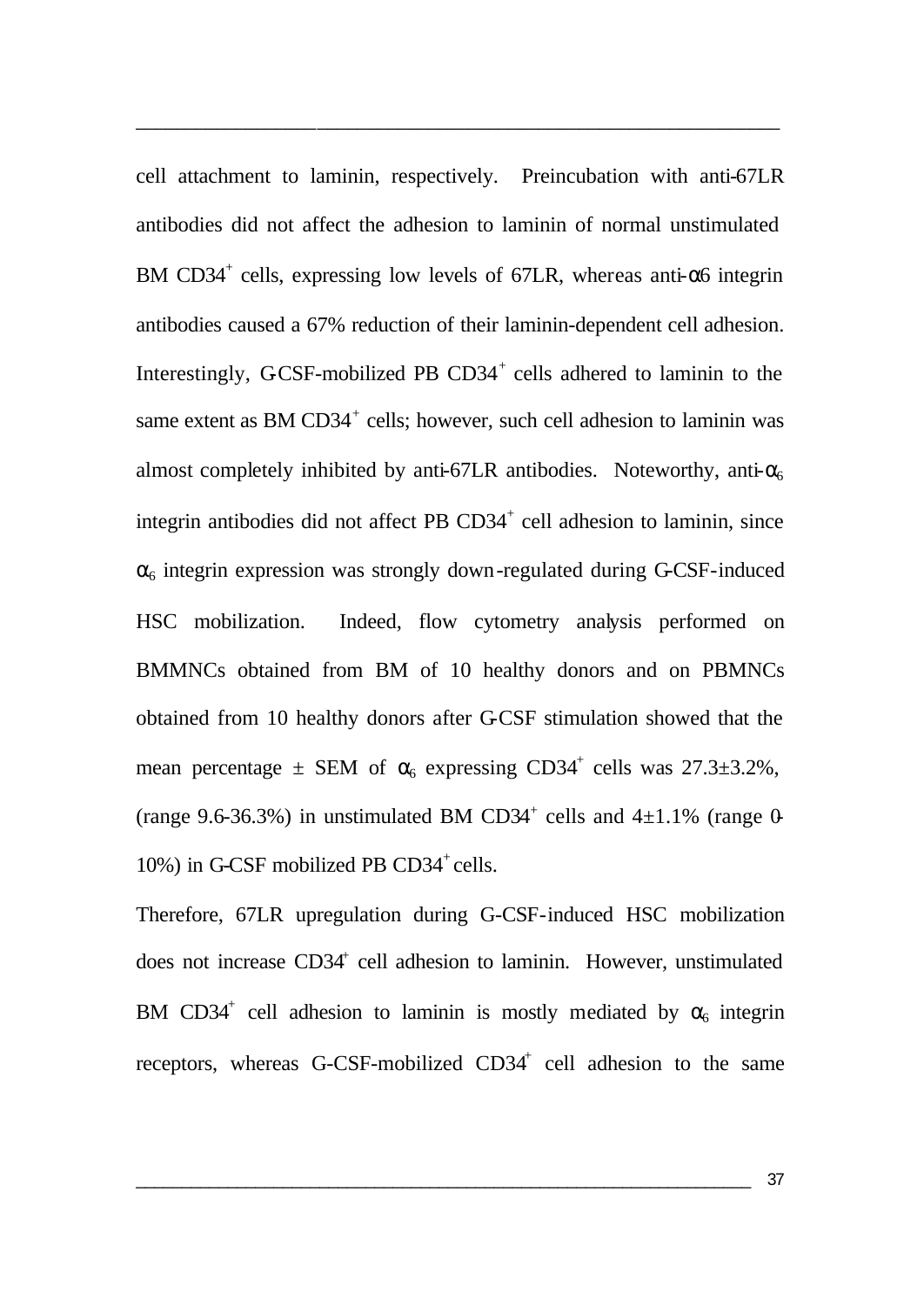substrate is selectively mediated by 67LR, because  $\alpha_6$  integrins are downregulated during mobilization and replaced by 67LR.

\_\_\_\_\_\_\_\_\_\_\_\_\_\_\_\_\_\_\_\_\_\_\_\_\_\_\_\_\_\_\_\_\_\_\_\_\_\_\_\_\_\_\_\_\_\_\_\_\_\_\_\_\_\_\_\_\_\_\_\_\_\_\_\_

A laminin promoting effect on KG1 and BM CD34<sup>+</sup> cell adhesion and migration, largely mediated by  $\alpha_6$  integrin receptors, has been already reported. Laminin also exerts mitogenic activity on the same cell types. We found that 67LR and  $\alpha_6$  transduce different signals. Indeed, we showed increased MAPK phosphorylation after KG1 and BM  $CD34^+$  cell adhesion to laminin (Fig.4B); on the contrary, PB  $CD34<sup>+</sup>$  cell adhesion to laminin, mostly mediated by 67LR engagement, did not increase MAPK activation.

## **III.3** *67LR dependent migration of KG1 and G-CSF mobilized CD34<sup>+</sup> cells*

We also investigated by *in vitro* chemotaxis assays whether 67LR upregulation could be implicated in increased laminin-dependent CD34<sup>+</sup> cell migration. For this purpose, leukemic CD34<sup>+</sup> KG1 cells were transfected with 67LR cDNA; transfected cells showed a 3.8 fold increase in 67LR expression (mean fluorescence index: 170.4 and 634.96 before and after transfection, respectively). We showed that 67LR-transfected KG1 cells showed increased migration toward laminin, as compared to wild-type cells (Fig.4C). 67LR overexpression in transfected KG1 cells did not increase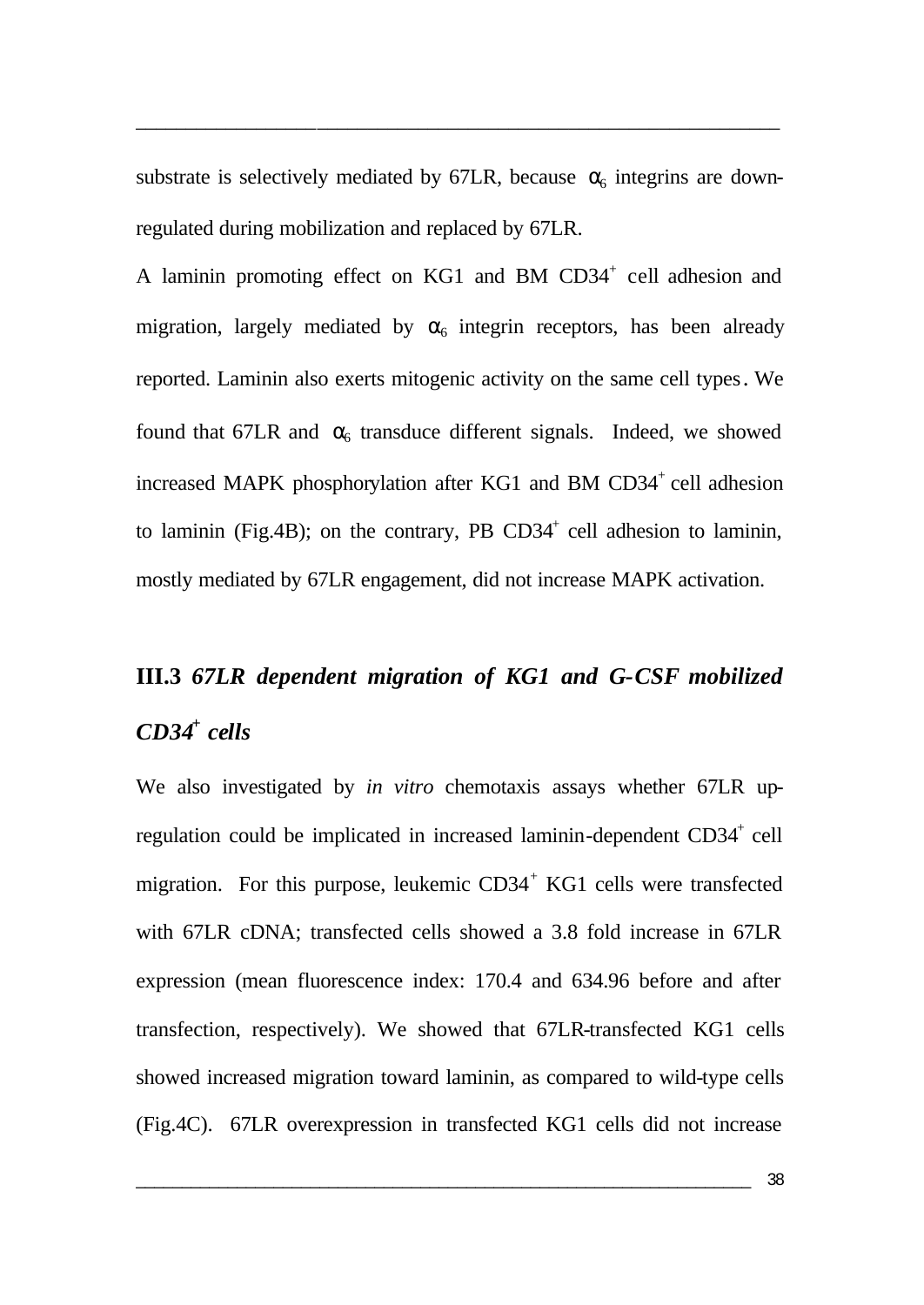their adhesion to laminin (not shown), demonstrating that 67LR is mainly involved in mediating CD34<sup>+</sup> cell migration rather than adhesion. Then, we investigated by *in vitro* chemotaxis assays whether 67LR could mediate G- $CSF$ -mobilized  $CD34<sup>+</sup>$  cell migration to laminin; BM  $CD34<sup>+</sup>$  cells were not analyzed being 67LR expression was not significant (Fig.1 and 3A). Highly purified PB CD34<sup>+</sup> cells from three G-CSF-treated donors migrated toward human laminin and cell pre-incubation with anti-67LR antibodies strongly reduced the migratory response to laminin (Fig.4D). Therefore, 67LR engagement is mainly implicated in laminin dependent CD34<sup>+</sup> cell migration after G-CSF stimulation.

\_\_\_\_\_\_\_\_\_\_\_\_\_\_\_\_\_\_\_\_\_\_\_\_\_\_\_\_\_\_\_\_\_\_\_\_\_\_\_\_\_\_\_\_\_\_\_\_\_\_\_\_\_\_\_\_\_\_\_\_\_\_\_\_

## **III.4** *Laminin concentrations in human sera during G-CSFinduced mobilization*

We investigated whether laminin serum concentrations were increased in donors after G-CSF administration, thus creating a chemotactic signalling toward peripheral blood. ELISA assays of 15 donor sera obtained before  $(\text{day } 0)$  and after  $(\text{day } 4 \text{ or } 5)$  G-CSF-induced CD34<sup>+</sup> cell mobilization showed that laminin concentration in sera were not modified by the GCSF treatment, being the mean  $\pm$  SEM of serum laminin concentration 256 $\pm$ 78 ng/mL and 268.2±66 ng/mL, before and after G-CSF administration,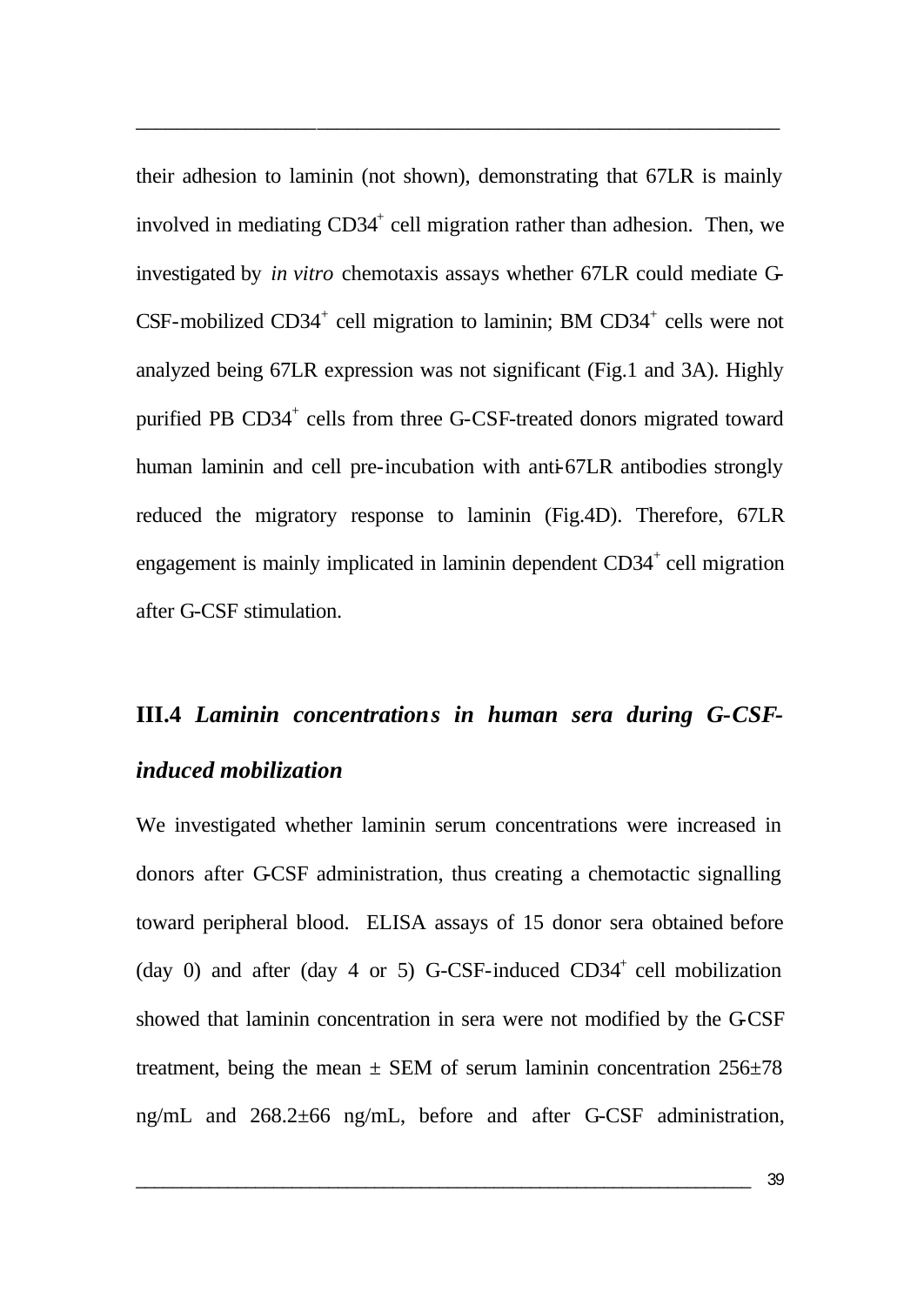respectively. Thus, it seems that increased 67LR expression in circulating CD34<sup>+</sup> cells during GCSF-induced HSC mobilization participates in their migration toward laminin, even though a laminin gradient between BM and peripheral blood is not created.

\_\_\_\_\_\_\_\_\_\_\_\_\_\_\_\_\_\_\_\_\_\_\_\_\_\_\_\_\_\_\_\_\_\_\_\_\_\_\_\_\_\_\_\_\_\_\_\_\_\_\_\_\_\_\_\_\_\_\_\_\_\_\_\_

# **III.5** *67LR expression in BM CD34<sup>+</sup> cells after in vitro G-CSF treatment and its involvement in trans-endothelial migration*

We investigated by *in vitro* experiments whether G-CSF was able to directly increase  $67LR$  expression in normal BM  $CD34^+$  cells. Three-color flow cytometric analysis of BM  $CD34<sup>+</sup>$  cells from three normal donors, cultured for 24 and 48 h in medium with or without 200 ng/mL G-CSF, showed increased 67LR expression after *in vitro* G-CSF treatment (mean percentages  $\pm$  SEM of 67LR expressing CD34<sup>+</sup> cells: 8 $\pm$ 4% vs 25 $\pm$ 3% and 33±4% without and with G-CSF at 24 and 48h, respectively; both p:  $\leq$ 0.0001) (Fig.5A). By contrast,  $\alpha$ <sub>6</sub> integrin expression decreased after *in vitro* G-CSF treatment (mean percentages  $\pm$  SEM of  $\alpha_6$  integrin expressing CD34<sup>+</sup> cells:  $33.3\pm3.1\%$  *vs*  $14.7\pm$  4% and  $7.1\pm$  2% without and with G-CSF at 24h and 48 h, respectively; both p: <0.0001) (Fig.5B). Interestingly, *in vitro* G-CSF-treated BM CD34<sup>+</sup> cells, expressing high levels of 67LR, showed a further increase of this receptor after contact with BM derived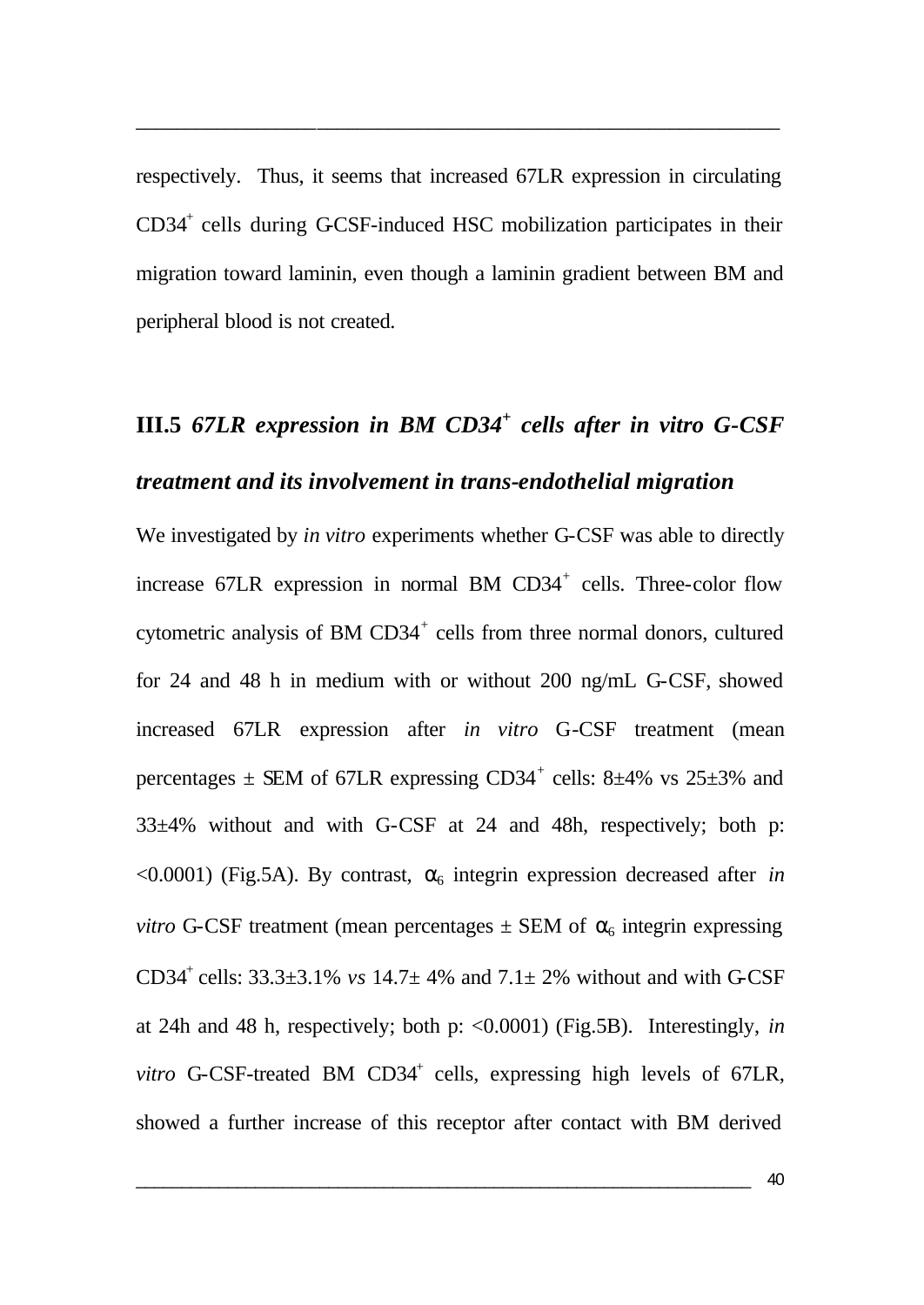endothelial cell layers (mean percentages  $\pm$  SD of 67LR expressing GCSFtreated CD34<sup>+</sup> cells:  $25\pm4\%$  and  $45\pm5\%$  before and after co-culture with endothelial cells, respectively; p:  $\langle 0.0001 \rangle$  (Fig.5B), suggesting that marrow CD34<sup>+</sup> cells 67LR up-regulation in response to G-CSF can be further increased by adhesion to endothelium. Thus, G-CSF-induced 67LR expression in BM  $CD34^+$  cells could participate in their egress from BM by mediating adhesion and trans-migration through laminin, as formerly documented for T lymphocytes and cancer cells. Therefore, we investigated whether 67LR could promote trans-endothelial migration of *in vitro* G-CSFstimulated BM  $CD34^+$  cells, expressing high levels of  $67LR$  (Fig.5A). SDF-1-dependent trans-endothelial migration of G-CSF-stimulated BM CD34<sup>+</sup> cells was strongly affected by pre-incubation with polyclonal anti-67LR antibodies (Fig.5C), thus suggesting that G-CSF-mediated 67LR upregulation contributes to  $CD34<sup>+</sup>$  cell migration across the BM endothelium, an important step in CD34<sup>+</sup> cell trafficking from and to BM.

\_\_\_\_\_\_\_\_\_\_\_\_\_\_\_\_\_\_\_\_\_\_\_\_\_\_\_\_\_\_\_\_\_\_\_\_\_\_\_\_\_\_\_\_\_\_\_\_\_\_\_\_\_\_\_\_\_\_\_\_\_\_\_\_

# **III.6** *67LR expression in mouse BM CD34<sup>+</sup> cells after G-CSFinduced HSC mobilization*

We investigated whether 67LR up-regulation in response to G-CSF could occur in BM CD34<sup>+</sup> cells also *in vivo*, thus possibly playing a role in their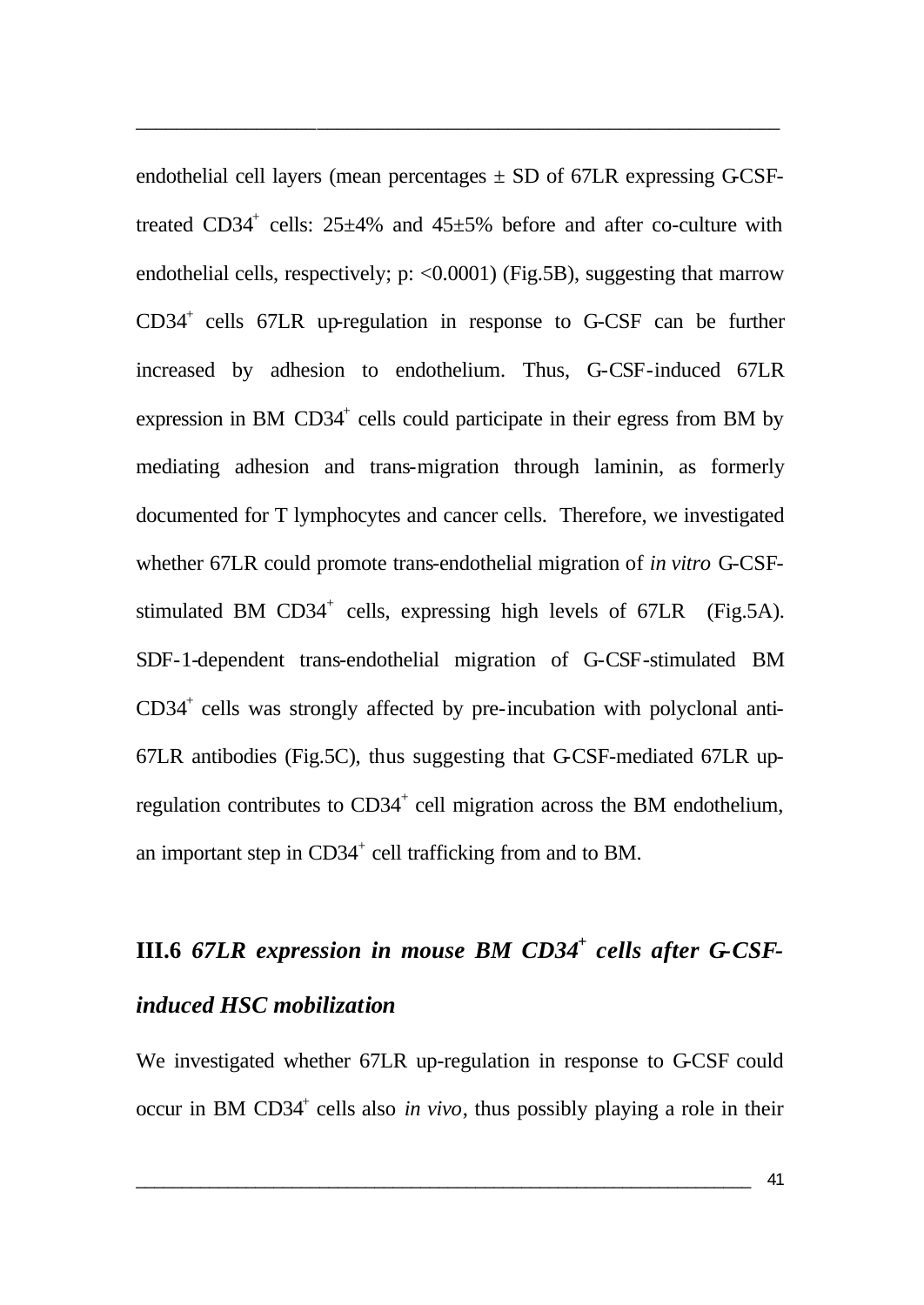egress from BM. Male Balb/c mice were treated daily for 4 days with intraperitoneal injections of 300  $\mu$ g/Kg G-CSF or saline, as a control; four hours after the last injection, PB and BM were analyzed by flow cytometry. Murine mobilization experiments were performed four times, each group being composed of 4 mice. As already observed in human CD34<sup>+</sup> cell mobilization (Fig.1), G-CSF treatment induced 67LR up-regulation in mouse PB CD34<sup>+</sup> cells (mean percentage  $\pm$  SEM of 67LR positive PB CD34<sup>+</sup> cells before and after GCSF treatment:  $11.5\pm2\%$  *vs*  $47.3\pm8.2\%$ , respectively; p: <0.0001). Interestingly, G-CSF increased 67LR expression also in mouse BM CD34<sup>+</sup> cells (mean percentage  $\pm$  SEM of 67LR positive BM CD34<sup>+</sup> cells before and after G-CSF treatment:  $12.5 \pm 0.3\%$  *vs* 62 $\pm$ 4.1%, respectively;  $p \le 0.0001$ ) (Fig.6A). These findings demonstrate that GCSF administration increases 67LR expression in BM CD34<sup>+</sup> cells, confirming what observed by *in vitro* stimulation experiments.

\_\_\_\_\_\_\_\_\_\_\_\_\_\_\_\_\_\_\_\_\_\_\_\_\_\_\_\_\_\_\_\_\_\_\_\_\_\_\_\_\_\_\_\_\_\_\_\_\_\_\_\_\_\_\_\_\_\_\_\_\_\_\_\_

# **III.7** *Effects of 67LR inhibition on G-CSF-induced HSC mobilization*

We then investigated whether the increased 67LR expression in BM CD34<sup>+</sup> cells could be involved in their egress from BM, during G-CSF-induced mobilization. To interfere with 67LR function, we injected a neutralizing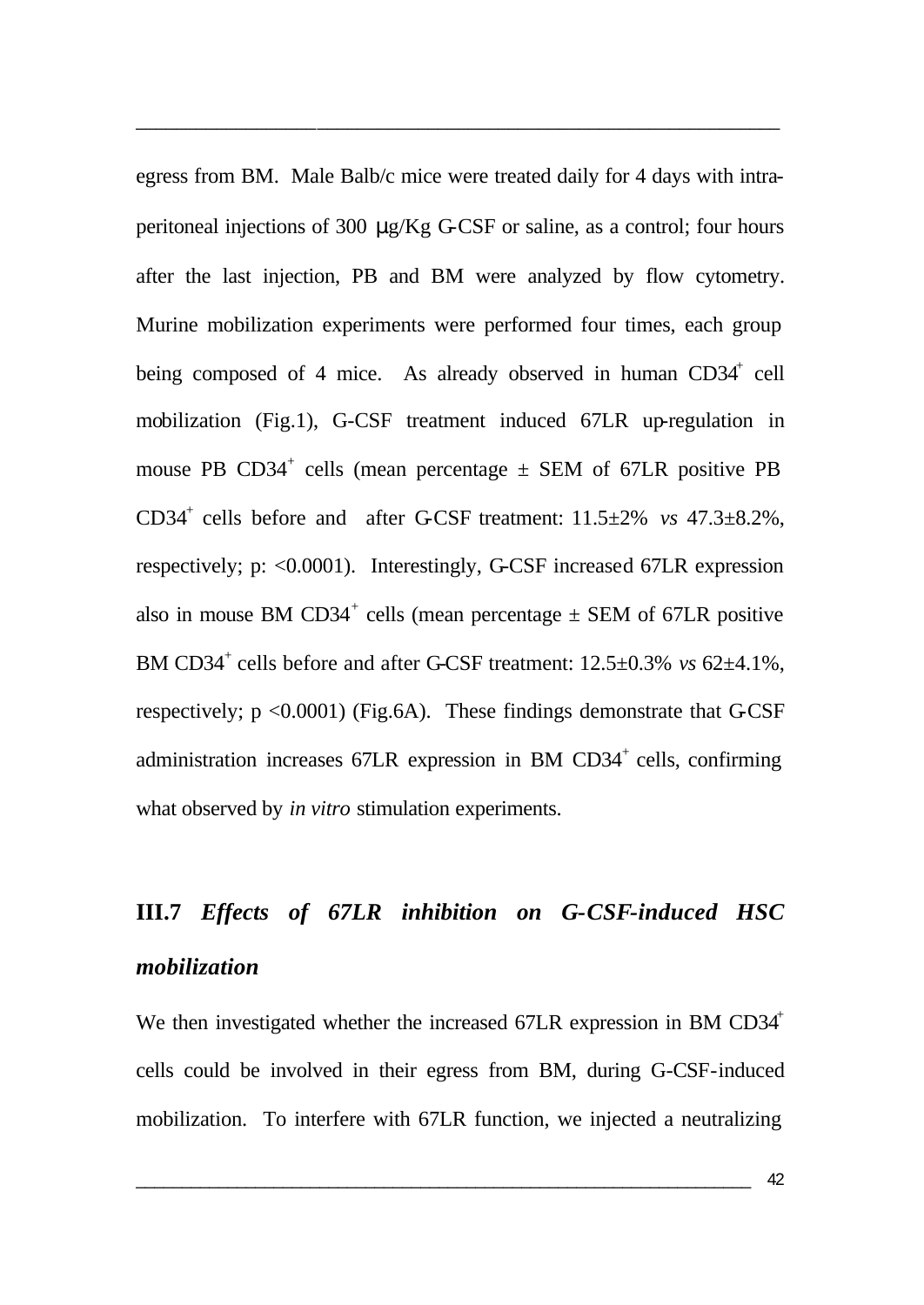anti-67LR antibody into Balb/c mice on days 3 and 4 of mobilization, immediately after each G-CSF stimulation, and examined its effect on mobilization. We observed a significantly reduced number of mobilized CD34<sup>+</sup> cells (Fig.7B) and of circulating progenitor cells, evaluated as colony forming cells  $(CFC)$  (Fig.7C). In a control group of GCSF-treated mice, nonimmune antibodies did not significantly affect the number of circulating CD34<sup>+</sup> cell and progenitor cells (Fig.7A and B). Total BM cellularity did not change in MLuC5-treated mice, as compared to controls. In addition, percentages of  $67LR$  positive  $CD34<sup>+</sup>$  cells in the BM of MLuC5- and non immune Ab-treated mice were similar, demonstrating that the inhibition of  $CD34<sup>+</sup>$  cell mobilization occurred without affecting BM-resident  $CD34<sup>+</sup>$ cells (Fig.7C). The attenuation of HSC mobilization in mice was obtained by using the neutralizing anti-67LR antibody MLuC5, which is an IgM; therefore, we had to exclude that circulating  $67LR$  positive  $CD34<sup>+</sup>$  cells could have been removed by complement-mediated lysis. Our results were confirmed in the C5 deficient Mba/2Jstrain, in which we also observed a significant reduction of CD34<sup>+</sup> cell mobilization after 67LR inhibition. The efficiency of mobilization in this strain was evaluated by comparing the mean  $\pm$  SEM of PB CD34<sup>+</sup> cells in saline-treated mice (20.7/ $\mu$ L $\pm$ 3.3%) to that of G-CSF-treated mice  $(99.8/\mu L \pm 24.2\%)$ : p< 0.05. MluC5 treatment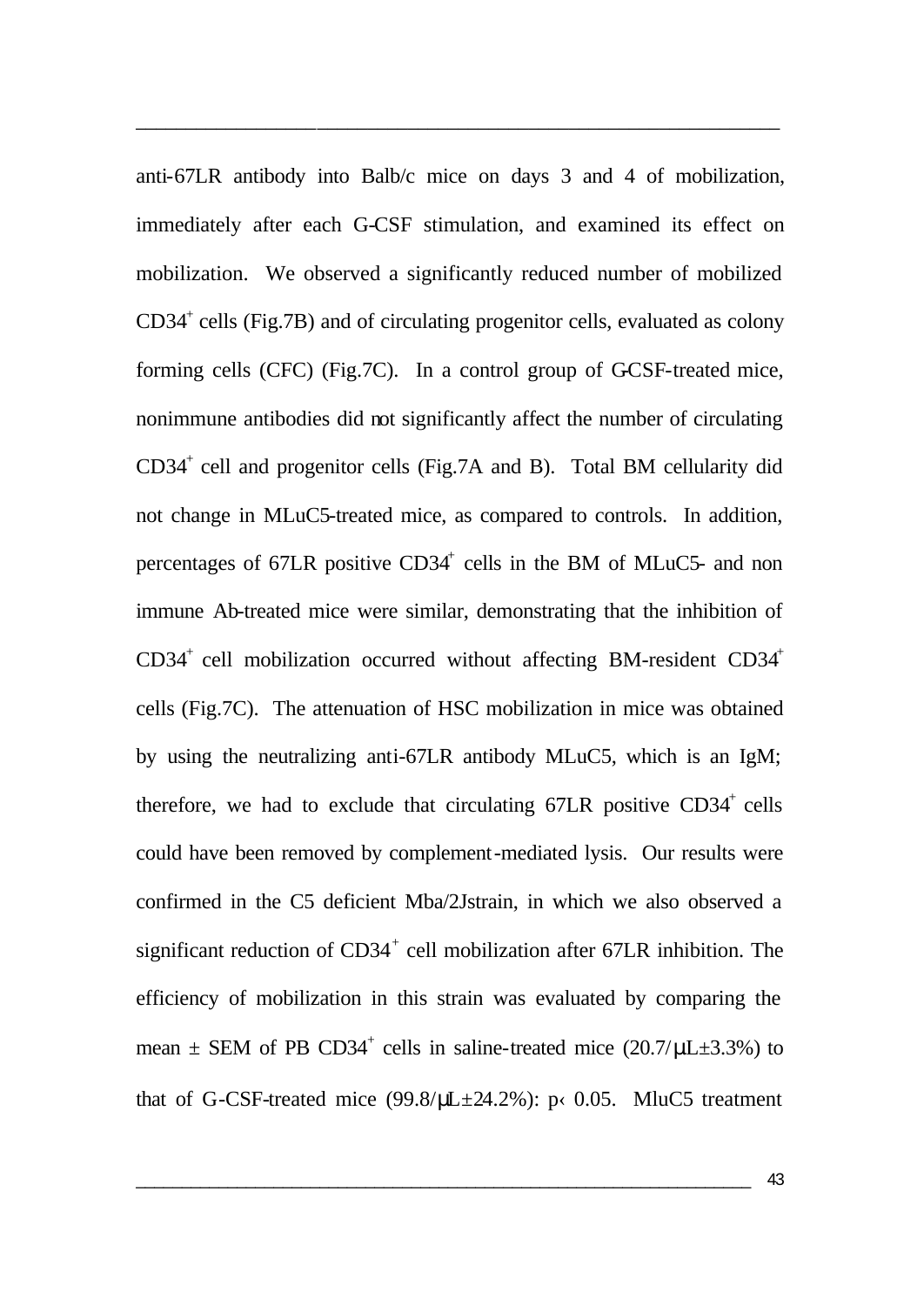strongly decreased mobilization; indeed, the mean  $\pm$  SEM of PB CD34<sup>+</sup> cells in mice treated with G-CSF plus control antibody was 67.1/μL±11.2% whereas it was  $39.2/\mu L \pm 7.6\%$  in mice treated with G-CSF plus MLuC5: p $\cdot$ 0.05. Non-immune antibody did not affect the efficiency of G-CSF induced mobilization, since the slight decrease in mobilized CD34<sup>+</sup> cells, as compared to G-CSF alone (67.1/μL *vs* 99.8/μL), was not statistically significant (p=0.134). In C5 deficient mice, C3-mediated clearance of 67LR positive CD34<sup>+</sup> cells might still occur. However, WBC counts in PB were not significantly modified by MLuC5 antibody treatment, as compared to controls (not shown). Since many types of circulating WBC, such as monocytes, T lymphocytes and neutrophils, are 67LR positive, a nonspecific C3-mediated cell clearance can be excluded.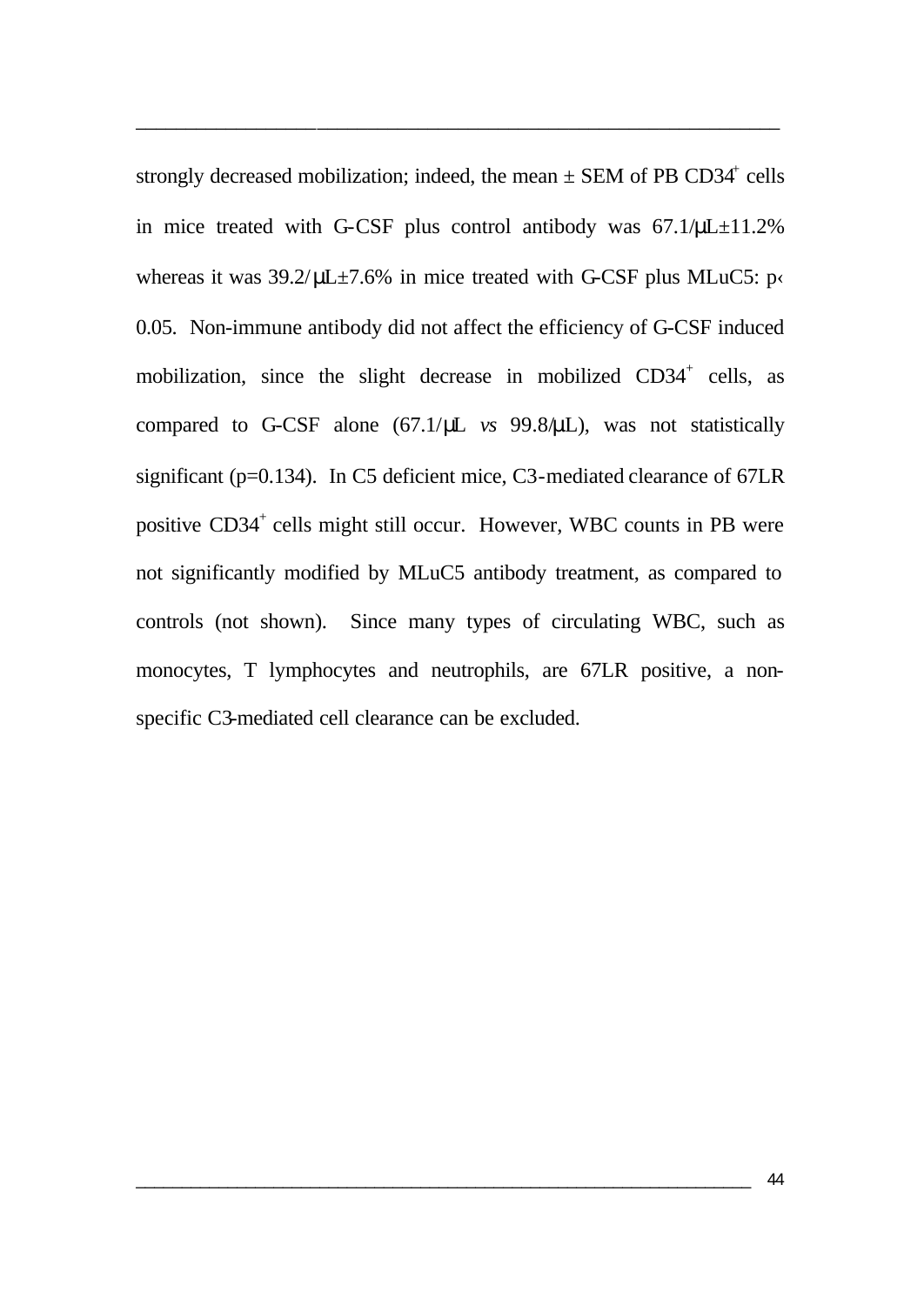

#### *In vivo* G-CSF administration increases 67LR expression in circulating CD34<sup>+</sup> cells as compared to normal **unstimulated marrow CD34<sup>+</sup>cells.**

Panel A: 67LR expression in circulating CD34<sup>+</sup> cells during G-CSF-induced stem cell mobilization in 2 representative donors (n. 1 and 20 in figure 2A and 2B). Immunophenotyping of 67LR expressing CD34<sup>+</sup> cells was performed by 3-color flow cytometry on mononuclear cells gated for side light scatter (SSC-H) and CD45<sup>+</sup>, with an anti-67LR polyclonal antibody (Ab) detected by a FITC-conjugated anti-rabbit Ab. Peripheral blood mononuclear cells (PBMNC) were collected before (day 0) or at various time -points (day 3 and 5) during G-CSF administration.

Panel B: Immunophenotyping of 67LR expressing CD34<sup>+</sup> cells on BMMNC from 3 representative normal subjects.

**Panel C**: Percentage (%) of 67LR expressing CD34<sup>+</sup> cells in bone marrow mononuclear cells (BMMNC) from 15 normal subjects and in PBMNC collected from 35 healthy donors before G-CSF administration (day  $0,\blacksquare$ ) or at the time of cell harvesting (day  $5\sqrt{2}$ ).

Panel D: Immunophenotyping of 67LR expressing CD34<sup>+</sup> cells performed by 3color flow cytometry on mononuclear cells gated for side light scatter  $(SSC-H)$  and  $CD45^+$ , with an anti-67LR polyclonal Ab on PBMNC collected before (day 0), during (day 3 and 5) GCSF administration and at GCSF withdrawal (day 6 and 9). Increased 67LR expression in circulating CD34<sup>+</sup> cells is strictly dependent on G-CSF administration.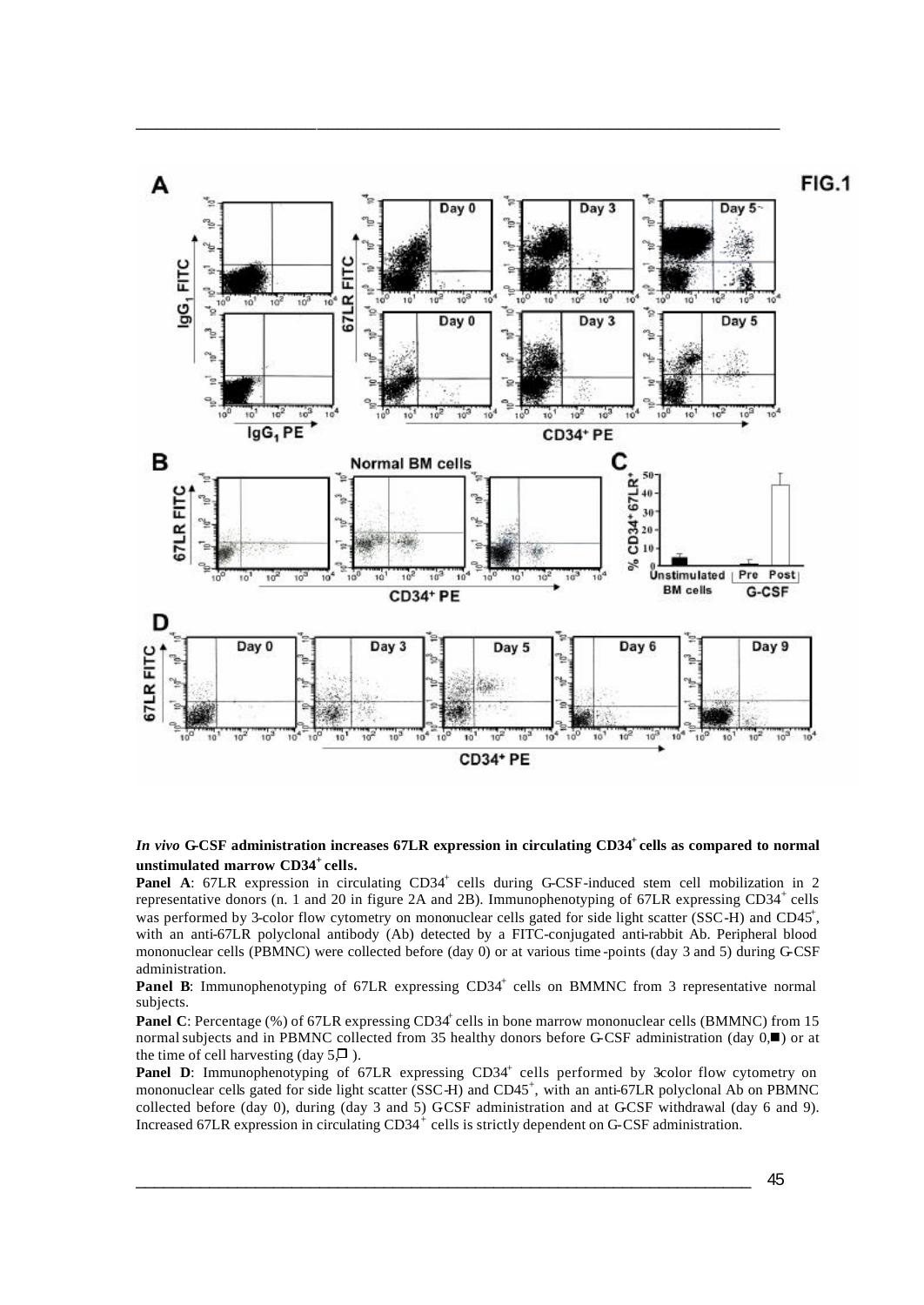

#### Increased 67LR expression in circulating  $CD34^+$  cells after GCSF administration is significantly **correlated with mobilization efficiency**.

**Panel A**: Percentage (%) of 67LR expressing CD34<sup>+</sup> cells in PBMNC collected from 35 healthy donors before G-CSF administration (day  $0, \blacksquare$ ) or at the time of cell harvesting (day  $5, \square$ ). Mean percentages  $\pm$  SEM of 67LR positive circulating CD34<sup>+</sup> cells were 2.36±0.4% before G-CSF administration and 42.4±4.1% on the day of cell harvesting ( $p < 0.00001$ ).

**Panel B:** 67LR expressing CD34<sup>+</sup> cells/? L in PBMNC collected from 35 healthy donors at the time of cell harvesting (day 5 of G-CSF administration,  $\Box$ ) and the corresponding peak value of CD34<sup>+</sup> cells /? l ( $\Box$ ). Mean  $\pm$  SEM of 67LR positive circulating CD34<sup>+</sup> cells was  $0.11\pm0.02/7$  L before G-CSF administration and 29.6±4.2/? L on the day of cell harvesting (p<0.00001). 4/5 poor mobilizing donors (\*) did not show 67LR increase in circulating CD34<sup>+</sup> cells.

Panel C: Pearson's linear regression analysis between percentages of 67LR expressing PB CD34<sup>+</sup> cells/? L after G-CSF administration and PB CD34<sup>+</sup> cell peak values on the day of collection (r=0.5, p=0.002). Percentages of 67LR positive circulating CD34<sup>+</sup> cells are significantly correlated with the degree of mobilization.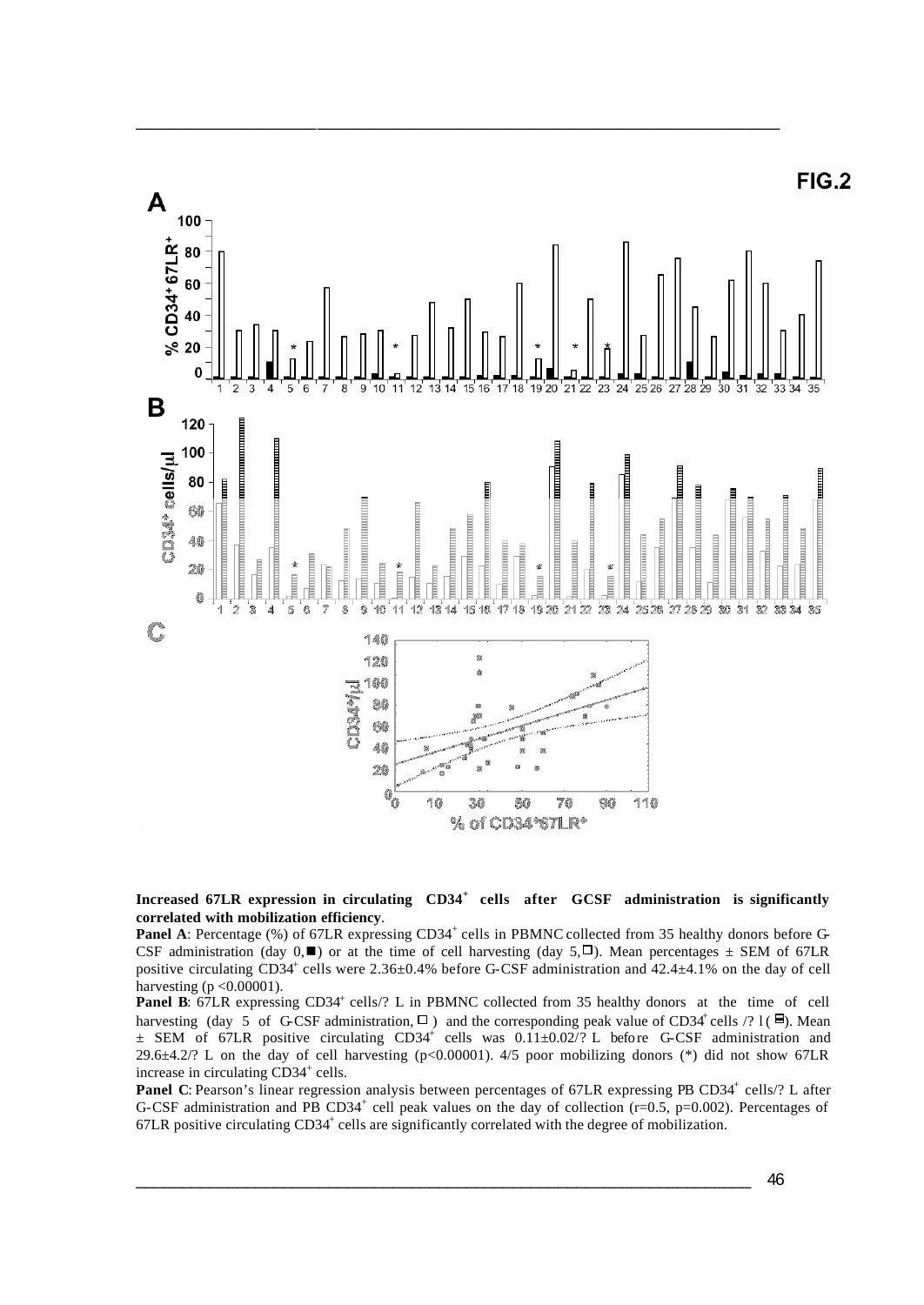

**67LR expression increases in circulating CD34<sup>+</sup> and CD34<sup>+</sup> /CD38- cells during G-CSF administration. Panel A:** Western blot analysis with an anti-67LR polyclonal Ab of PBMNC collected from 2 representative donors before (day 0) or at different time-points (day 3 and 5) of GCSF administration, of highly purified circulating  $CD34^+$  cells collected from the same donors at day 5 of GCSF administration and of highly purified BM CD34<sup>+</sup> cells collected two different donors. Treatment by GCSF increases 67LR production, especially in CD34<sup>+</sup> cells.

Panel B: 67LR expression in CD34<sup>+</sup>/CD38 progenitor cells during G-CSF-induced stem cell mobilization from a representative case. Immunophenotyping of 67LR expressing cells was performed on enriched  $CD34^{+}/CD38^{-}$  cells (see material and methods) collected at day 0 (upper panel) and 5 (lower panel) of G-CSF administration on a mononuclear gate by triple staining with a PeRCP-conjugated anti-CD34, a PEconjugated anti-CD38 and an anti-67LR polyclonal Ab detected by a FITC-conjugated anti-rabbit Ab. CD34<sup>+</sup>/CD38<sup>-</sup> cells expressing 67LR were evaluated within the gate of CD34<sup>+</sup>CD38<sup>-</sup> cells (circled). Treatment by G-CSF increases 67LR production even in CD34<sup>+</sup>/CD38<sup>-</sup> cells.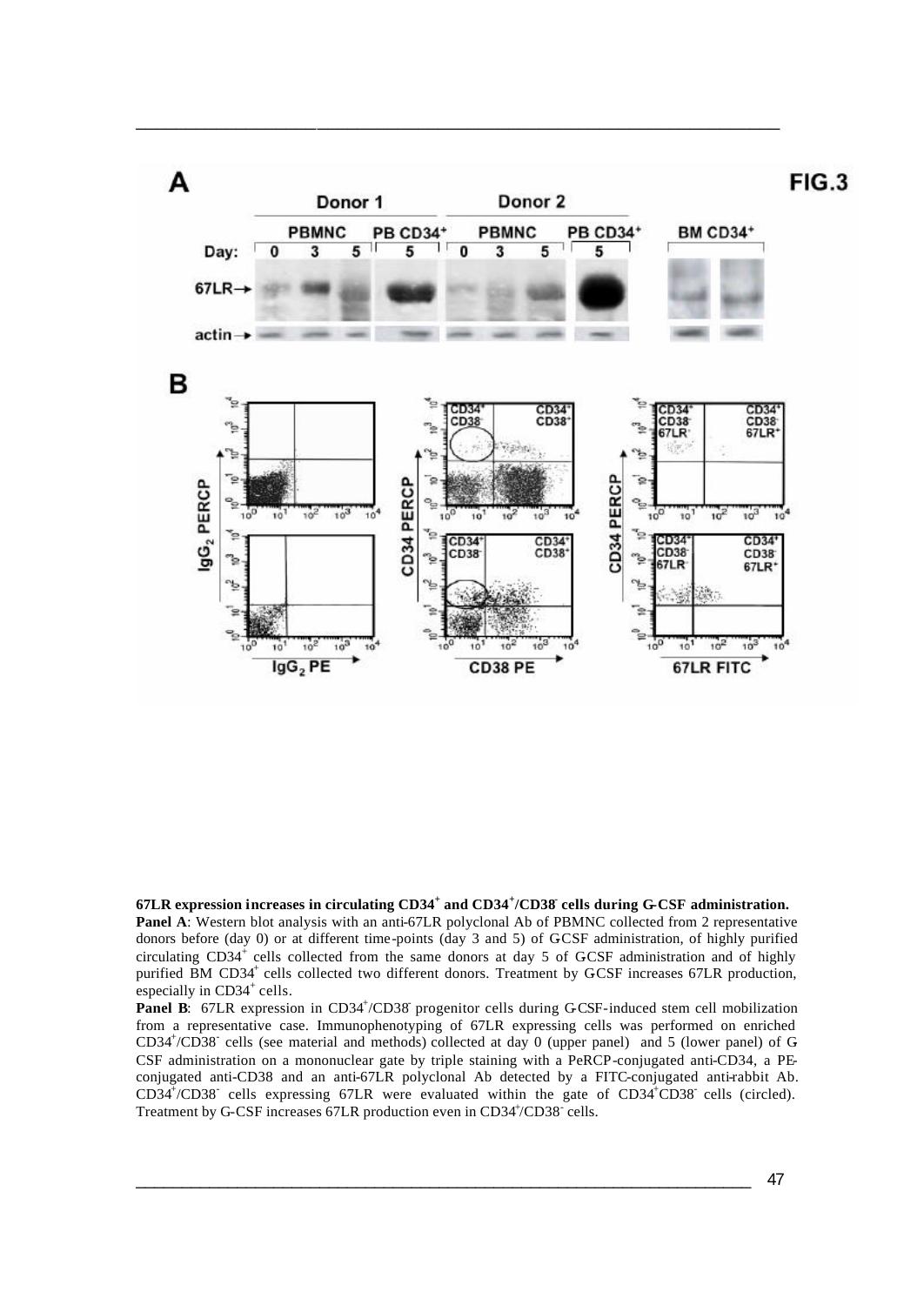

### **FIG. 4**

#### **67LR mediates** *in vitro* **cell adhesion and migration to laminin of G-CSF mobilized CD34<sup>+</sup> cells and affects MAPK phosphorylation in these cells.**

**Panel A**: *In vitro* cell adhesion to laminin of KG1, unstimulated BM and G-CSF-mobilized PB CD34<sup>+</sup> cells. KG1 cells, highly purified BM CD34<sup>+</sup> cells from three donors and highly purified GCSF-mobilized PB CD34<sup>+</sup> cells from three donors were plated in wells coated with human placental laminin (5 ?g/well), after pre-incubation with non immune rabbit antibodies ( $\blacksquare$ ), an anti 67LR polyclonal Ab ( $\blacksquare$ ), an anti ? 6 Ab  $\spadesuit$  ), and allowed to adhere for 16 h at 37°C. As negative controls, heat-denatured BSA was used for coating. Attached cells were fixed and stained with crystal violet; the absorbance (OD) of the eluted stain was measured by a spectrophotometer at 540 nm. All experiments were performed in triplicate and reported as a percentage of total cell input. Results are presented as mean ± SD. 67LR supports cell adhesion to laminin of KG1 and GCSF mobilized  $CD3\overset{1}{4}^+$  cells, while adhesion to laminin of unstimulated marrow CD34<sup>+</sup> cells is 67LR-independent and mostly mediated by ?  $_6$  integrins.

Panel B: MAPK activation in CD34<sup>+</sup> cell adhered to laminin. KG1 cells, highly purified unstimulated BM CD34<sup>+</sup> cells and highly purified GCSF-mobilized PB  $CD34^+$  cells were plated in 35 mm wells coated with human placental laminin and allowed to adhere for 16 h at 37°C. As negative controls, heat-denatured BSA was used for coating. Cells were then lysed and subjected to Western blot with anti-phospho -ERKs and anti-ERK 2 (as a loading control) polyclonal antibodies. Adhesion to laminin increased MAPK phosphorylation in both KG1 and BM CD34<sup>+</sup> cells whereas PB CD34<sup>+</sup> cell adhesion to laminin, mostly mediated by 67LR engagement, did not increase MAPK activation.

**Panel C:** *In vitro* cell migration to laminin of wild type  $(\Box)$  and 67LR-transfected  $(\Box)$  KG1cells. After incubation with non immune Ab (-) and a polyclonal anti-67LR Ab (pAb anti-67LR), KG1 cells were plated in Boyden chambers and allowed to migrate toward human placental laminin (25 ?  $g/mL$ ). 100% values represent cell migration in the absence of chemoattractant. Values are the mean  $\pm$  SD of three experiments performed in triplicate. Laminin-induced migration is increased in 67LR-transfected KG1 cell and is strongly reduced by blocking 67LR.

**Panel D:** In vitro cell migration to laminin of G-CSF-mobilized PB CD34<sup>+</sup> cells (.). After incubation with non immune Ab (-) and a polyclonal anti 67LR Ab (pAb anti-67LR), highly purified GCSF mobilized CD34<sup>+</sup> cells were plated in Boyden chambers and allowed to migrate toward human placental laminin. 100% values represent cell migration in the absence of chemoattractant. Values are the mean  $\pm$  SD of three experiments performed in triplicate. Laminin-induced migration of G-CSF-mobilized PB CD34<sup>+</sup> cells is almost totally abolished by blocking 67LR.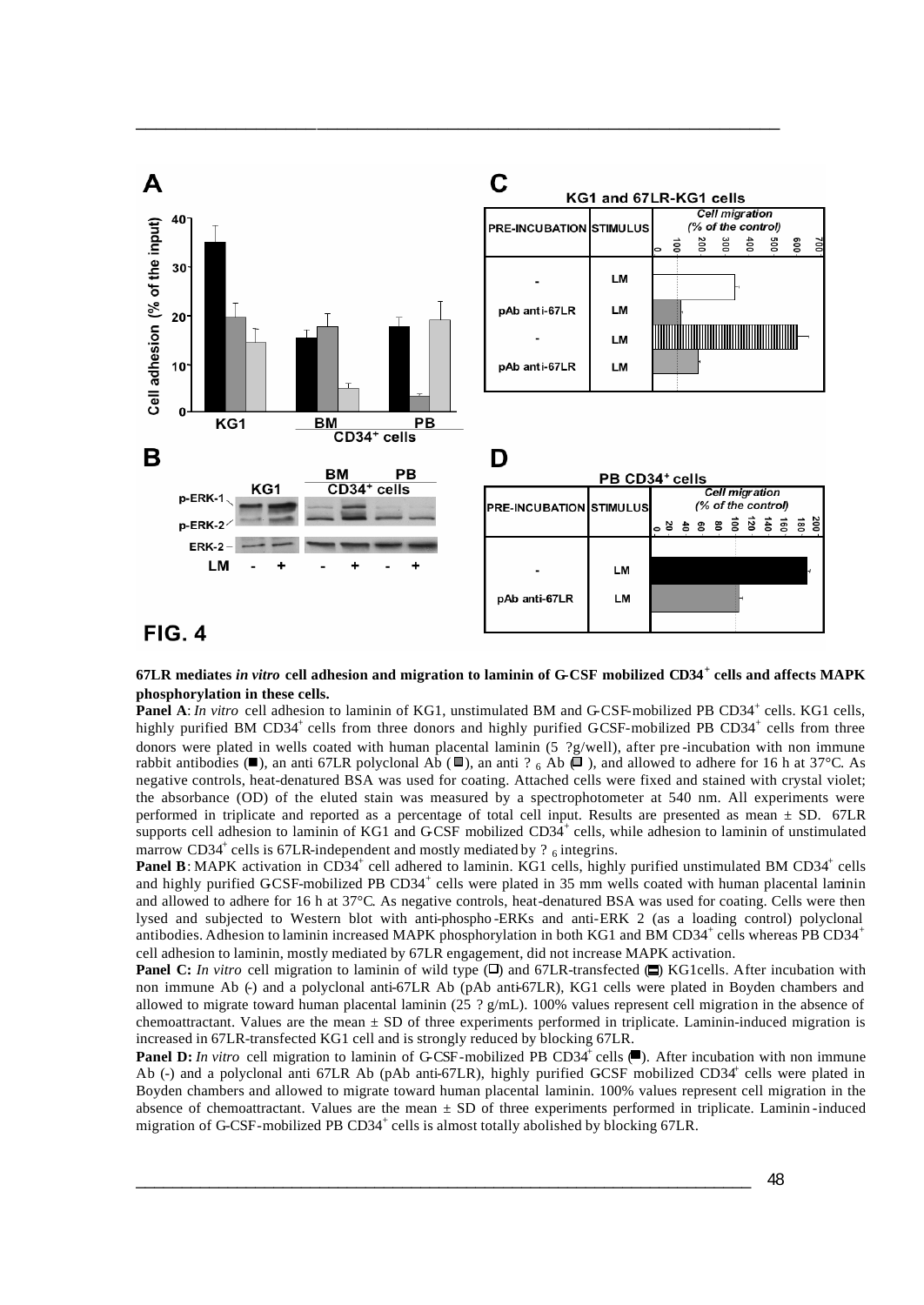



**67LR is up-regulated by G-CSF and by exposure to BM-derived endothelial cells in human BM CD34<sup>+</sup> cells and is involved in their trans-endothelial migration.** 

**Panel A:** 67LR and  $\alpha_6$  integrin expression on BM CD34<sup>+</sup> cells after *in vitro* G-CSF treatment, in one representative experiment. BMMNCs from normal donors were cultured for 24 and 48 h with medium alone or in presence of 200 ng/mL G-CSF and analyzed by 3-color flow cytometry on mononuclear cells gated for side light scatter (SSC-H) and  $\overline{CD}45^+$ , with anti-67LR and anti-? 6 polyclonal Abs or non-immune polyclonal Abs, as a negative control, and detected by a FITC-conjugated anti-rabbit Ab. 67LR expression on human BM CD34<sup>+</sup> cells is increased by *in vitro* G-CSF treatment, whereas  $?_6$  integrin expression decreases.

**Panel B:** 67LR expression on BM CD34<sup>+</sup> cells after *in vitro* G-CSF treatment and exposure to BM-derived endothelial cells, in one representative experiment. BMMNC from normal donors were cultured for 24h with medium alone, in the presence of 200 ng/mL GCSF, or on confluent endothelial cell layers in the presence of 200 ng/mL GCSF, and analyzed by 3-color flow cytometry, as above described. 67LR expression of human G-CSF-stimulated BM CD34<sup>+</sup> cells is further increased by exposure to BM-derived endothelial cells.

Panel C: Transendothelial migration of GCSF-stimulated BM CD34<sup>+</sup> cells. After incubation with a polyclonal anti 67LR Ab or a non immune Ab, CD34<sup>+</sup> cells, stimulated for 72 h with 200 ng/mL GCSF, were plated in Transwell plates coated with confluent endothelial monolayers and allowed to migrate toward 200 ng/mL SDF1 ( $\Box$ ) or medium alone for 4 h  $\Box$ ). Cells migrating into the lower compartment were collected and analyzed for their colony-forming cells (CFC) content by methyl-cellulose colony assay. Data are the mean  $\pm$  SEM of three separate experiments, \*\*\* =  $p < 0.0001$ . GCSF-stimulated BM CD34<sup>+</sup> cell trans-endothelial migration is significantly inhibited by anti-67LR antibodies.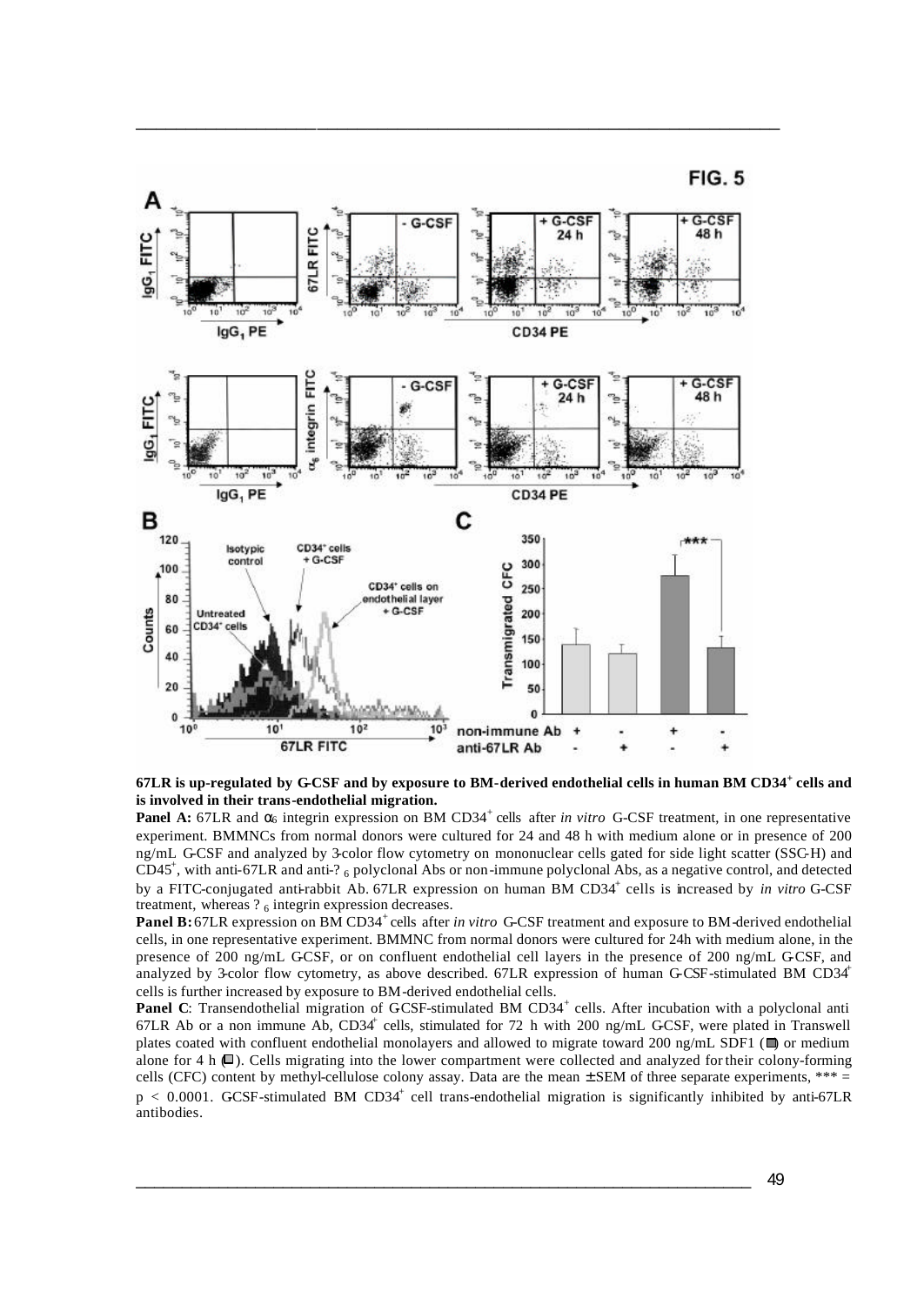

**FIG. 6** 

**G-CSF increases 67LR expression in mouse BM and PB CD34<sup>+</sup> cells.** 

 $67LR$  expression on PB CD34<sup>+</sup> cells and on BM CD34<sup>+</sup> cells before (central panels) and after GCSF administration (right panels) from one representative mouse. BALB/c mice were treated daily for five days with 300 ?g/Kg  $\overrightarrow{GCSF}$  or with saline, as a control. Four hours after the last injection, PB and BM CD34<sup>+</sup> cells were analyzed by flow cytometry, with a mouse-specific anti-CD34-PE Ab and with an anti-67LR polyclonal Ab, detected by a FITC-conjugated anti-rabbit Ab.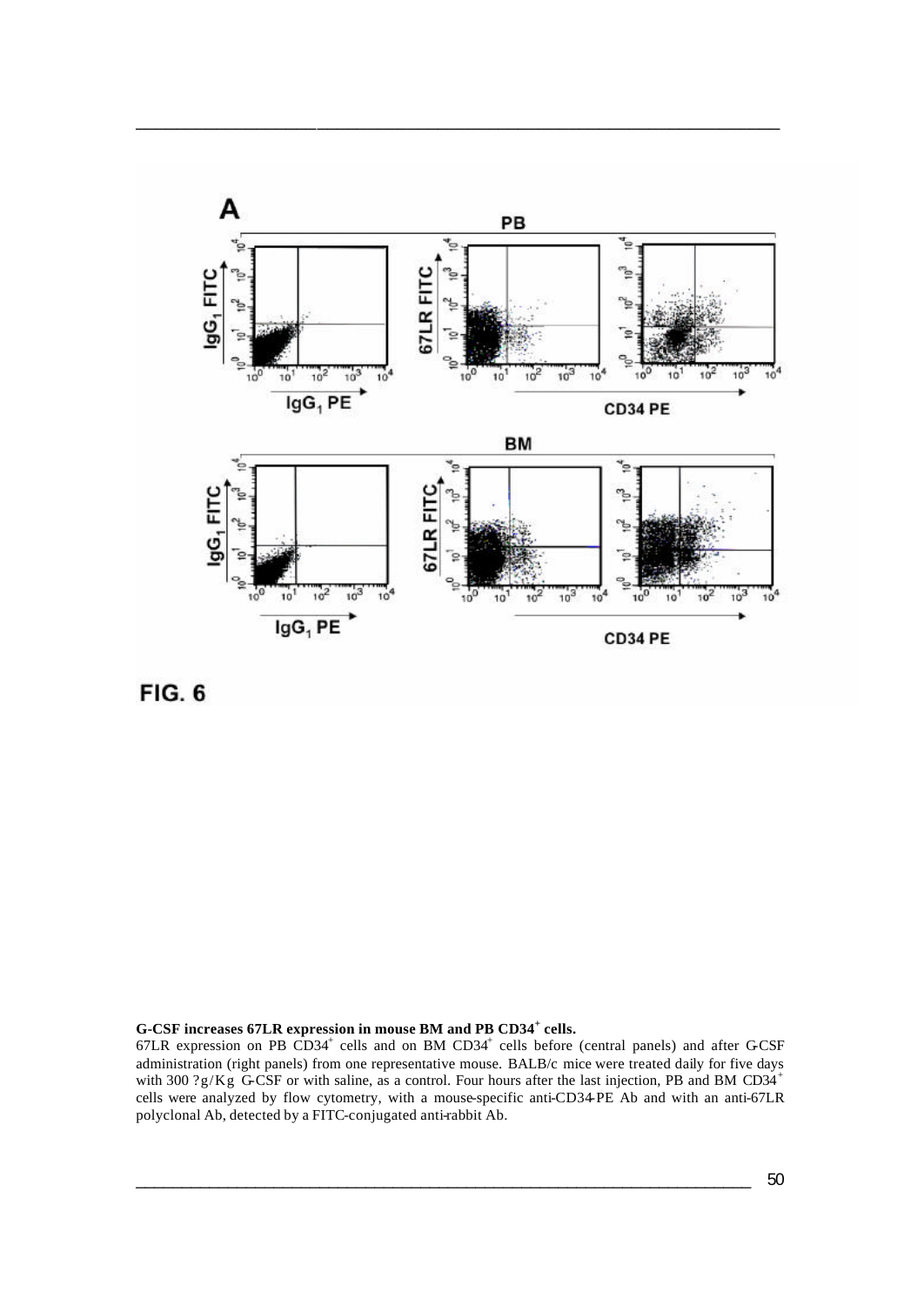

**Increased 67LR expression in BM CD34<sup>+</sup> cells is involved in G-CSF-induced mobilization of murine HSCs.** Panel A: G-CSF-mobilized CD34<sup>+</sup> cells after treatment with anti-67LR antibodies. Balb/c mice were treated daily for four days with 300 ?g/Kg G-CSF ( $\blacksquare$ ) or saline ( $\Box$ ), as a control. Non-immune ( $\blacksquare$ ) or the MLuC5 neutralizing anti-67LR monoclonal Abs  $(\blacksquare)$  were injected into G-CSF-treated mice on days 3 and 4 of mobilization, immediately after each G-CSF stimulation. Four hours after the last injection, PB CD34<sup>+</sup> cells were evaluated by flow cytometry, with a mouse-specific anti-CD34-PE antibody. Data are mean ± SEM of three separate

experiments, each group being composed of 4 mice;  $**= p < 0.001$ Panel B: G-CSF-mobilized progenitors after treatment with anti-67LR antibodies. Balb/c mice were treated daily for four days with 300 ?g/Kg G-CSF ( $\blacksquare$ ) or saline ( $\Box$ ), as a control. G-CSF-treated mice were injected with nonimmune  $(\blacksquare)$  or MLuC5 neutralizing anti-67LR Abs  $(\blacksquare)$  on days 3 and 4 of mobilization, immediately after each G-CSF stimulation. Four hours after the last injection, the number of progenitors mobilized into the circulation was evaluated by colony assays and reported as the number of CFC x  $10^3$ /mL. Data are mean  $\pm$  SEM of three separate experiments, each group being composed of 4 mice;  $*** = p < 0.0001$ . Mobilization of murine progenitor cells, evaluated both as circulating CD34<sup>+</sup> cells and as CFC, is significantly inhibited by anti-67LR antibodies.

**Panel C**: 67LR expression BM CD34<sup>+</sup> cells in a representative mouse treated with non immune (left panels) and MLuC5 (right panels) Abs. Total BM cellularity (upper panels) as well as the percentage of 67LR positive BM CD34<sup>+</sup> cells (lower panels) in non immune Ab and MLuC5-treated mice were similar, thus excluding both a toxiceffect of the antibody and a selective antibody-mediated removal of  $67LR$  positive  $CD34<sup>+</sup>$  cells.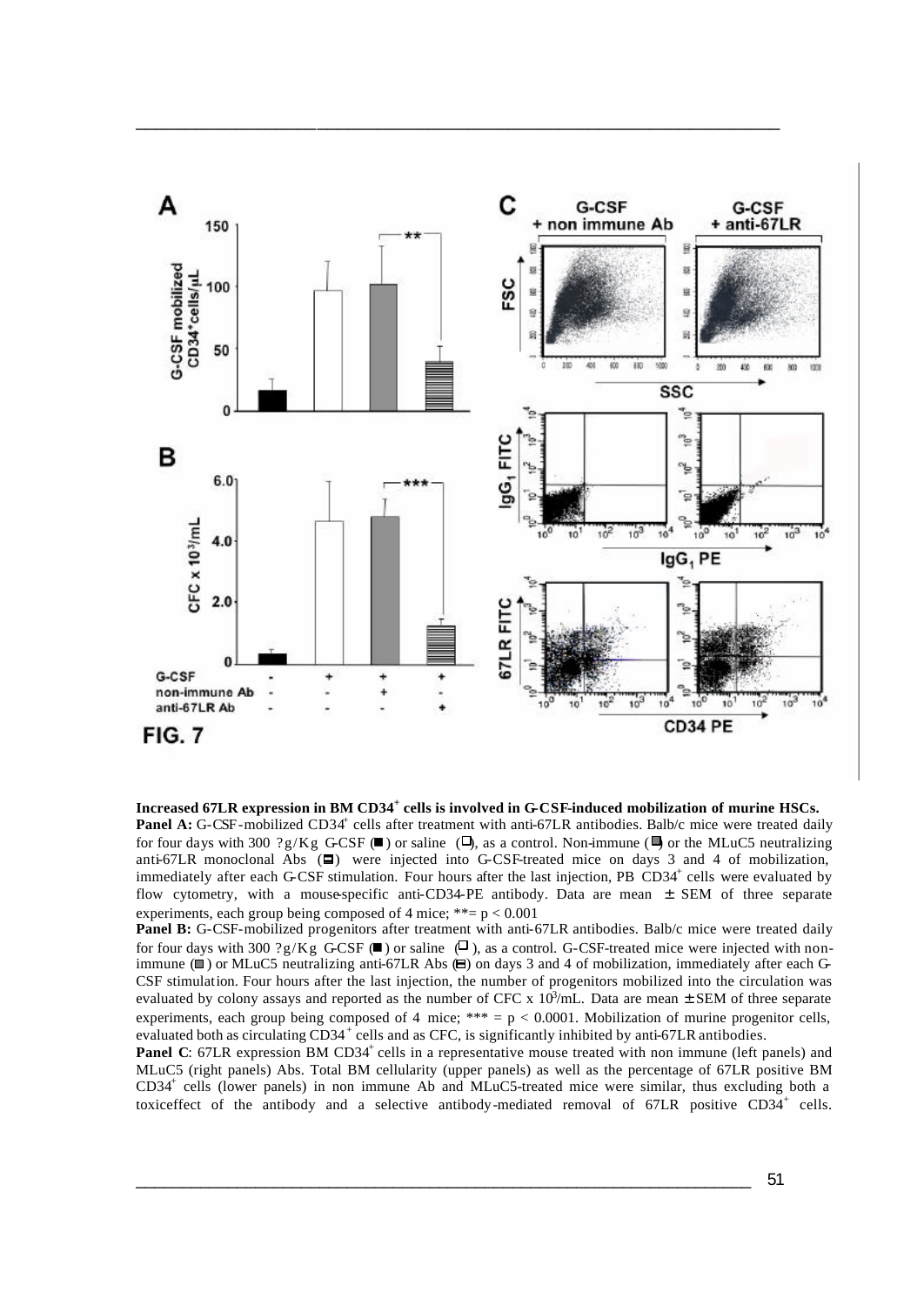### **§ V CHAPTER**

\_\_\_\_\_\_\_\_\_\_\_\_\_\_\_\_\_\_\_\_\_\_\_\_\_\_\_\_\_\_\_\_\_\_\_\_\_\_\_\_\_\_\_\_\_\_\_\_\_\_\_\_\_\_\_\_\_\_\_\_\_\_\_\_

### **DISCUSSION**

Mobilized hematopoietic stem cells (HSCs) obtained after cytokines treatment are rapidly replacing traditional bone marrow harvest as a source of stem cells for transplantation purposes (89). Several observations suggest that the HSCs mobilization is a mechanism similar to the enhancement of the physiological stem cell release after stress signal (60).

During stem cell mobilization, the adhesion profile of HSCs changes facilitating their egress from bone marrow (65, 90). Adhesion molecules exstablish interactions between HSCs and cellular and matrix components in the BM environment. These adhesive interactions play an important role in the retention of HSCs within the BM microenvironment (91). Direct in vivo studies showed that HSC release from bone marrow also bears to activation of a protease's coalition. (92, 65). Therefore, HSC mobilization resembles leukocyte recruitment to inflammatory sites and cancer-cell migration; all these phenomena likely share common biochemical mechanisms. Inflammatory cells, metastasizing cells, and mobilized HSCs have to migrate through the blood-vessel wall; subendothelial basement membrane proteins, such as laminin, fibronectin, and collagen, regulate cell migration and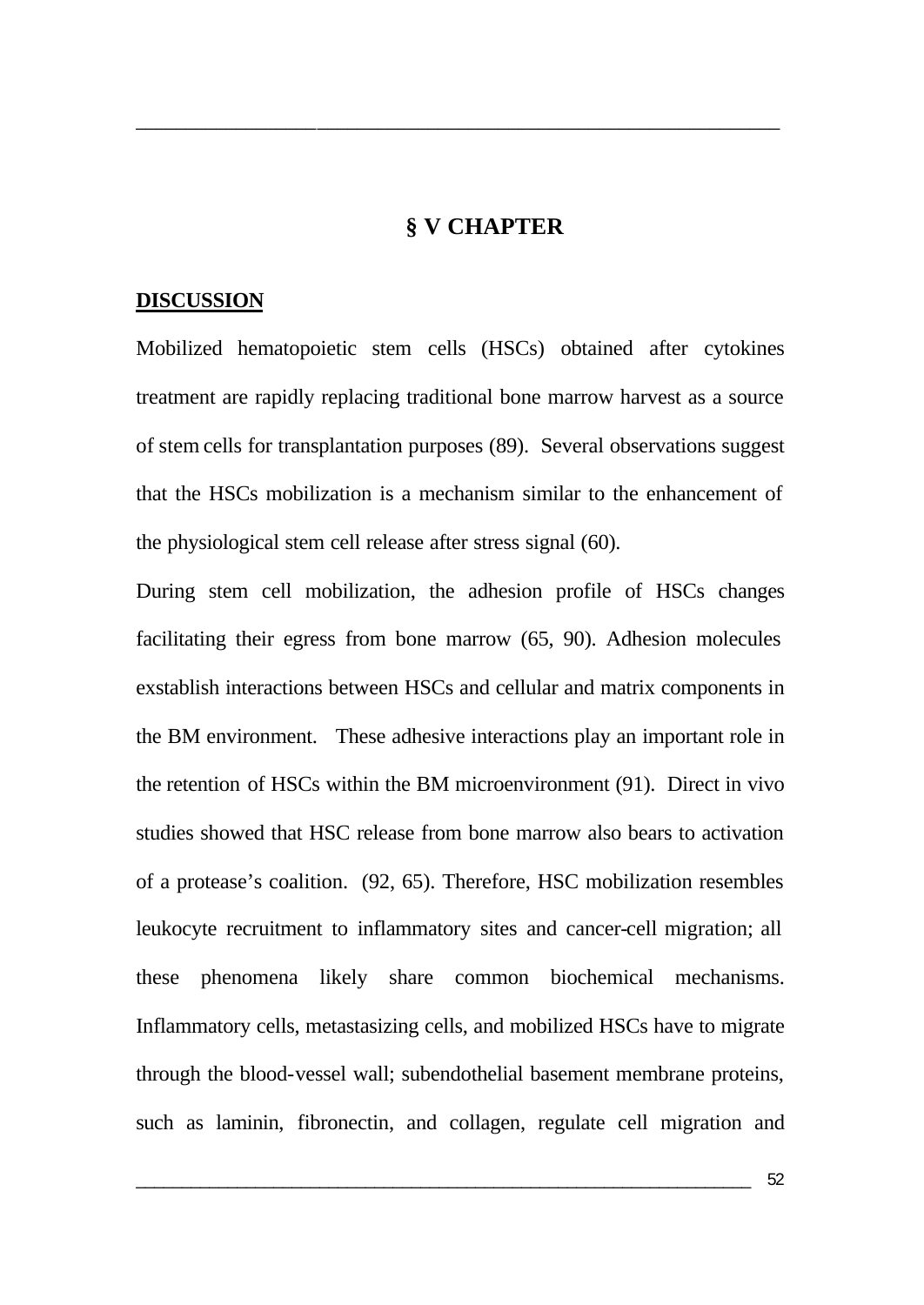responsiveness to cytokines by interacting with cell-surface adhesion receptors. We investigated a possible role of 67LR, a non-integrin cellsurface receptor for laminin that plays a key role in tumor invasion and metastasis (8), during G-CSF-induced CD34<sup>+</sup> HSC mobilization. We showed that after G-CSF stimulation 67LR expression increases in circulating  $CD34<sup>+</sup>$  cells, as compared with unstimulated BM  $CD34<sup>+</sup>$  cells. Numbers and percentages of  $67LR$  positive circulating  $CD34^+$  cells after G-CSF administration significantly correlated with the efficiency of  $CD34<sup>+</sup>$  cell mobilization; indeed, poor mobilizing donors did not show 67LR increase in circulating CD34<sup>+</sup> cells. We investigated whether during G-CSF administration  $67LR$  could be involved in  $CD34<sup>+</sup>$  cell adhesion to laminin, as reported for lymphocytes, leukemic cells, cancer cells and endothelial cells. Unexpectedly, unstimulated BM adhered to laminin to the same extent as G-CSF mobilized  $CD34^+$  cells; even though the latter expressed a higher level of 67LR. However, different receptors were involved in transducing laminin effects. Adhesion to laminin of unstimulated BM CD34<sup>+</sup> cells was regulated *via* α6 integrins, whereas G-CSF-mobilized CD34<sup>+</sup> cells adhered to laminin exclusively through 67LR. It seems that BM is the first anchoring site for unstimulated  $CD34<sup>+</sup>$  cells, where anchor to laminin and move to migration and proliferation during steady-state conditions are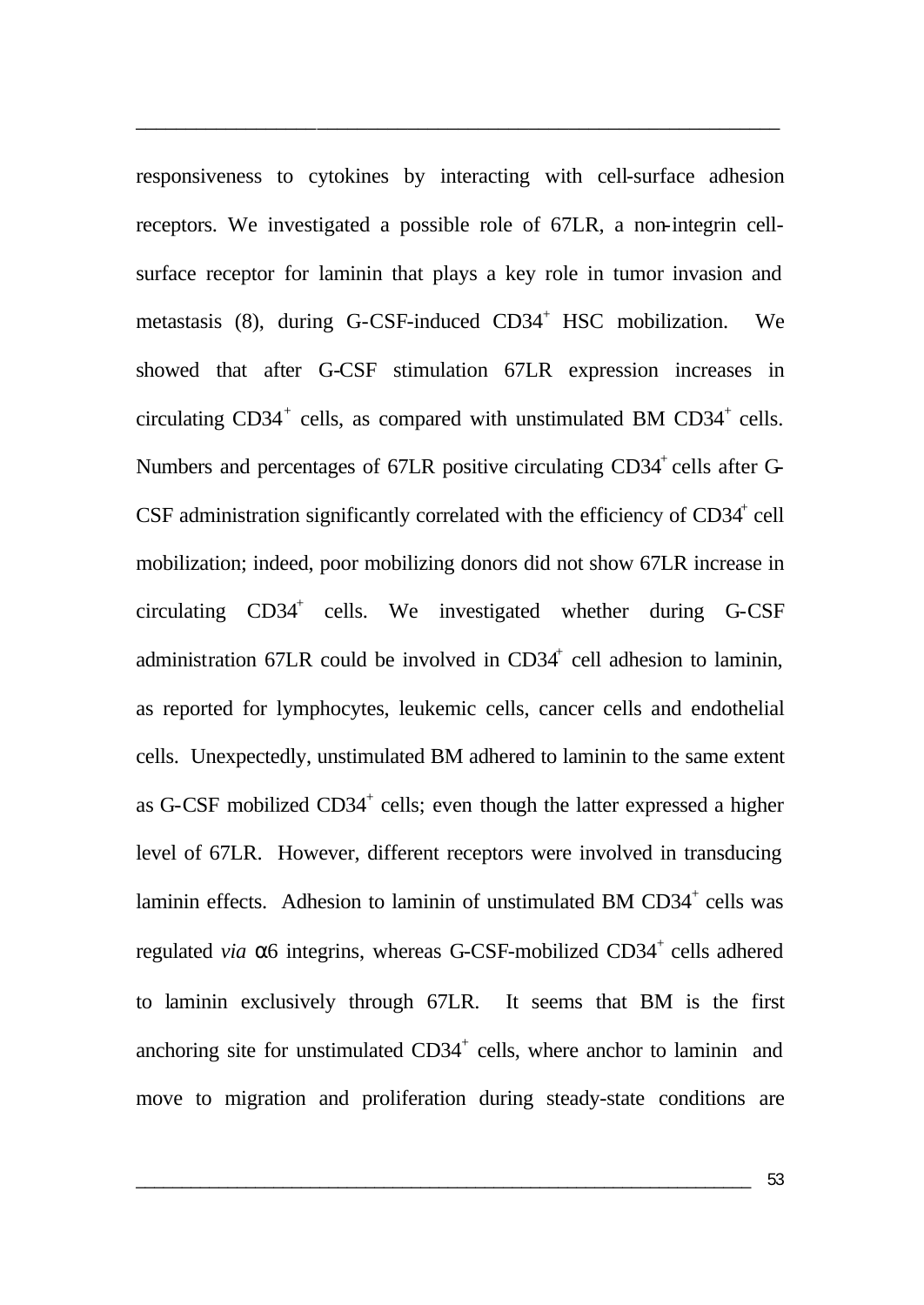mediated by integrin receptors. After G-CSF stimulation, CD34<sup>+</sup> cell release from BM into the circulation requires the expression of 67LR, which replaces downregulated  $\alpha_6$  integrins in mediating CD34<sup>+</sup> cell attachment to laminin. In fact, we demonstrated that 67LR upregulation in transfected KG1 cells did not modify cell adhesion to laminin but increased their migration toward the same substrate. We also found  $\alpha_6$  integrin downregulation in circulating CD34<sup>+</sup> cells, as compared to steady-state BM. Our observations are in agreement with other reports that showed decreased expression and activity of other integrins, such as  $\alpha_4$  and  $\alpha_5$ , during HSC mobilization. In addition,  $\alpha_6$  integrins are not involved in HSC mobilization whereas they promotes progenitor cell homing and engraftment to BM of lethally irradiated mice (93).

\_\_\_\_\_\_\_\_\_\_\_\_\_\_\_\_\_\_\_\_\_\_\_\_\_\_\_\_\_\_\_\_\_\_\_\_\_\_\_\_\_\_\_\_\_\_\_\_\_\_\_\_\_\_\_\_\_\_\_\_\_\_\_\_

In our hypothesis 67LR could be involved in HSC mobilization through a mechanism recently proposed for tumor cells. After binding to laminin, 67LR induce a conformational modification of laminin which increases its degradation rate and the release of chemotactic fragments. It seems that, 67LR overexpression in cancer cells increases their invasiveness by upregulating the expression and the activity of proteolytic enzymes able to degrade the extracellular matrix, such as membrane type 1 matrix metalloproteinase (MT1-MMP), stromelysin 3, cathepsin L and the matrix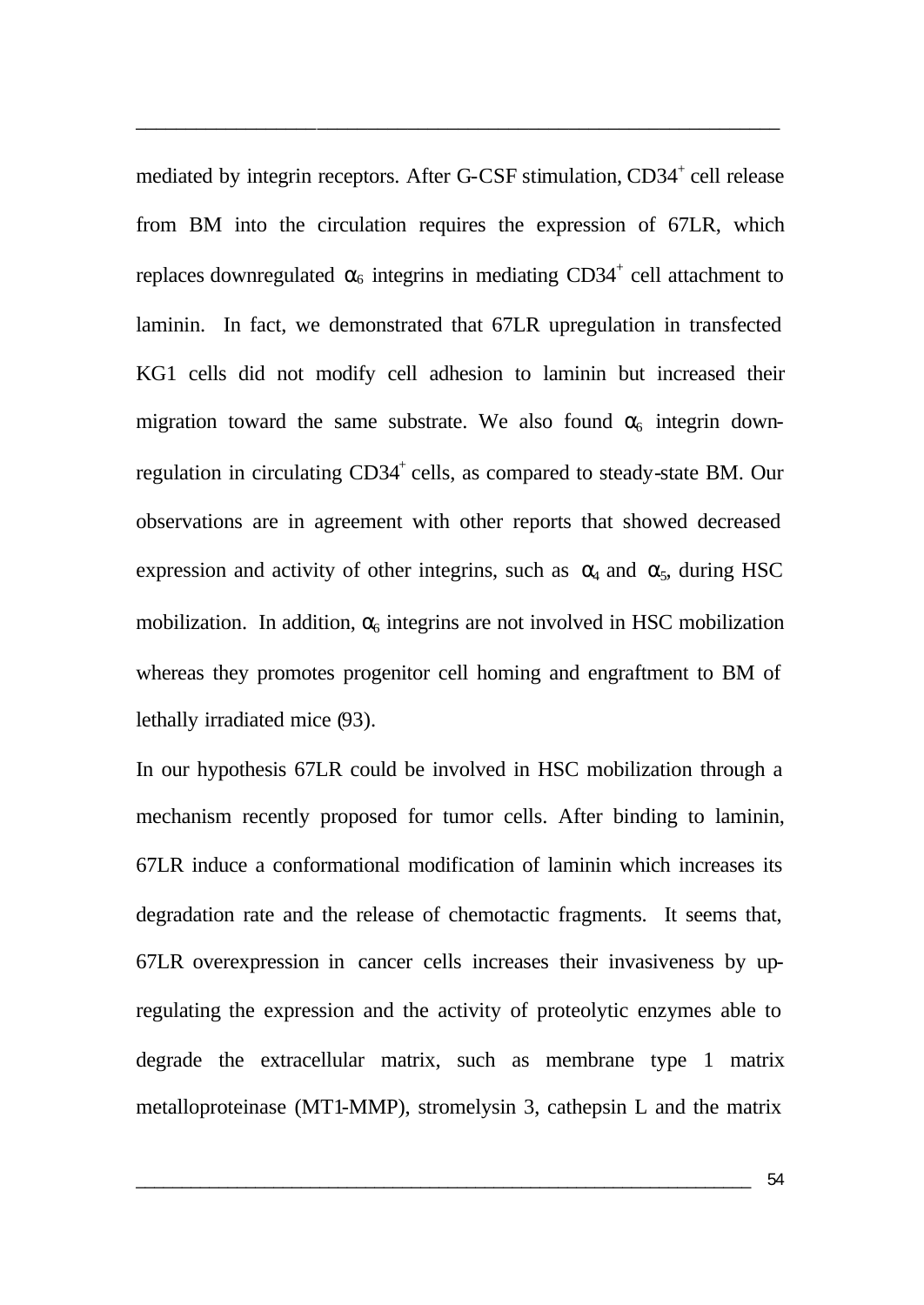metalloproteinase MMP-2. Proteolytic degradation of matrix became a key step to facilitate cancer cell migration and HSC mobilization. G-CSF induced  $67LR$  up-regulation could generate changes in BM  $CD34^+$  cells similar to those acquired by tumor cells; indeed, matrix metallo-proteases, such as MT1-MMP and MMP-2, are expressed by human  $CD34<sup>+</sup>$ progenitors and are needed for *in vivo* mobilization (94, 95); they also could be secreted by circulating but not BM  $CD34^+$  cells (96). Interestingly, circulating  $CD34<sup>+</sup>$  cells are mostly quiescent and in the  $G0/G1$  phase of the cell cycle, even during G-CSF administration (97). G-CSF-induced 67LR upregulation in BM  $CD34^+$  cells could be involved in transducing migratory signals upon binding to laminin, without inducing cell proliferation, unlike integrins. Indeed, we found that adhesion to laminin determined a reduced activation of MAPK in PB CD34<sup>+</sup> cells, as compared to KG1 and BM CD34<sup>+</sup> cells; a phenomenon that could be related to 67LR-mediated activation of dual specific phosphatases, as already reported in tumor cells (40) and by 67LR *in vitro* interaction with protein phosphatase-1 (98).

\_\_\_\_\_\_\_\_\_\_\_\_\_\_\_\_\_\_\_\_\_\_\_\_\_\_\_\_\_\_\_\_\_\_\_\_\_\_\_\_\_\_\_\_\_\_\_\_\_\_\_\_\_\_\_\_\_\_\_\_\_\_\_\_

We also provide evidence that G-CSF-induced 67LR up-regulation on CD34<sup>+</sup> cell mediates their migration toward laminin. Although we could not document the creation of a laminin gradient from BM to blood during mobilization, we cannot exclude the possibility that it may be generated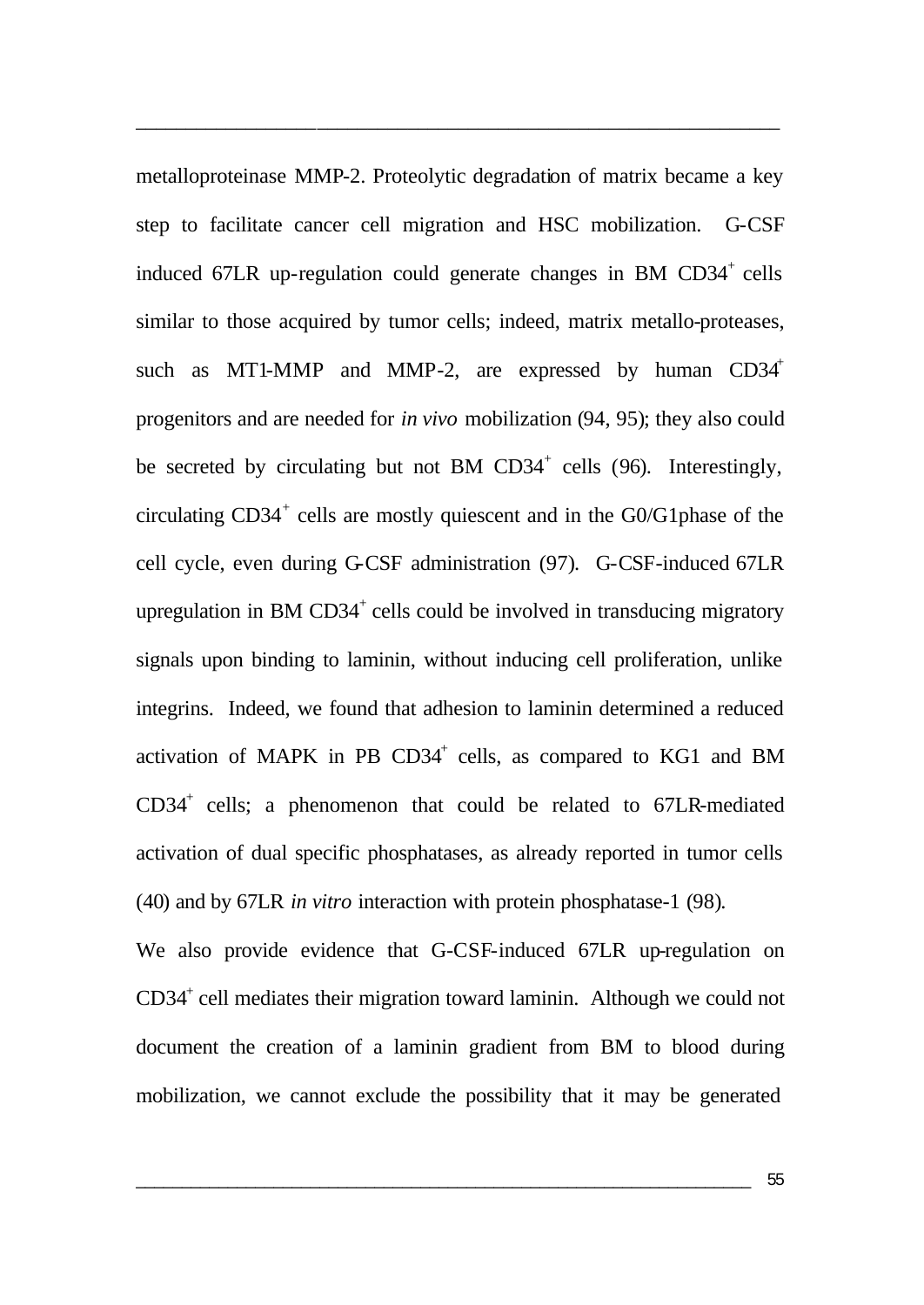locally and/or transiently by laminin degradation, due to the increased proteolytic enzyme production in the BM, after G-CSF administration. *In vitro* exposure to G-CSF increased 67LR expression in normal human BM CD34<sup>+</sup> cells, confirming GCSF direct involvement in the modulation of 67LR expression during *in vivo* administration. We also found that G-CSFtreated human BM CD34<sup>+</sup> cells, expressing high levels of 67LR, showed a further increase of such a receptor after adhesion to BM-derived endothelial cell layers, thus suggesting a possible role of  $67LR$  in BM CD34<sup>+</sup> cell intravasation, in response to G-CSF. Indeed, 67LR regulated G-CSF-stimulated human BM CD34<sup>+</sup> cell transendothelial migration toward SDF-1, a key chemokine in HSC trafficking from and to BM.

\_\_\_\_\_\_\_\_\_\_\_\_\_\_\_\_\_\_\_\_\_\_\_\_\_\_\_\_\_\_\_\_\_\_\_\_\_\_\_\_\_\_\_\_\_\_\_\_\_\_\_\_\_\_\_\_\_\_\_\_\_\_\_\_

These observations led us to investigate the involvement of 67LR in the mobilization process by injection of G-CSF and anti-67LR antibodies into BALB/c mice. After G-CSF administration, 67LR expression was increased in circulating CD34<sup>+</sup> cells, as observed in humans. In addition, 67LR was also up-regulated in BM  $CD34^+$  cells and strongly contributed to their migration into the circulation; indeed, anti-67LR antibodies significantly reduced G-CSF-induced CD34<sup>+</sup> and progenitor cell mobilization. These data provide the first *in vivo* evidence that 67LR plays an important role in stem cell egress from BM in response to G-CSF.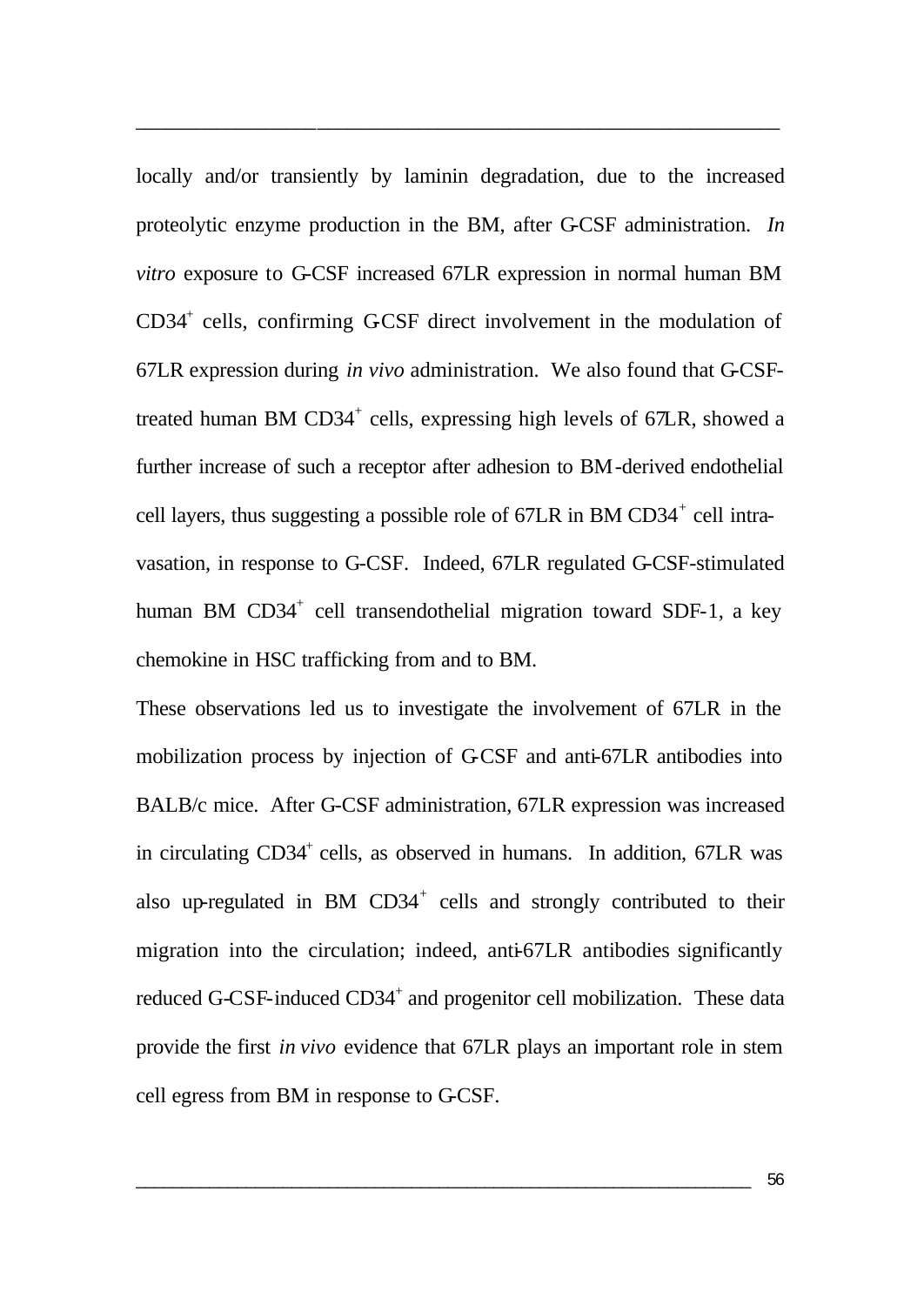All together, our data document that 67LR expression is increased in G-CSF mobilized  $CD34^+$  cells as compared with unstimulated BM  $CD34^+$  cells. Noteworthy, the level of  $67LR$  expression in circulating  $CD34^+$  cells significantly correlates with the mobilization efficiency. Up-regulated 67LR, which replaces  $\alpha_6$  integrin receptors after G-CSF stimulation, is required for an efficient HSC mobilization. Indeed, G-CSF administration increases 67LR expression in BM HSCs and contributes to their migration into the circulation most probably by mediating their trans-endothelial migration. Interestingly, 67LR overexpression, which is peculiar of metastatic cancer cells, occurs also in BM and circulating CD34<sup>+</sup> stem cells after GCSF stimulation, as well as in BM and circulating CD34<sup>+</sup> leukemic cells (unpublished observation). Thus, an intriguing parallel can be drawn between cytokine-stimulated hematopoietic stem cells, leukemic cells and metastatic cells from solid tumors (99); indeed, a similar signalling pathway, led by 67LR activation, is involved in cell adhesion, motility and dissemination in all these different cell types. These findings further support a model where HSC mobilization could represent a physiologic counterpart of leukemic and metastatic cell spread.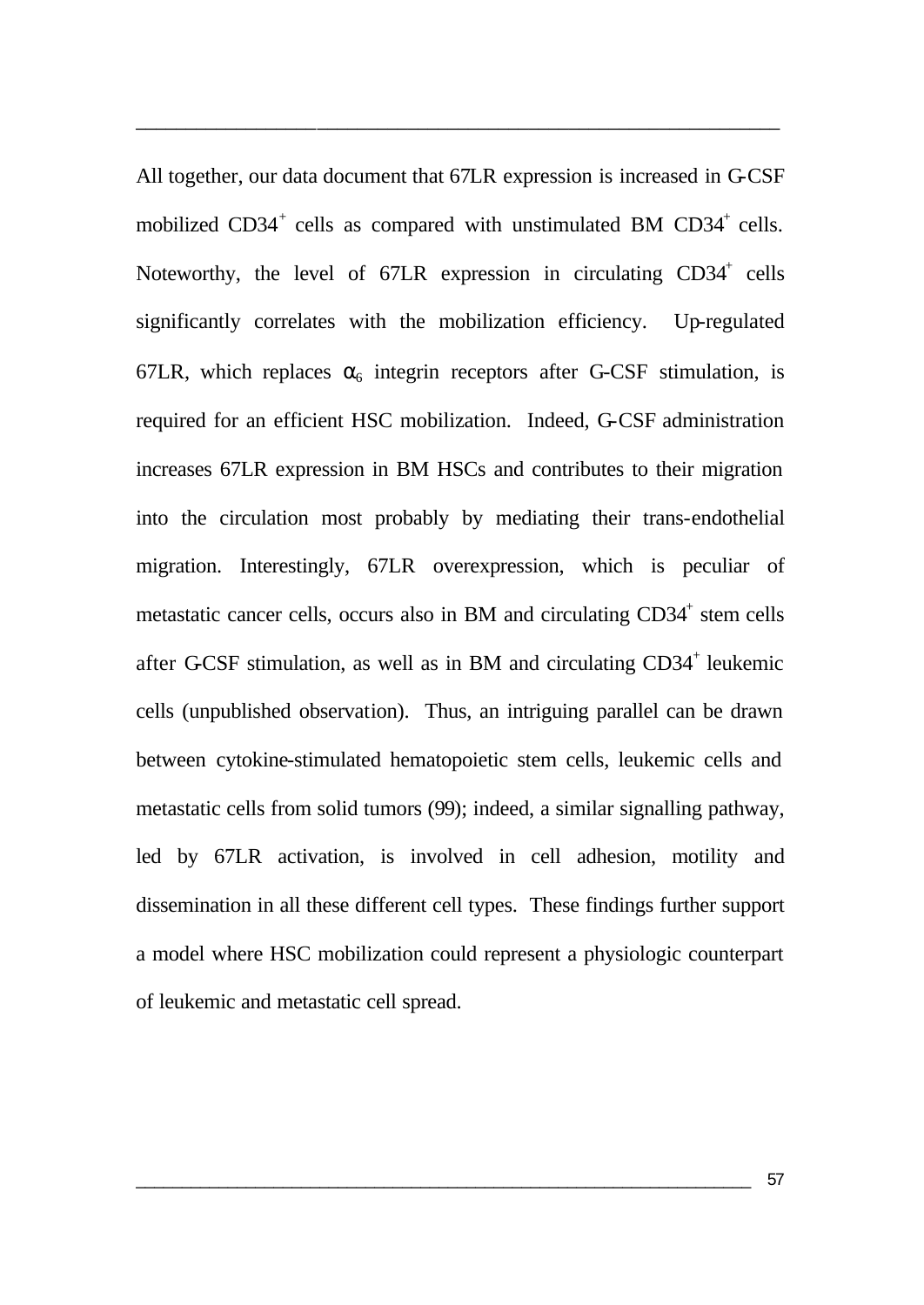### **Bibliography**

\_\_\_\_\_\_\_\_\_\_\_\_\_\_\_\_\_\_\_\_\_\_\_\_\_\_\_\_\_\_\_\_\_\_\_\_\_\_\_\_\_\_\_\_\_\_\_\_\_\_\_\_\_\_\_\_\_\_\_\_\_\_\_\_

1) Malinoff H, Wicha MS. Isolation of a cell surface receptor protein for laminin from murine fibrosarcoma. J Cell Biol.1983; 96: 1475-1479.

2) Rao CN, Barsky SH, Terranova VP, Liotta LA. Isolation of a tumor cell laminin receptor. Biochem Biophys Res Commun. 1983;111: 804-808.

3) Lesot H, Kuhl U, Von der Mark K. Isolation of a laminin-binding protein from muscle cell membrane. EMBO J 1983; 2: 861-865.

4)Wewer UM, Liotta LA, Jaye M, Ricca GA, Drohan WN, Claysmith AP, Rao CN, Wirth P, Coligan JE, Albrechtsen R, Mudryi M, Sobel ME. Altered levels of laminin receptor mRNA in various human carcinoma cells have different abilities to bind laminin. Proc Natl Acadi Sci USA. 1986; 83: 7137- 7141.

5) Castronovo V, Claysmith AP, Barker KT, Cioce V, Krutzsch , Sobel ME. Biosynthesis of the 67kDa high affinity laminin receptor. Biochem Biophys Res Commun. 1991; 77(1): 177-183.

6) Buto S, Tagliabue E, Ardini E, Magnifico A, Ghirelli C, van der Brule F, Castronovo V, Colnaghi I, Sobel ME. Formation of 67 kDa laminin receptor by acylation of the precursor. J Cell Biochem. 1998; 69(3): 244-251.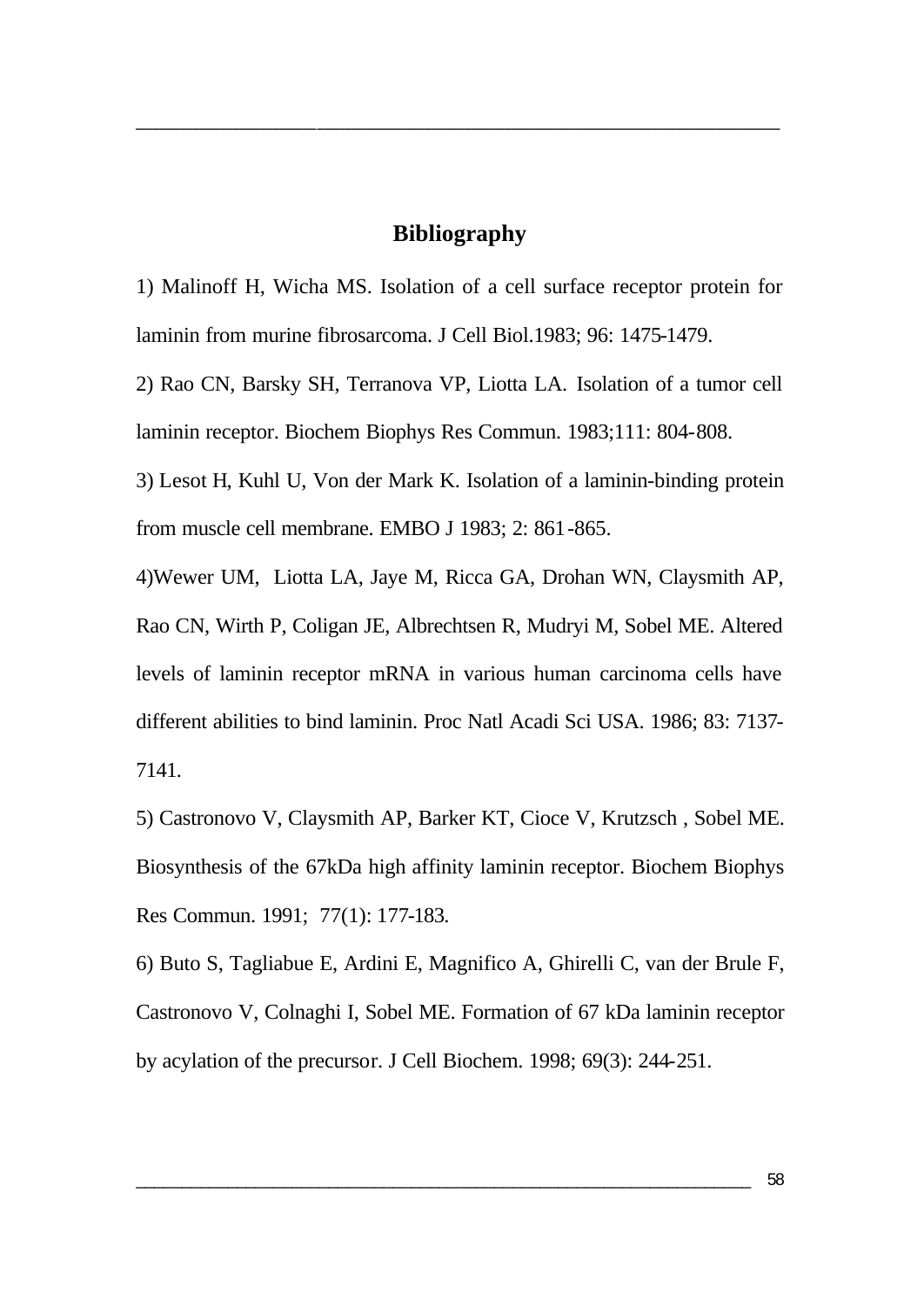7) Landowsky TH, Dratz EA, Starkey JR. Studies of the structure of the metastasis-associated 67kDa laminin binding protein: fatty acid acylation and evidence supporting dimerization of the 32 kDa gene product to form the mature protein. Biochemistry. 1995; 34: 11276-11287.

\_\_\_\_\_\_\_\_\_\_\_\_\_\_\_\_\_\_\_\_\_\_\_\_\_\_\_\_\_\_\_\_\_\_\_\_\_\_\_\_\_\_\_\_\_\_\_\_\_\_\_\_\_\_\_\_\_\_\_\_\_\_\_\_

8) Castronovo V, Taraboletti G, Sobel ME. Functional domains of the 67 kDa laminin precursor. J Biol Chem.1991; 266:20440-20446.

9) Kazmin DA, Hovt TR, Taubuer L, Teintze M, Starkey JR. Phage display mapping for peptide 11 sequences binding to laminin-1. J Mol Biol. 2000; 298: 431-445.

10) Bushkin-Harav I, Garty NB, Littauer UZ. Down-regulation of a 67-kDa YIGSR-binding protein upon differentiation of human neuroblastoma cells. J Biol Chem. 1995; 270: 13422-8.

11) Jackers P, Minoletti F, Belotti D, Clausse N, Sozzi G, Sobel ME, Castronovo V. Isolation from a multigene family of the active human gene of the metastasis-associated multifunctionalprotein 37LRP/p40 at chromosome 3p21.3. Oncogene.1996; 13:495-503.

12) Makrides S, Chitpatima ST, Bandyopadhyay R, Brawerman G. Nucleotide sequence for a mayor messenger RNA for a 40 kilodalton polypeptide that is under translational control in mouse tumor cells. Nucl Acids Res. 1988; 16: 2349.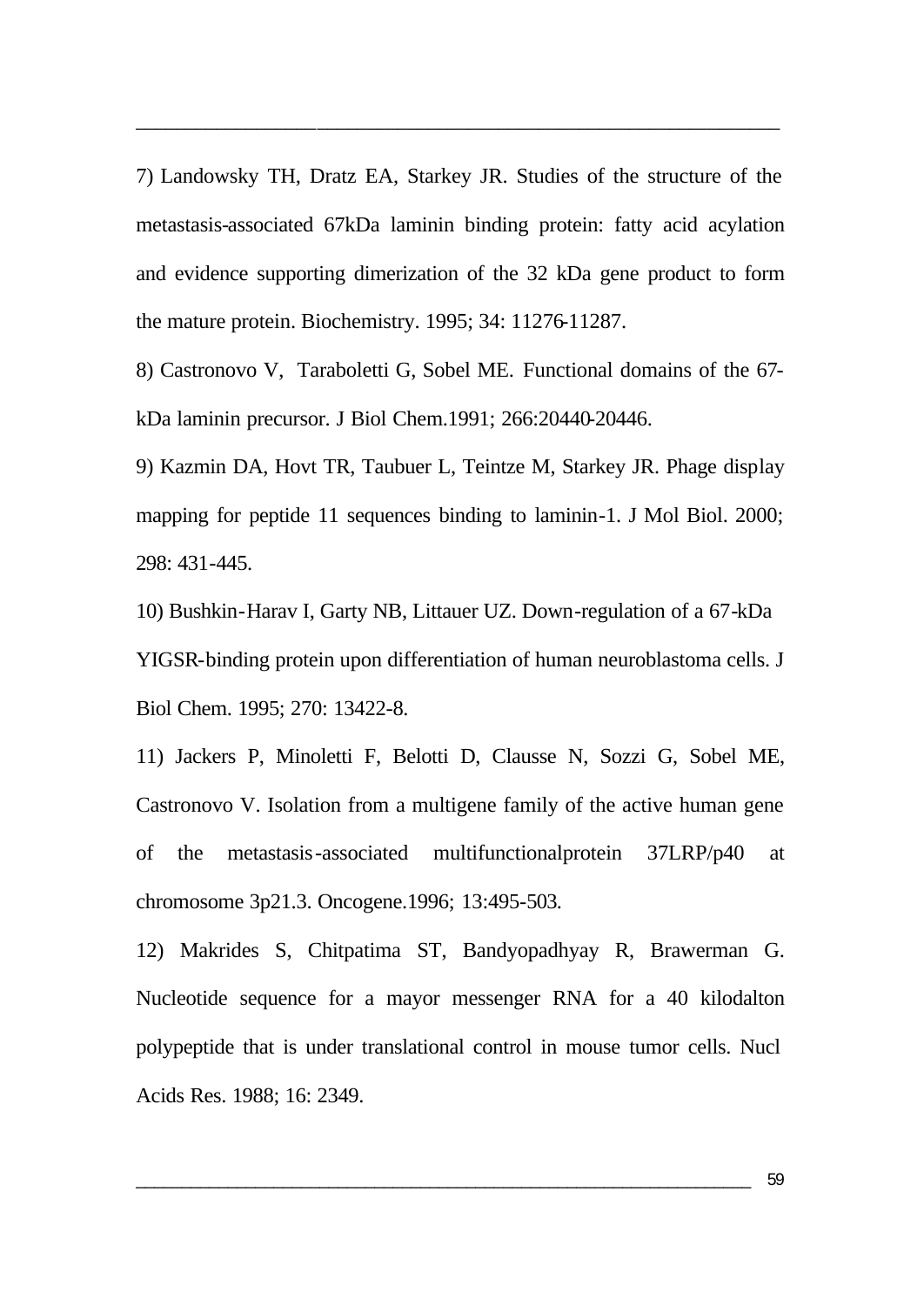13) Ouzonis C, Kyrpides N, Sander C. Novel protein families in archaean genomes. Nucleic Acids Res. 1995; 23: 565-570.

\_\_\_\_\_\_\_\_\_\_\_\_\_\_\_\_\_\_\_\_\_\_\_\_\_\_\_\_\_\_\_\_\_\_\_\_\_\_\_\_\_\_\_\_\_\_\_\_\_\_\_\_\_\_\_\_\_\_\_\_\_\_\_\_

14) Montuori, N., and Sobel, M.E. The 67-kDa laminin receptor and tumor progression. Curr. Top. Microbiol. Immunol. 1996; 213: 205-214.

15) Ardini E, Pesole G, Tagliabue E, Magnifico A, Castronovo V, Sobel ME, Colnaghi MI, Menard S. The 67-kDa laminin receptor originated from a ribosomal protein that acquired a dual function during evolution. Mol Biol Evol. 1998 Aug;15(8):1017-25.

16) Pellegrini R, Martignone S, Menare S, Colnaghi MI. Laminin receptor expression and function in small cell lung carcinoma. Int J Cancer Suppl. 1994; 8: 116.120.

17) Ardini E, Tagliabue E, Magnifico A, Buto' S, Castronovo, Colnaghi MI, Menard S. Co-regulation and physical association of the 67kDa monomeric laminin receptor and the  $\alpha$ 6β4 integrin. J Biol Chem. 1997; 2342-2345. 18) Magnifico A, Tagliabue E, Buto S, Ardini E, Castronovo V, Colnaghi MI, Menard S. Peptide G, containing the binding site of the 67-kDa laminin receptor, increases and stabilizes laminin binding to cancer cells. J Biol Chem. 1996; 271: 31179-84.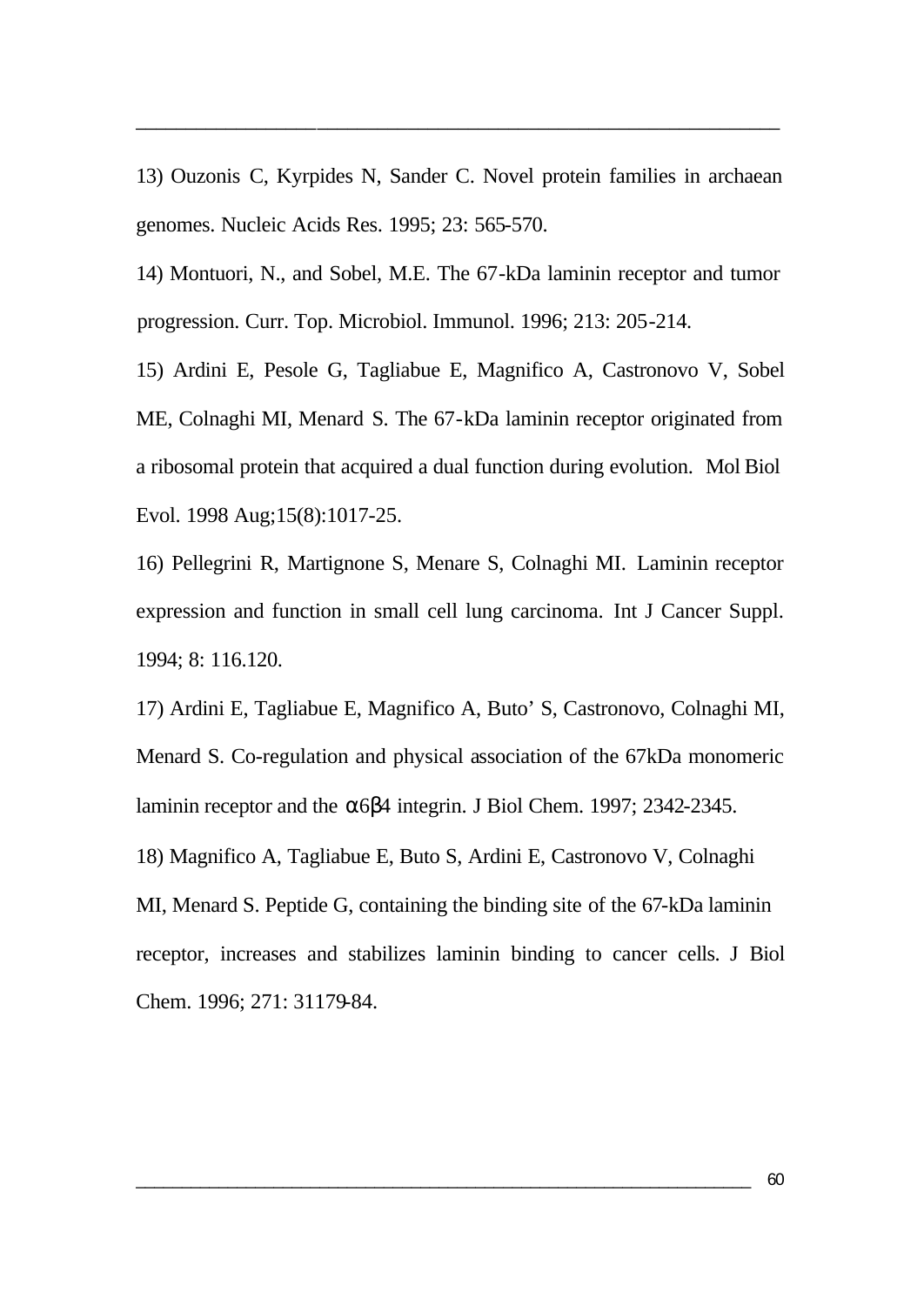19) Wewer UM, Taraboletti G, Sobel ME, Albrechtsen R, Liotta LA. Role of laminin receptor in tumor cell migration. Cancer Res. 1987; 47: 5691-5698.

\_\_\_\_\_\_\_\_\_\_\_\_\_\_\_\_\_\_\_\_\_\_\_\_\_\_\_\_\_\_\_\_\_\_\_\_\_\_\_\_\_\_\_\_\_\_\_\_\_\_\_\_\_\_\_\_\_\_\_\_\_\_\_\_

20) Rao M, ManishenWJ, Maheshwari Y, Sykes DE, Siyanova EY, Tyner AL, Weiser MM. Laminin receptor expression in rat intestine and liver during development and differentiation. Gastroenterology. 1994; 107: 764-772.

21) Castronovo V, Colin C, Claysmith AP, Chen PHS, Lifrange E, Lambotte R, Krutzsch H, Liotta LA, Sobel ME. Immunodetection of the metastasis-associated laminin receptor in human breast cancer cells obtained by fine-needle aspiration biopsy. Am J Pathol. 1990; 137: 1373-1381.

22) Castronovo V, Sobel ME. Laminin and fibronectin increase the steady state level of the 67 kD high affinity metastasis-associated laminin receptor mRNA in human cancer cells. Biochem Biophys Res Commun. 1990; 68: 1110-1117.

23) Romanov VI, Wrathall LS, Simmons TD, da Silva PP, Sobel ME. Protein synthesis is required for laminin-induced expression of the 67kDa laminin receptor and its precursor. Biochem Biophys Res Commun. 1995; 208:637-643.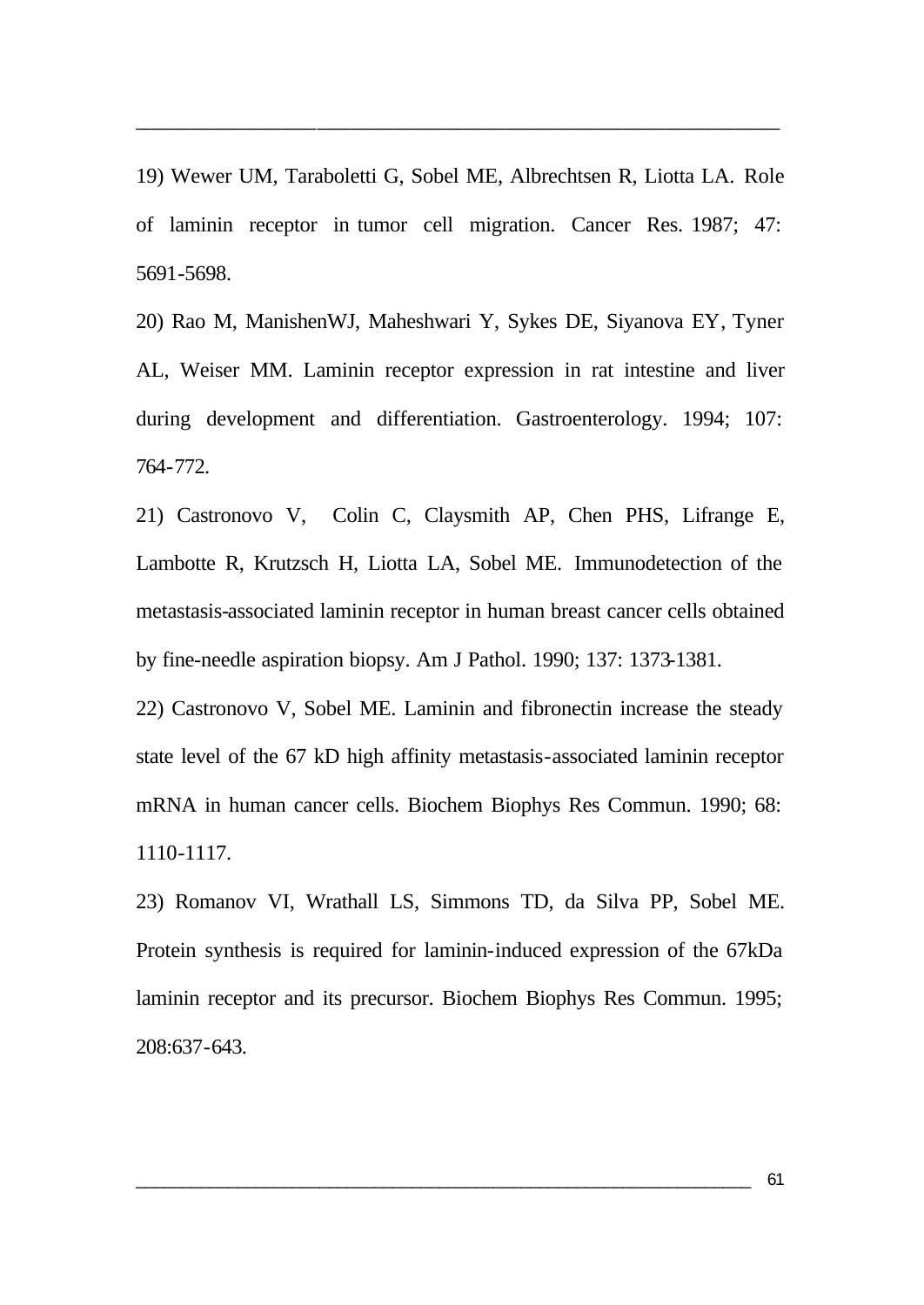24) Van der Brule FA, Engel J, Stetler-Stevenson WG, Liu FT, Sobel ME, Castronovo V. Genes involved in tumor invasion and metastasis are differentially modulated by estradiol and progestin in human breast cancer cells. Int J Cancer. 1992; 52: 653-657.

\_\_\_\_\_\_\_\_\_\_\_\_\_\_\_\_\_\_\_\_\_\_\_\_\_\_\_\_\_\_\_\_\_\_\_\_\_\_\_\_\_\_\_\_\_\_\_\_\_\_\_\_\_\_\_\_\_\_\_\_\_\_\_\_

25) An SJ , Chen JK , Chen HJ , Chang W , Jiang YG , Wei QY , Chen XM**.** Characterization of 67kD laminin receptor, a protein whose gene is overexpressed on treatment of cells with anti-benzopyrene 7,8-diol-9 epoxide. Toxicol Sci. 2006; 90: 326-30.

26) Castronovo V. Laminin receptors and laminin binding proteins durino tumor invasion and metastasis. Invasion and Metastasis.1993;13: 1-30.

27) Menard S, Tagliabue E, Colnaghi MI. The 67 kDa laminin receptor as a prognostic factor in human cancer. Breast Cancer Res Treat. 1998; 52: 137-145.

28) Ménard S, Castronovo V, Tagliabue E, Sobel ME. New insights into the metastasis-associated 67 kD Laminin Receptor. J Cell Biochem. 1997; 67: 155-165.

29) Viacava P, Naccarato AG, Collecchi P, Menard S, Castronovo V, Bevilacqua G. The spectrum of 67-kD laminin receptor expression in breast carcinoma progression. J Pathol. 1997; 182 (1): 36-44.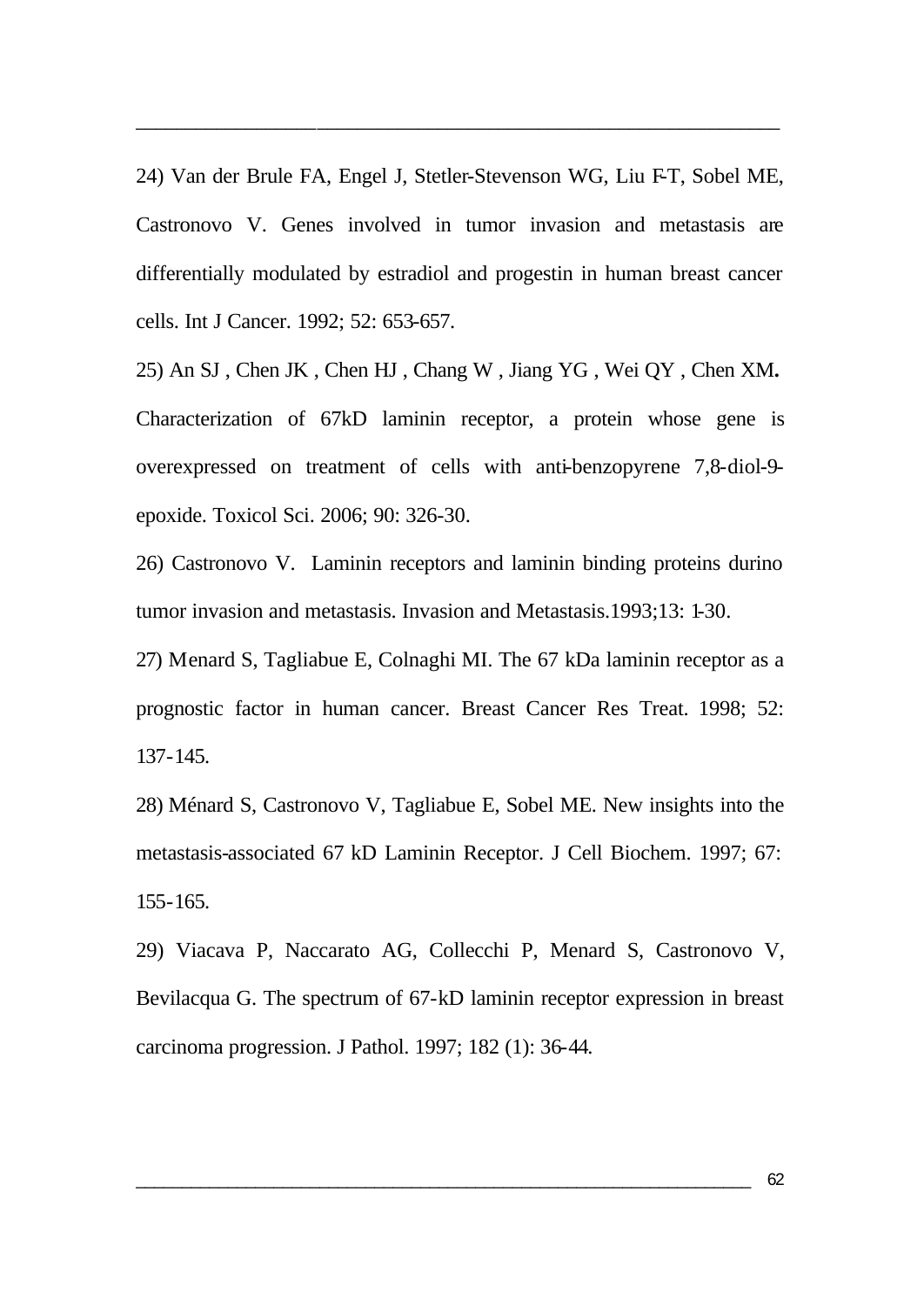30) Koliakos KK, Sapountzi Z, Papageorgiou A, Trachana V, Kotsinou S, Koliakos G. Antiidiotypic antibodies carrying the "internal image" of peptide YIGSR inhibit spontaneous metastasis of Lewis lung carcinoma in mice. In Vivo. 2002; 16: 511-8.

\_\_\_\_\_\_\_\_\_\_\_\_\_\_\_\_\_\_\_\_\_\_\_\_\_\_\_\_\_\_\_\_\_\_\_\_\_\_\_\_\_\_\_\_\_\_\_\_\_\_\_\_\_\_\_\_\_\_\_\_\_\_\_\_

31) Holtl L, Zelle-Rieser C, Gander H, Papesh C, Ramoner R, Bartsch G, Rogatsch H, Barsoum AL, Coggin JH Jr, Thurnher M. Immunotherapy of metastatic renal cell carcinoma with tumor lysate-pulsed autologous dendritic cells. Clin Cancer Res. 2002; 8: 3369-76.

32) Siegel S, Wagner A, Kabelitz D, Marget M, Coggin Jr J, Barsoum A, Rohrer J, Schmitz N, Zeis M. Induction of cytotoxic T cell responses against the oncofetal antigen-immature laminin receptor for the treatment of hematological malignancies. Blood. 2003; 102: 4416-23.

33) Van de Broek I, Vanderkerken K, De Greef C, Asosingh K, Straetmans N, Van Camp B, Van Riet I. Laminin-1-induced migration of multiple myeloma cells involved the high affinity 67 kD laminin receptor. Br J Cancer. 2001; 85: 1387-1395.

34) Montuori N, Selleri C, Risitano AM, Raiola AM, Ragno P, Del Vecchio L, Rotoli B, Rossi G. Expression of the 67-kDa Laminin Receptor in acute myeloid leukemia cells mediates adhesion to laminin and is frequently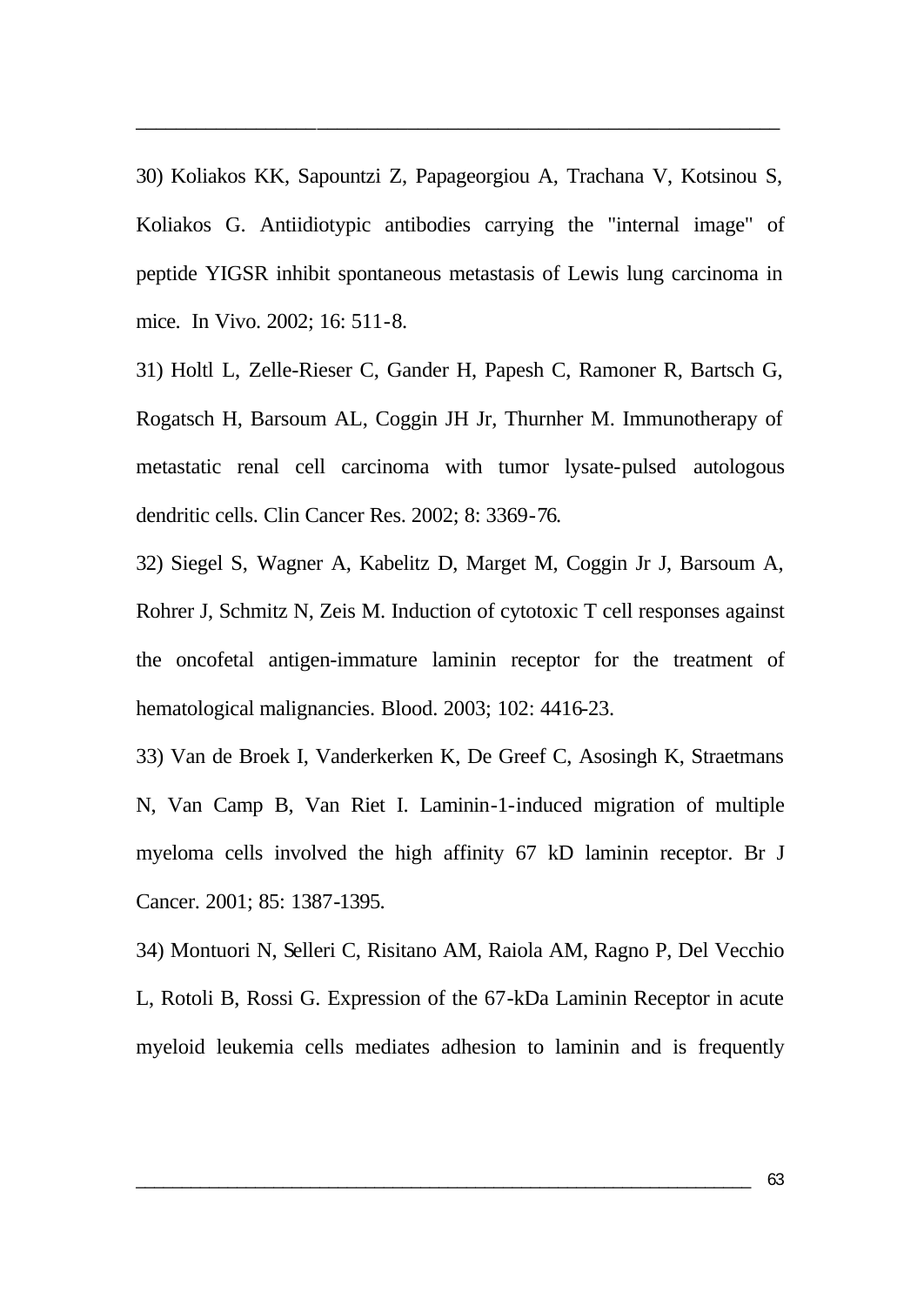associated with monocytic differentiation. Clin Cancer Res. 1999; 5: 1465-1472.

\_\_\_\_\_\_\_\_\_\_\_\_\_\_\_\_\_\_\_\_\_\_\_\_\_\_\_\_\_\_\_\_\_\_\_\_\_\_\_\_\_\_\_\_\_\_\_\_\_\_\_\_\_\_\_\_\_\_\_\_\_\_\_\_

35) Chen A, Ganor Y, Rahimipour S, Ben-Aroya N, Koch Y, Levite M. The neuropeptides GnRH-II and GnRH-I are produced by human T cell and trigger laminin receptor gene expression, adhesion, chemotaxis and homing to specific organs. Nat Med. 2002; 8: 1421-1426.

36) Pupa SM, Menard S, Forti S, Tagliabue E. New insights into the role of extracellular matrix during tumor onset and progression. J Cell Physiol. 2002; 192: 259-267.

37) Giannelli G, Falk-Marzillier J, Schiraldi O, Stetler- Stevenson WG, and Quaranta V. Induction of cell migration by matrix metalloprotease-2 cleavage of laminin-5. Science. 1997; 277: 25-228.

38) Yan S, Samemi M, Slogane BF. Cathepsin B and human tumor progression. Biol. Chem. 1998; 379:113-123.

39) Tetu B, Brisson J, Lapointe H, Wang CS, Bernard P, Blanchette C. Cathepsin D expression by cancer and stromal cells in breast cancer: an immunohistochemical study of 1348 cases. Breast Cancer Res Treat.1999; 55: 137-147.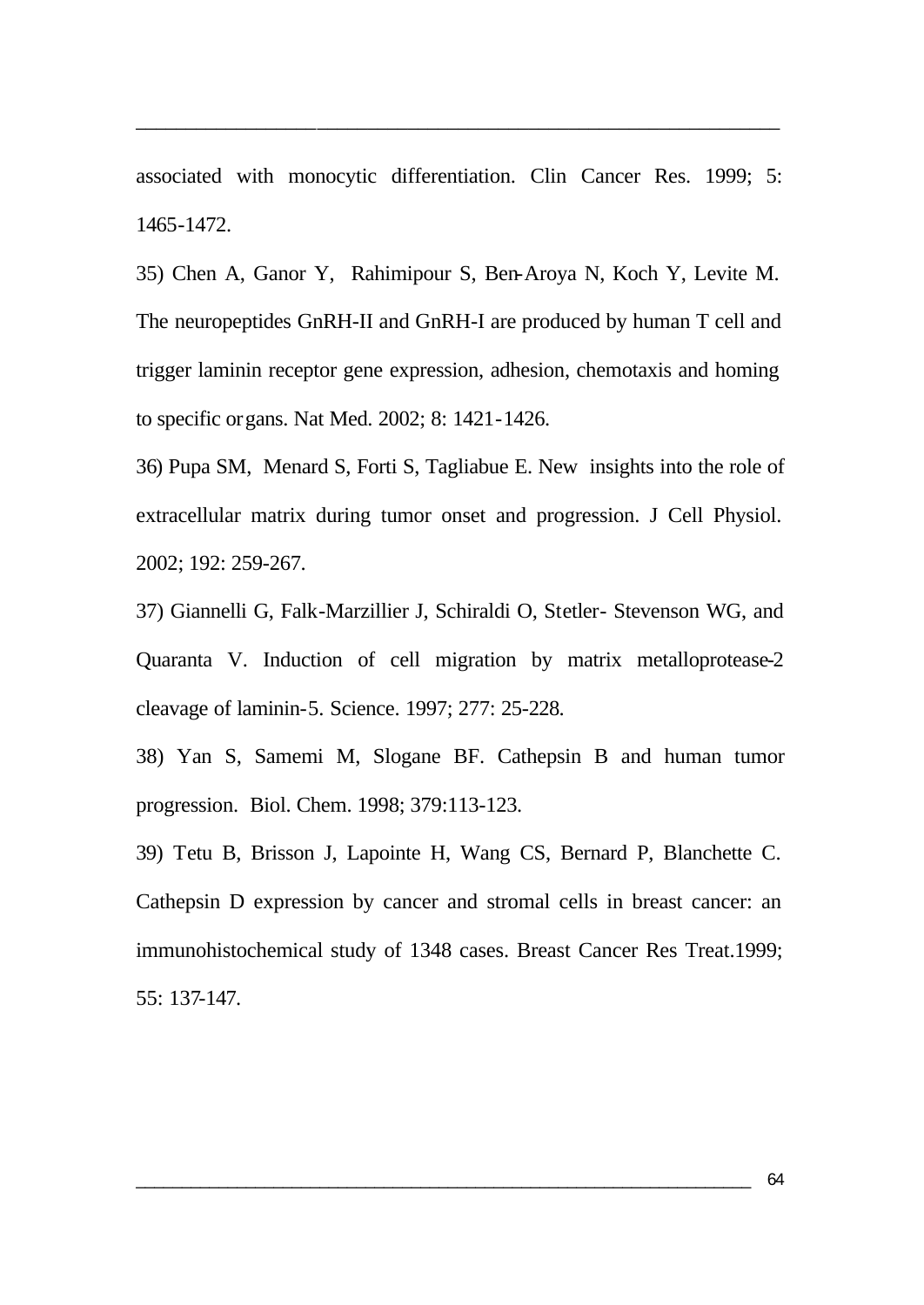40) Givant-Horwitz V, Davidson B, Reich R. Laminin- induced signalling in tumor cells: the role of the M( r ) 67,000 laminin receptor. Cancer Res. 1987; 47: 5691-5698.

\_\_\_\_\_\_\_\_\_\_\_\_\_\_\_\_\_\_\_\_\_\_\_\_\_\_\_\_\_\_\_\_\_\_\_\_\_\_\_\_\_\_\_\_\_\_\_\_\_\_\_\_\_\_\_\_\_\_\_\_\_\_\_\_

41) Hunt G. The role of laminin in cancer invasion and metastasis. Exp Cell Biol. 1989; 57: 165-176.

42) Ardini E, Sporchia B, Pollegioni L, Modugno M, Girelli C, Castiglioni F, Tagliabue E, Menard S. Identification of a novel function for 67-kDa laminin receptor: increase in laminin degradation rate and release of motility fragments. Cancer Res. 2002; 62: 1321-1325.

43) Berno V, Porrini D, Castiglioni F, Campiglio M, Casalini P, Pupa SM, Balsari A, Menard S, Tagliabue E. The 67 kDa laminin receptor increases tumor aggressiveness by remodeling laminin-1. Endocr Relat Cancer. 2005; 12: 393-406.

44) Weissmann IL. Stem cells:units of development, units of regeneration, and units in evolution. Cell. 2000; 100: 157-168.

45) Thomson JA, Itskovitz-Eldor J, Shapiro SS. Embryonic stem cell lines derived from human blastocysts. Science. 1998; 282: 1145-1147.

46) Sanders RC, Slayton WB, Cogle CR, Fisher RC, Scott EW. Stem cell research. Paediatric Respiratory Reviews. 2006; 7: 135-140.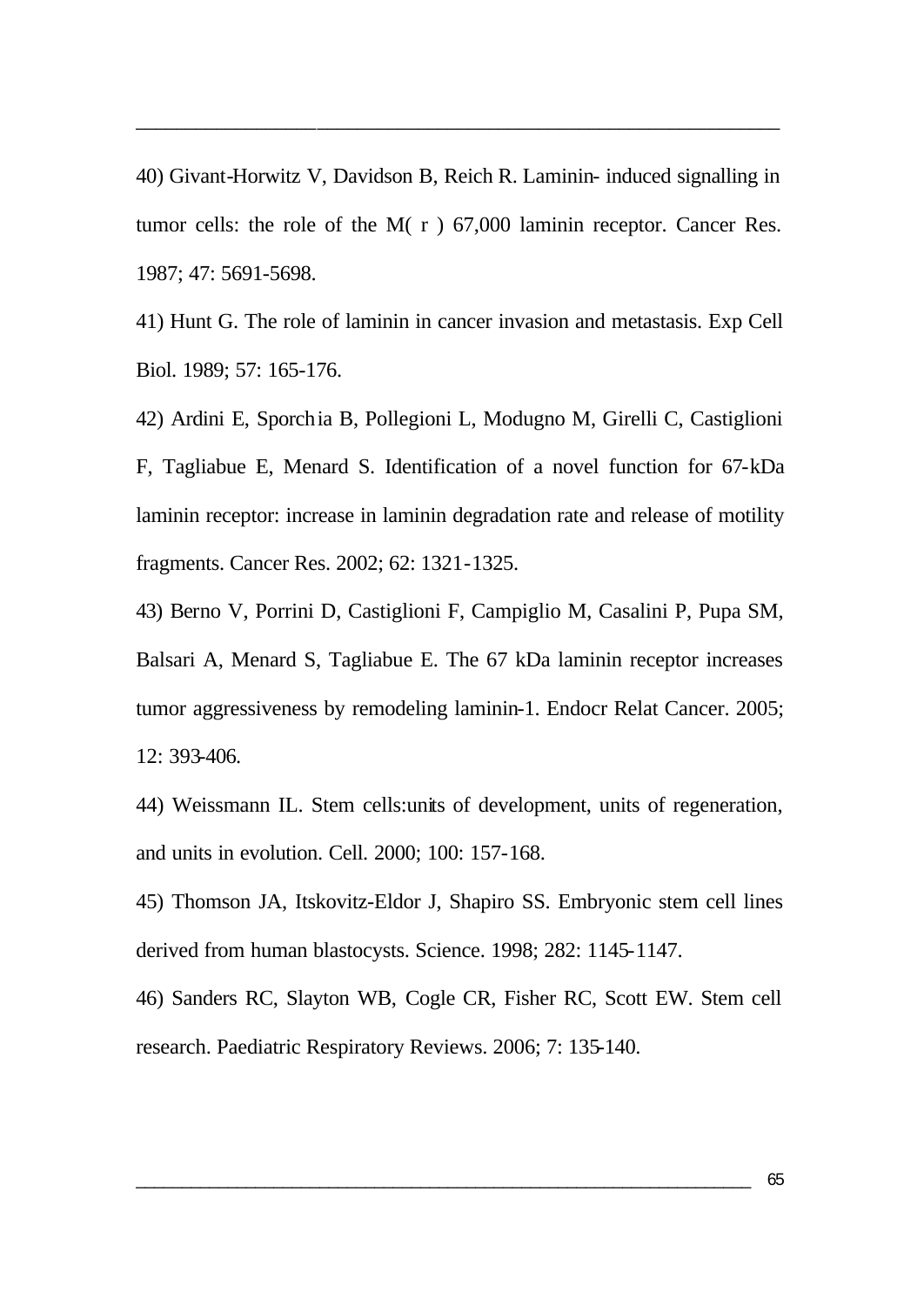47) Clarke DL, Johansson CB, Wilbertz J. Generalized potential of adult neural stem cell. Science. 2000; 288: 1660-1663.

\_\_\_\_\_\_\_\_\_\_\_\_\_\_\_\_\_\_\_\_\_\_\_\_\_\_\_\_\_\_\_\_\_\_\_\_\_\_\_\_\_\_\_\_\_\_\_\_\_\_\_\_\_\_\_\_\_\_\_\_\_\_\_\_

48) Steindler DA, Laywell ED. Astrocytes as stem cell: nomenclature, phenotype, and translation. Glia. 2003; 43: 62-69.

49) Pereira RF, Halford KW, O'Hara MD. Cultured adherent cells from marrow can serve as long-lasting precursor cells for bone, cartilage, and lung in irradiated mice. Proc Natl Acad Sci USA. 1995; 92: 4857-4861.

50) Kotton DN, Ma BY, Cardoso VW. Bone marrow-derived cells as progenitors of lung alveolar epithelium. Development. 2001; 128: 5181- 5188.

51)Yang L, Li S, Hatch H. In vitro trans-differentiation of adult hepatic stem cells into pancreatic endocrine hormone-producing cells. Proc Natl Acad Sci USA. 2002; 99: 8078-8083.

52) Lechner A, Leech CA, Abraham EJ, Nolan AL, Habener JF. Nestinpositive progenitor cells derived from adult human pancreatic islets of Langerhans contain side population (SP) cells defined by expression of the ABCG2 (BCRP1) ATP-binding cassette transporter. Biochem Biophys Res Commun. 2002; 293: 670-674.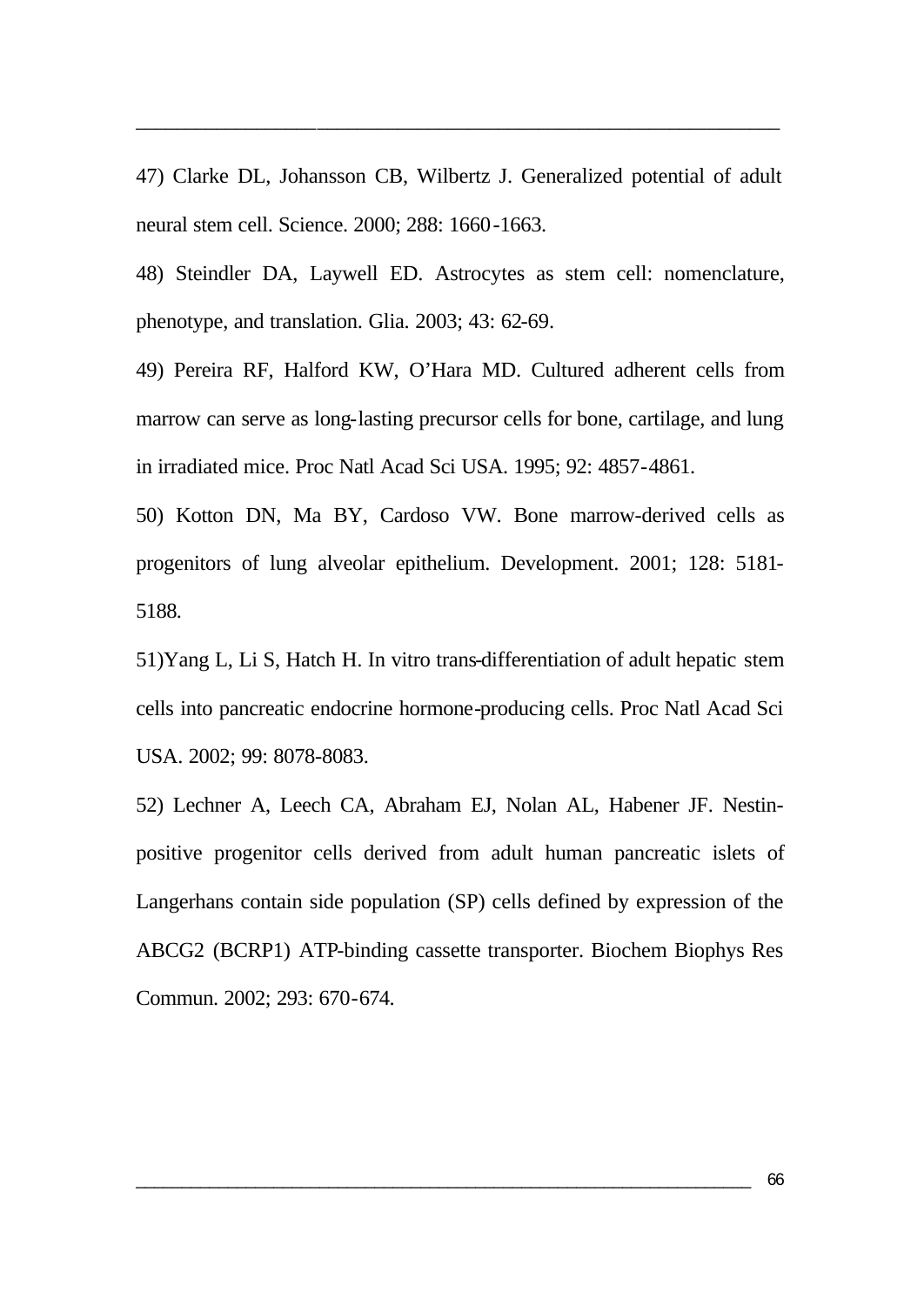53) Cogle CR, Wainman DA, Jorgensen ML, Guthrie SM, Mames RN, Scott EW. Adult human hematopoietic cells provide functional hemangioblast activity. Blood. 2004; 103: 133-135.

\_\_\_\_\_\_\_\_\_\_\_\_\_\_\_\_\_\_\_\_\_\_\_\_\_\_\_\_\_\_\_\_\_\_\_\_\_\_\_\_\_\_\_\_\_\_\_\_\_\_\_\_\_\_\_\_\_\_\_\_\_\_\_\_

54) Pittenger MF, Mackay AM, Beck SC. Multilineage potential of adult human mesenchymal stem cells. Science. 1999; 284: 143-147.

55) Hergoz EL, Chai L, Krause DS. Plasticity of marrow-derived stem cells. Blood. 2003; 102: 3483-3493.

56) Park PC, Selvarajah S, Bayani J, Zielenska M, Squire JA. Stem cell enrichment approaches. Seminar in Cancer Biology. 2006 (Epub ahead of print).

57) Tropel P, Noel D, Platet N. Isolation and characterisation of mesenchymal stem cells from adult mouse bone marrow. Exp Cell Res. 2004; 295: 395-406.

58) Cottler-Fox MH, Lapidot T, Petit I, Kollet O, DiPersio DL, Devine S. Stem cell mobilization. Hematology. 2003; 419-437.

59) Mavroudis D, Read E, Cottler-Fox M et al. CD34+ cell dose predicts survival, posttransplant morbidity, and rate of hematologic recovery after allogenic marrow transplants for hematologic malignancies. Blood. 1996; 88: 3223-3229.

60) Huang S, Law P, Young D, Ho AD. Candidate hematopoietic stem cells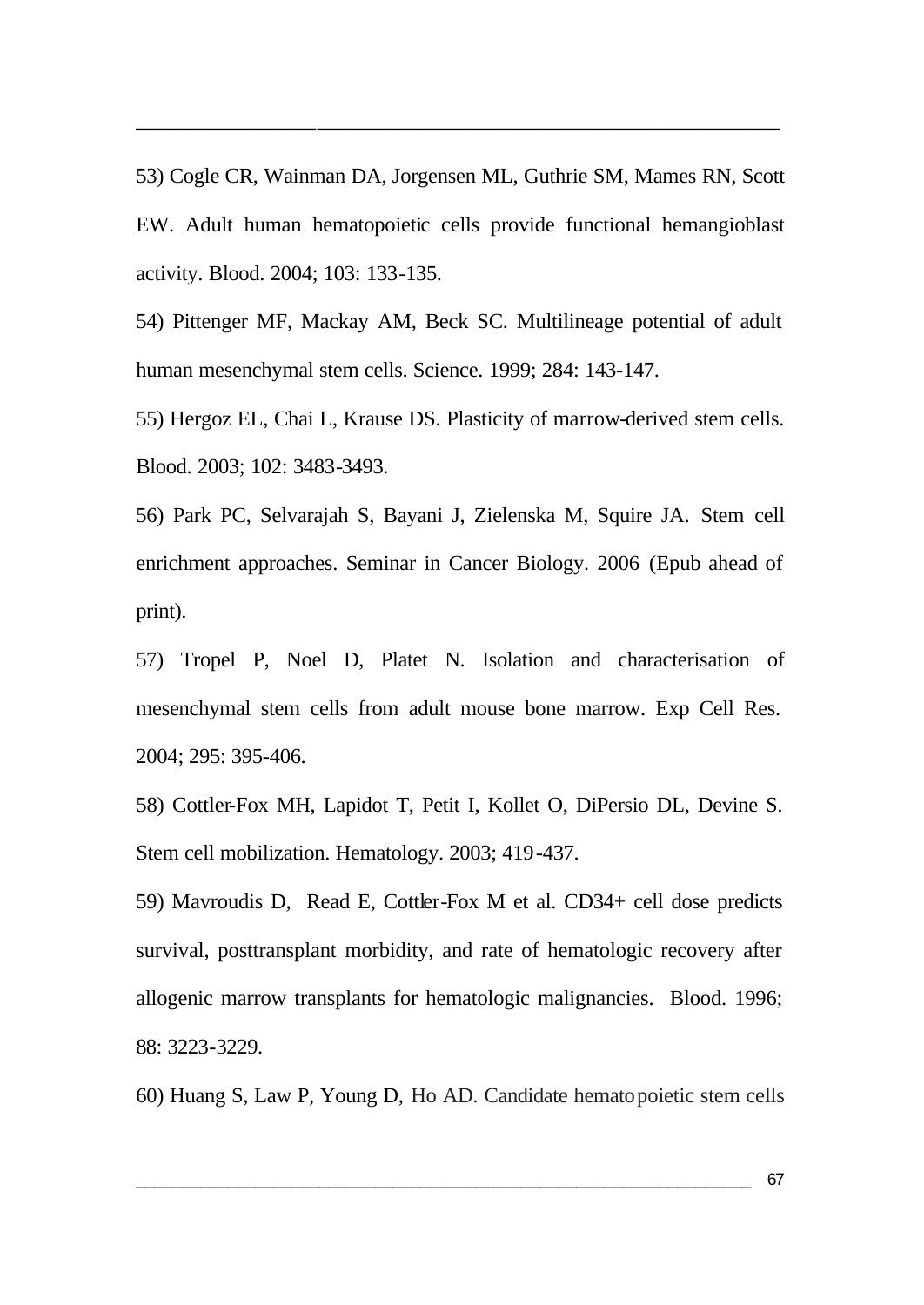from fetal tissues, umbilical cord blood vs. adult bone marrow and mobilized peripheral blood. Exp Hematol 1998;26: 1162–1171.

\_\_\_\_\_\_\_\_\_\_\_\_\_\_\_\_\_\_\_\_\_\_\_\_\_\_\_\_\_\_\_\_\_\_\_\_\_\_\_\_\_\_\_\_\_\_\_\_\_\_\_\_\_\_\_\_\_\_\_\_\_\_\_\_

61) To LB, Haylock DN, Simmons PJ, Juttner CA. The biology and clinical uses of blood stem cells. Blood. 1997; 89: 2233-2258.

62) Welte K, Platzer E, Lu L. Purification and biochemical characterization of human pluripotent hematopoietic colony-stimulating factor. Proc Natl Acad Sci USA. 1985; 82: 1526-1530.

63) Bolwell B, Goormastic M, Yanssems T. Comparison of G-CSF with GM-CSF for mobilizing peripheral blood progenitor cells and enhancing recovery after autologous bone marrow transplant. Bone Marrow Transplant. 1997; 14: 913-918.

64) Mendez P, Caballero M, Prosper F. The composition of leukapheresis products impacts on the hematopoietic recovery after autologous transplantation independently of the mobilization regimen. Transfusion. 2002; 42: 1159-1172.

65) De Clercq E. The bicyclam AMD3100 story. Nat Rev Drug Disc. 2003; 7: 581-587.

66) Broxmeyer HE, Hangoc G, Cooper S, Bridger G. Interference of the SDF-1/CXCR4 axis in mice with AMD3100 induces rapid high level mobilization of hematopoietic progenitor cells and AMD3100 acts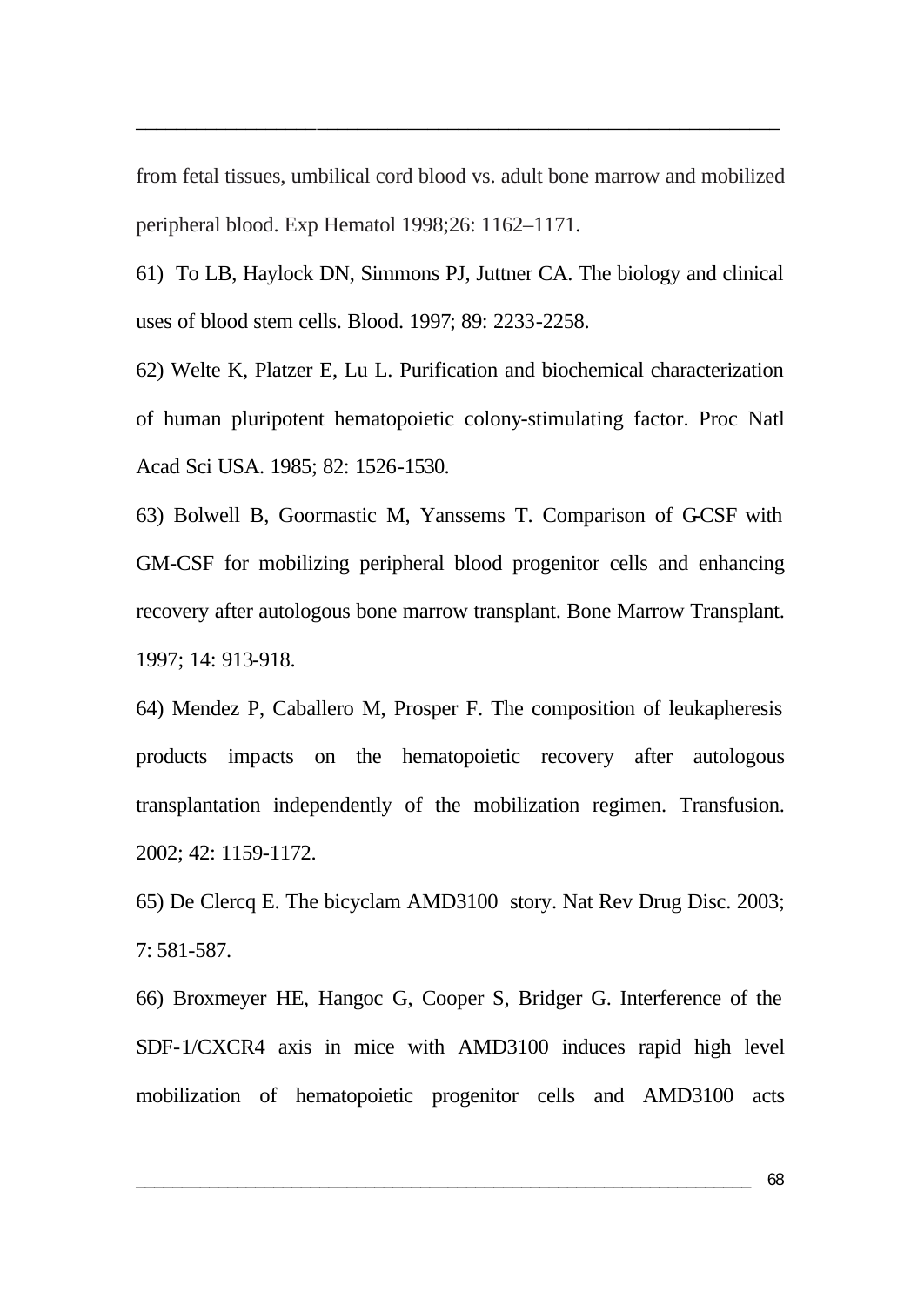synergistically with G-CSF and MIP-1 alpha to mobilize progenitors. Blood. 2001; 96: 3371a.

\_\_\_\_\_\_\_\_\_\_\_\_\_\_\_\_\_\_\_\_\_\_\_\_\_\_\_\_\_\_\_\_\_\_\_\_\_\_\_\_\_\_\_\_\_\_\_\_\_\_\_\_\_\_\_\_\_\_\_\_\_\_\_\_

67) Papayannopoulou T. Current mechanistic scenarios in hematopietic stem/progenitor cell mobilization. Blood. 2004; 103: 1580-1585.

68) Jilma B, Hergovich N, Homoncik M, et al. Granulocyte colonystimulating factor (G-CSF) down-regulates its receptor (CD114) on neutrophils and induces gelatinase B release in humans. Br J Haematol. 2000; 111: 314-320.

69) Lévesque JP, Takamatsu Y, Nilsson SK, Haylock DN, Simmons PJ. Vascular cell adhesion molecule-1 (CD106) is cleaved by neutrophil proteases in the bone marrow following hematopoietic progenitor cell mobilization by granulocyte colony-stimulating factor. Blood, 2001;98: 1289-1297.

70) Lévesque JP, Hendy J, Takamatsu Y, Williams B, Winkler IG, Simmons PJ. Mobilization by either cyclophosphamide or granulocyte colonystimulating factor transforms the bone marrow into a highly proteolytic environment. Exp Hematol. 2002; 30: 430-439.

71) Lévesque JP, Hendy J, Takamatsu Y, Simmons PJ, Bendall LJ. Disruption of the CXCR4/CSCL12 chemotactic interaction during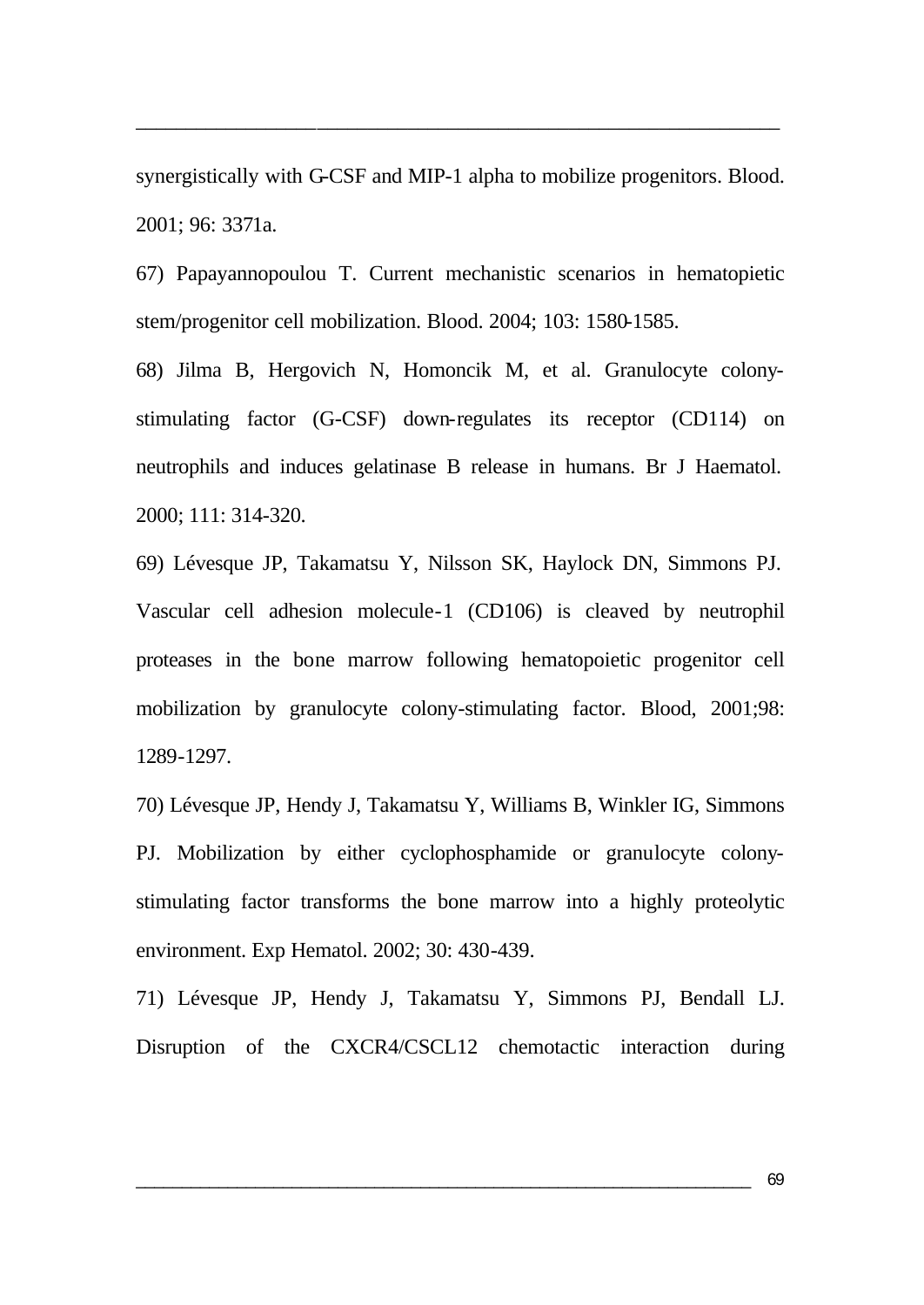hematopoietic stem cell mobilization induced by GCSF or cyclophosphamide. J Clin Invest. 2003; 110: 187-196.

\_\_\_\_\_\_\_\_\_\_\_\_\_\_\_\_\_\_\_\_\_\_\_\_\_\_\_\_\_\_\_\_\_\_\_\_\_\_\_\_\_\_\_\_\_\_\_\_\_\_\_\_\_\_\_\_\_\_\_\_\_\_\_\_

72) Proost P, Struyf S, Schols D, et al. Processing by CD26/dipeptidylpeptidase IV reduces the chemotactic and anti-HIV-1 activity of stromalcell-derived factor 1alpha. FEBS Lett. 1998; 432: 73-76.

73) Liu F, Levésque J-P, Takamatsu Y, et al. Characterization of hematopoietic progenitor mobilization by G-CSF in protease deficient mice [abstract]. Blood 2002; 100: 611a.

74) Pelus LM, Horowitz D, Cooper SC, King AG. Peripheral blood stem cell mobilization-a role for CXC chemokines. Crit Rev Oncol Hematol. 2002; 43: 257-275.

75) King AG, Dillon S, Horowitz D, et al. Mechanism of action of truncated GRO (SB-251353)-induced stem cell mobilization: role of the CXCR2 receptor and matrix metalloproteinase-9 (MMP-9) enzyme activity [abstract]. Exp Hematol. 1999; 27: 127a.

76) Pruijt JFM, Fibbe WE, Laterveer L, et al. Prevention of interleukin-8 induced mobilization of hematopoietic progenitor cells in rhesus monkeys by inhibitory antibodies against the metalloproteinase gelatinase B (MMP-9). Proc Natl Acad Sci U S A. 1999; 96: 10863-10868.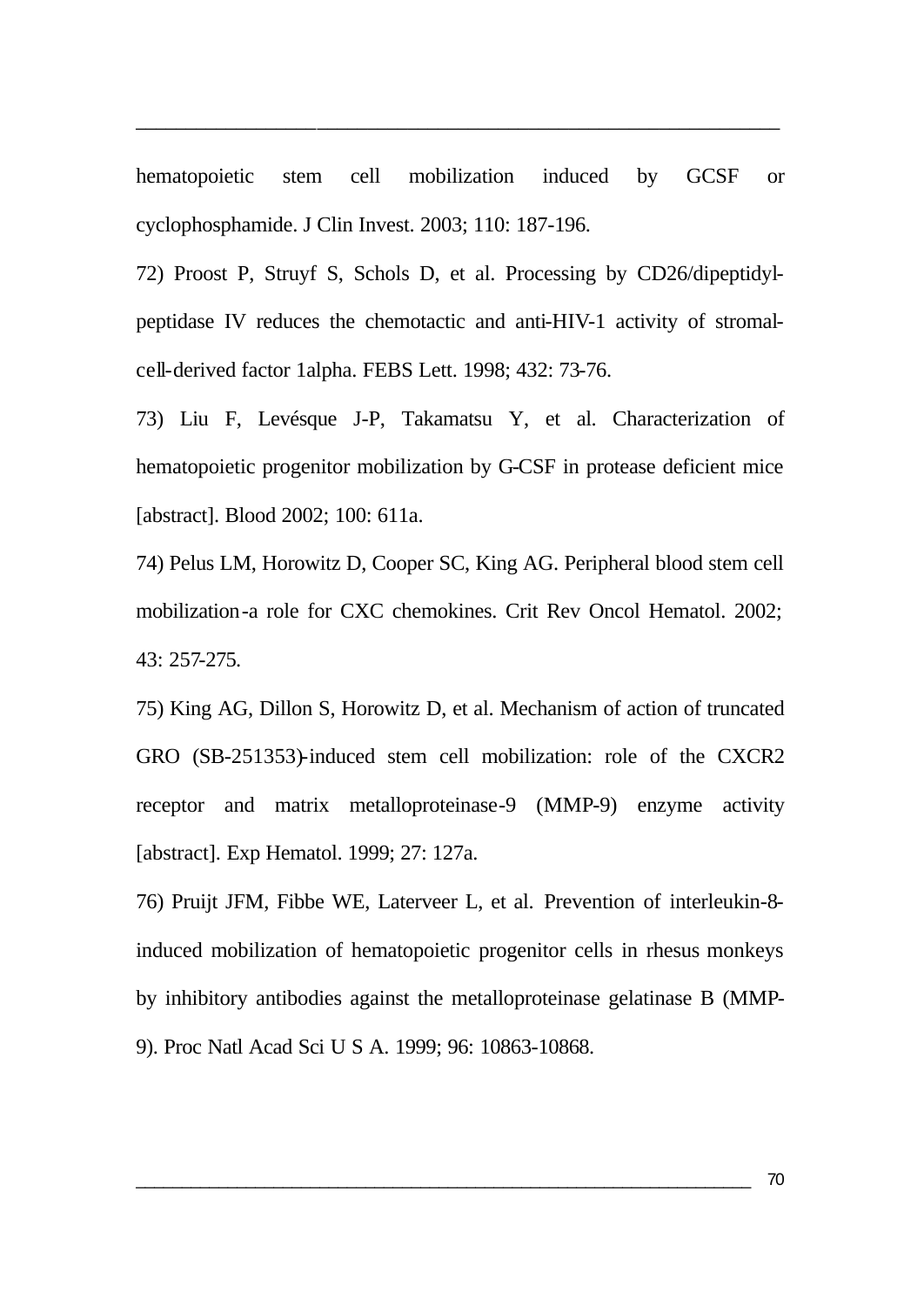77) Lapidot T, Petit I. Current understanding of stem cell mobilization: the roles of chemokines, proteolytic enzymes, adhesion molecules, cytokines, and stromal cells. Exp Hematol. 2002; 30: 973-981.

\_\_\_\_\_\_\_\_\_\_\_\_\_\_\_\_\_\_\_\_\_\_\_\_\_\_\_\_\_\_\_\_\_\_\_\_\_\_\_\_\_\_\_\_\_\_\_\_\_\_\_\_\_\_\_\_\_\_\_\_\_\_\_\_

78) Wright DE, Bowman EP, Wagers AJ, Johnson FL, Weissman IL. Hematopoietic stem cells are uniquely selective in their migratory response to chemokines. J Exp Med. 2002; 195: 1145-1154.

79) Shen H, Cheng T, Olszak I, et al. CXCR-4 desensitization is associated with tissue localization of hemopoietic progenitor cells. J Immunol. 2001; 166: 5027-5033.

80) Hattori KH, Heissig B, Tashiro K, et al. Plasma elevation of stromal cell-derived factor-1 induces mobilization of mature and immature hematopoietic progenitor and stem cells. Blood. 2001,97: 3354-3360.

81) Moore MAS. Cytokine and chemokines networks influencing stem cell proliferationn, differentiation, and marrow homing. J Cell Biochem. 2002; 38: 29-38.

82) Liles WC, Broxmeyer HE, Rodger E, et al. Mobilization of hematopoietic progenitor cells in healthy volunteers by AMD3100, a CXCR4 antagonist. Blood. 2003; 102: 2728-2730.

83) Aiuti A, Webb IJ, Bleul C, Springer T, Gutierrez-Ramos JC. The chemokines SDF-1 is a chemoattractant for human CD34+ hematopoietic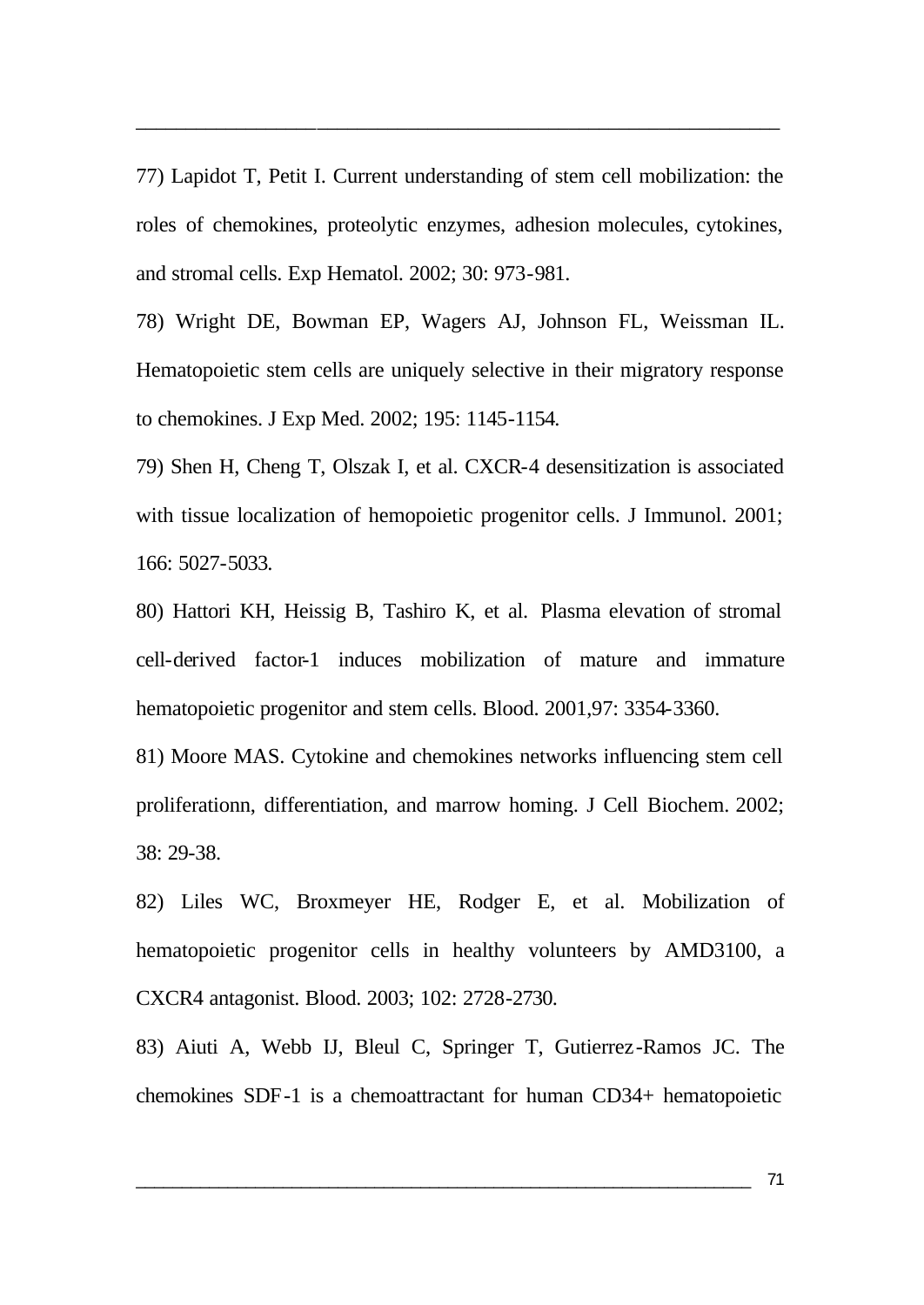progenitor cells and provides a new mechanism to explain the mobilization of CD34+ progenitors to peripheral blood. J Exp Med. 1997; 185: 111-120.

\_\_\_\_\_\_\_\_\_\_\_\_\_\_\_\_\_\_\_\_\_\_\_\_\_\_\_\_\_\_\_\_\_\_\_\_\_\_\_\_\_\_\_\_\_\_\_\_\_\_\_\_\_\_\_\_\_\_\_\_\_\_\_\_

84) Papayannopoulou T, Priestley GV, Bonig H, Nakamoto B. The role of G-protein signaling in hemopoietic stem/progenitor cell mobilization. Blood. 2003; 101: 4739-4747.

85) Kronenwett R, Martin S, Haas R. The role of cytokines and adhesion molecules for mobilization of peripheral blood stem cells. Stem Cells. 2000; 18: 320-330.

86) Oostendorp RA, Dormer P. VLA-4-mediated interactions between normal human hematopoietic progenitors and stromal cells. Leuk Lymphoma. 1997; 24: 423-435.

87) Scott LM, Priestley GV, Papayannopoulou T. Deletion of 4 integrins from adult hematopoietic cells reveals roles in homeostasis, regeneration and homing. Mol Cell Biol. 2003; 23: 9349-9360.

88) Dabusti M, Lanza F, Campioni D, et al. CXCR-4 expression on bone marrow CD34+ cells prior to mobilization can predict mobilization adequacy in patients with hematologic malignancies. J Hematother Stem Cell Res. 2003; 12: 425-434.

89) Cutler C, Antin JH. Peripheral blood stem cells for allogenic transplantation: a review. Stem Cells. 2001; 19: 108-117.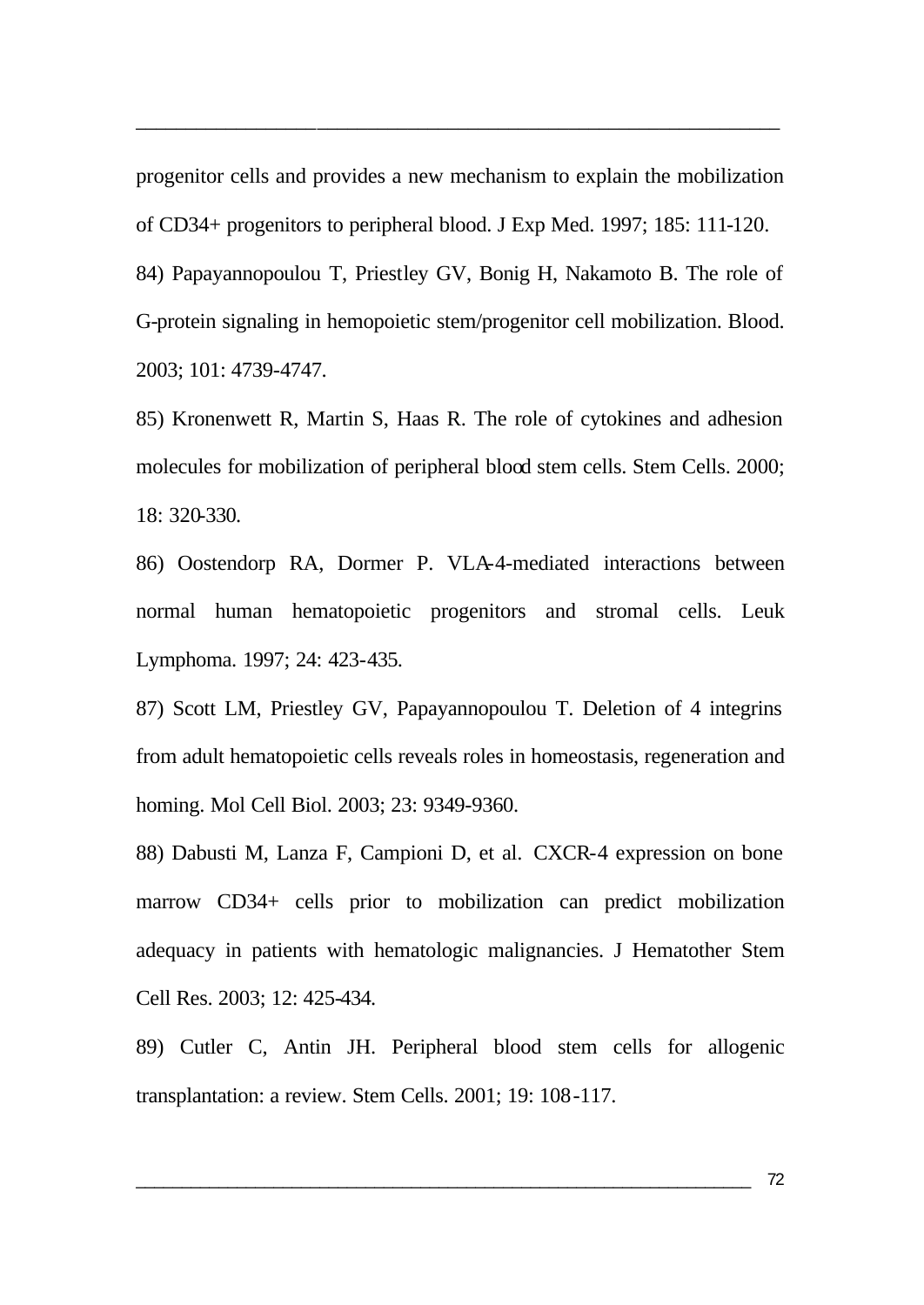90) Fruehauf S, Seggewiss R. It's a moving day: factors affecting peripheral blood stem cell mobilization and strategies for improvement. Br. J. Haematol. 2003; 122: 360-375.

\_\_\_\_\_\_\_\_\_\_\_\_\_\_\_\_\_\_\_\_\_\_\_\_\_\_\_\_\_\_\_\_\_\_\_\_\_\_\_\_\_\_\_\_\_\_\_\_\_\_\_\_\_\_\_\_\_\_\_\_\_\_\_\_

91) Chan JY, Watt SM. Adhesion receptors on haematopoietic progenitors cells. Br. J. Haematol. 2001; 112: 541-557.

92) Velders GA, Fibbe WE. Involvement of proteases in cytokine-induced hematopoietic stem cell mobilization. Ann N Y Acad Sci. 2005; 1044:60-69. 93) Qian H, Tryggvason K, Jacobsen SE, Ekblom M. Contribution of alpha 6-integrins to hematopoietic stem and progenitors cell homing to bone marrow and collaboration with alpha 4-integrins. Blood. 2006; 107: 3503-3510.

94) Avigdor A, Schwartz S, Goichberg P, et al. Membrane type 1-matrix metalloproteinase is directly involved in G-CSF induced human hematopoietic stem and progenitor cell mobilization [abstract]. Blood. 2004; 104: 731a. Abstract 2675.

95) Janowska-Wieczorek A, Marquez LA, Dobrowsky A, Ratajczak MZ, Cabuhat ML. Differential MMP and TIMP production by human marrow and peripheral blood CD34<sup>+</sup> cells in response to chemokines. Exp Hematol. 2000; 28: 1274-1285.

\_\_\_\_\_\_\_\_\_\_\_\_\_\_\_\_\_\_\_\_\_\_\_\_\_\_\_\_\_\_\_\_\_\_\_\_\_\_\_\_\_\_\_\_\_\_\_\_\_\_\_\_\_\_\_\_\_\_\_\_\_\_\_\_\_\_\_ 73